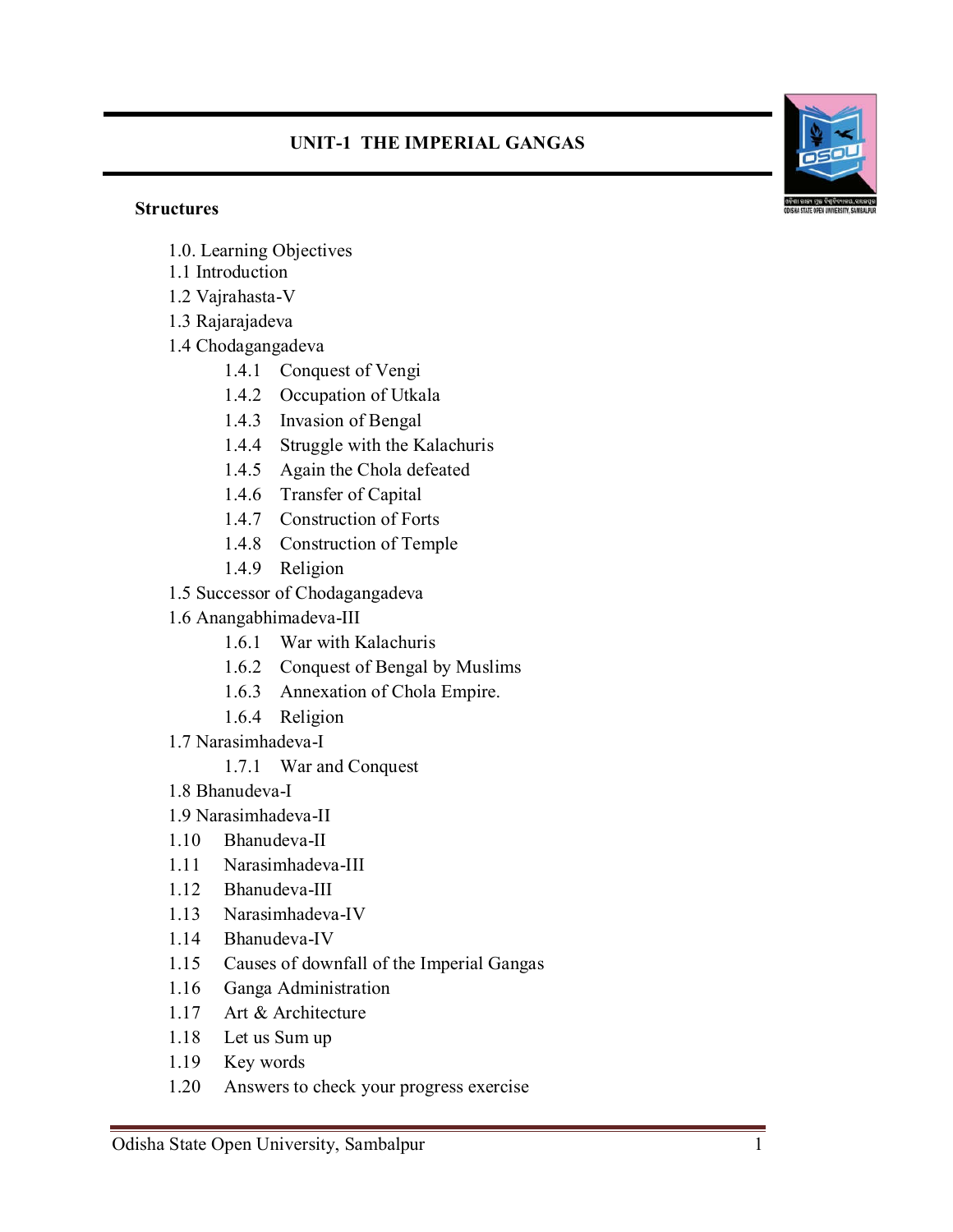### **1.0 OBJECTIVES**

After reading this unit you will be able to;

- Understand the establishment of Ganga rule in Odisha and their contributions to the making of Odia culture.
- Know the contributions of Chodagangadeva and his achievements
- Have an idea of the socio-religious and economic condition of Odisha under the imperial Ganga rule.
- Comprehend the political institutions and administrative apparatus of Odisha under the imperial Ganga.
- Realise the development of Art & Architecture during the Ganga rule in Odisha

# **1.1 INTRODUCTION**

With the Advent of Imperial Gangas another important phase of Odishan History began. Their period of rule is a glorious epoch. It is an era of vigorous imperial war and conquests, of political activities and sound administration, and a period of cultural attainments. The early Gangas known as Eastern Gangas established their rule over Kalinga towards the end of the  $5<sup>th</sup>$  century A.D. They were confined in that kingdom as petty power till the coronation of Vajrahasta-V in 1038 A.D.

**Sources**: To reconstruct the history of imperial Gangas the following source material such as Draksharama inscription, Kenduli plate, Korni copper plate charter, Nagari copper plate, Kendupatna copper plate, Sri Mandira, Bhonaki Kanchipuram, and Chaudwar inscriptions etc. Besides archaeological sources some literary sources, like Madalapanji,Tabaqat -i-Naisiri of Minhaj-us-Siraj, Tarikh-i-Frirazsahi, Ramacharita of Sandhyakaranandi, Jayagondar's Kalingattuparani also throw ample information about Ganga rule in Odisha.

## **1.2 VAJRAHASTA –V (A.D. 1038-70)**

Vajrahasta-V is considered the first Ganga sovereign. He was the son of Kamarnav-II and Vinayamahadevi, the queen mother who belong to Vaidumba family. His coronation took place in Saka era 960(1038 A.D.) His most important political achievement was that of uniting the five branches of the Ganga family ruling at Stetaka- Kalinga, GiriKalinga, Ambavadi, and Hinguli-Kalinga with the main branch of Kalinganagara. Vajrahasta-V overthrew the yoke of Somavamsis servitude and assumed the imperial epithets Paramabattaraka Maharajadhiraja, Paramamaheswara,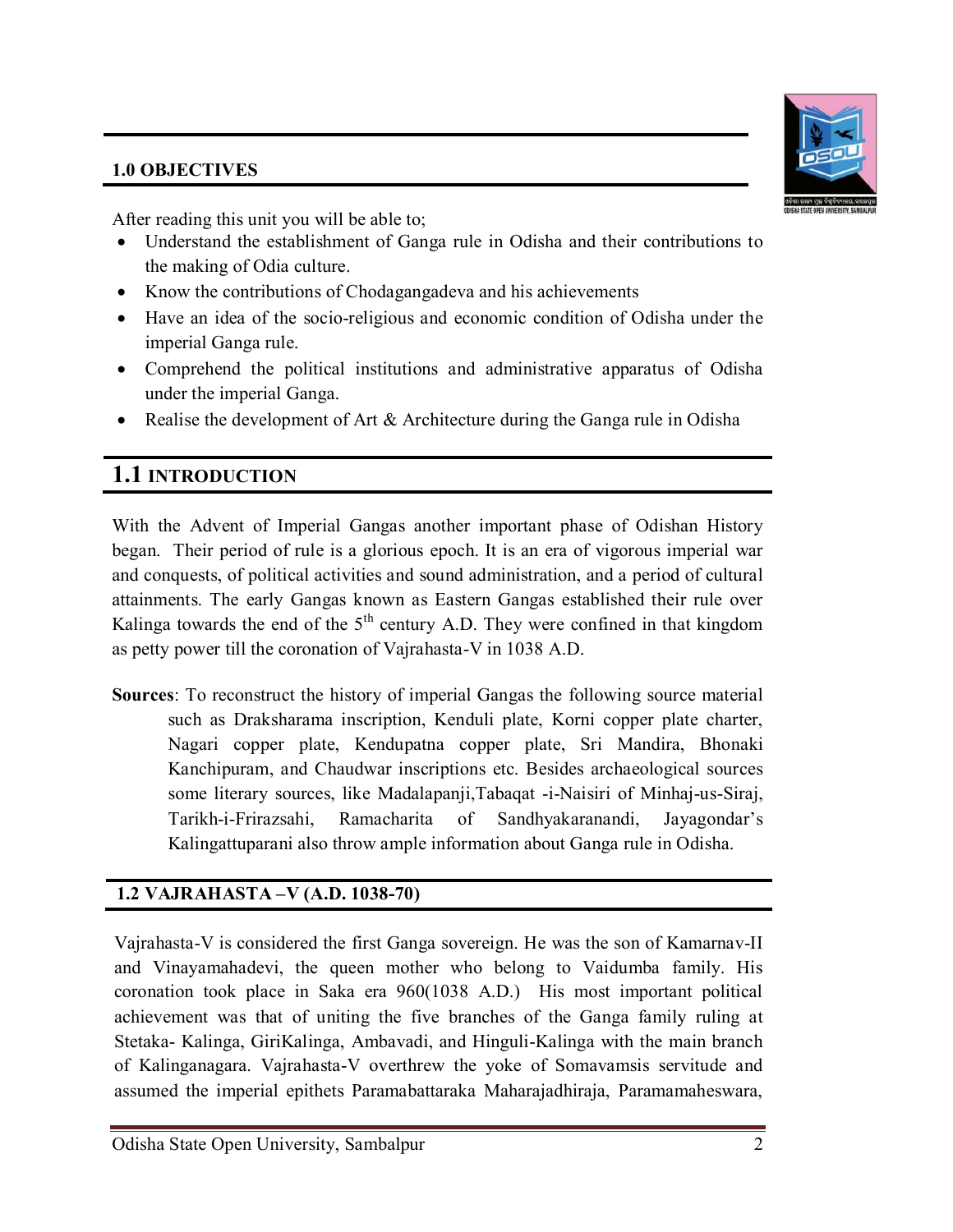and Trikalingadhipati in the charter issued during his reign. Vajrahasta is known to have issued as many as seven charters. He consolidated the state of Gangas. because of the prevailing political situation when the Somavamisand eastern Chaluleyas were posing great threats against the Gangas Kindom. Vajrahasta-V to counteract this situation established a matrimonial alliance with Kalachuris who were then a raising power of Kosala.



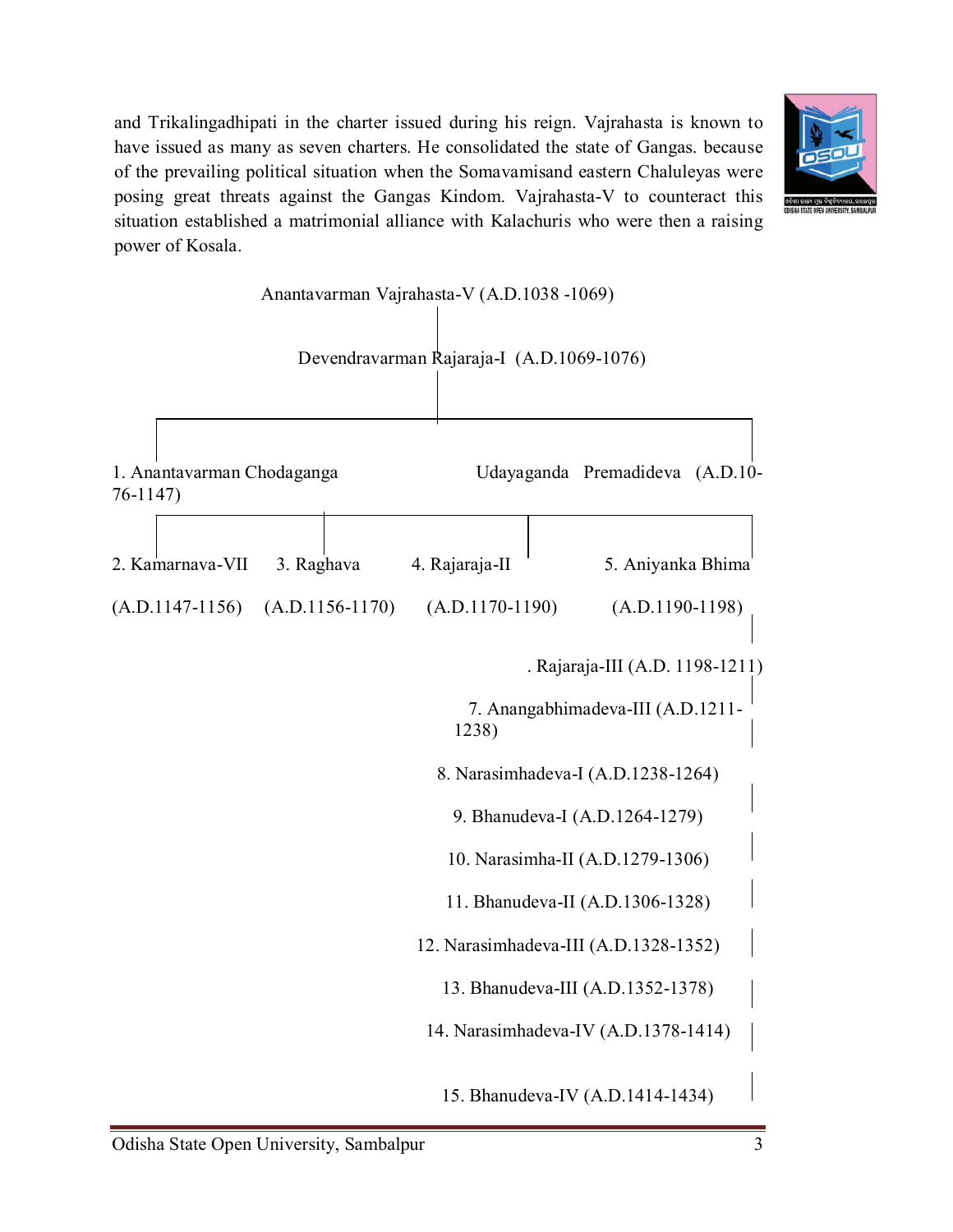## **1.3 RAJARAJADEVA-A.D (1070-1076)**



Rajarajadeva succeeded his father Vajrahasta-V in A.D. 1070. He was a warlike ruler and always busy curbing the power of the Somavamsis of Utkala in the north and the Chalukyas of Vengi in the south. According to the description in the Dirghasi inscription, his commander Vanapati inflicted a terrible defeat on the kings of Utkala Janmejaya-II. He also brought political control over the kings of Chola, Khimidi, Kosala, and Vengi. After the defeat of RajendraChola-II, the king of Vengi Rajaraja married Rajasundari daughter of Chola monarch Virarajendra. Rajaraja died in 1076 and after his premature death, his worthy son succeeded him in 1076 A.D.

## **1.4 CHODAGANGADEVA (A.D. 1078-1147)**

At the time of the death of Rajarajadeva, Chodagangadeva was only two years old. His younger brother Paramardieva was just a small boy. The two years old boy Chodagangadeva was crowned king at Kalinganagara in 1076 but his reign start from 17<sup>th</sup> February 1078 A.D. He inherited from his father a very vast country.

## **1.4.1. Conquest of Vengi**

The Ganga kingdom at the time of the accession of Anantavarman was surrounded by powerful states and it was a very difficult task before the young king to either defend or extend the inherited kingdom. RajendraChola the most powerful king of the south was re-organising the kingdom of Vengi who appointed strong Governors in the kingdom of Vengi for the defence of the kingdom in the northern boundary.

His second son Mummudi Choda from 1076 A.D, his third son Virachoda from A.D. 1078-1084, Rajaraja Chodaganga from 1084-1089, again Virachoda from 1089-1092 and finally Vikramachoda from 1092-1118 A.D. Virachoda started developing cordial relations with Kalinga, Kulottunga was very much displeased with Virachoda for that, the relations between Ganga and Cholas was strained despite that,Virachoda gave marriage his daughter Rajasundari with Rajaraja-I. As a result, Virachoda was replaced by his younger brother Vikramachoda. Virachoda thereafter married his daughter Chodadevi to the Ganga emperor Chodagangadeva and took shelter in Kalinga. That became the issue of the Vengi-Kalinga war.

The war started between Kalinga and Vengiare known as the first Vengi-Kalinga war in 1093-94 AD. This war resulted in theloss of territory of Chodagangadeva to Vengi. The southern part of Kalinga was occupied by Cholas. Chodaganga did not lose heart in this loss and recovered the entire region from the control of Cholas in the Second Vengi Kalinga war that took place in the year 1110 A.D. This war was fought very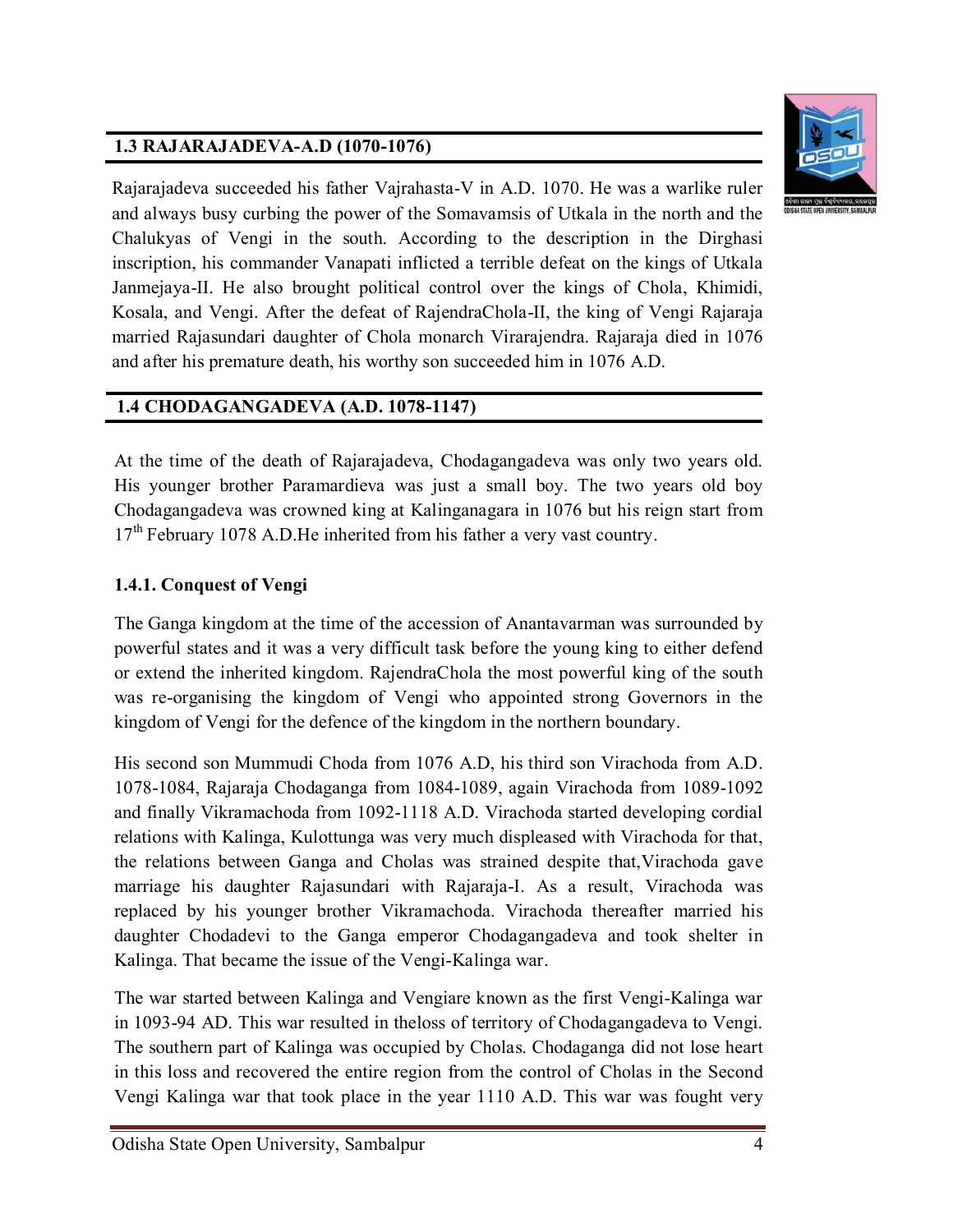seriously by both sides. After this war, Chodaganga extended his kingdom up to the Godavari River in the south. According to the Tamil Poem Kalingattuparani, the cause of the war was the non-payment of dues by Kalinga. The poem was written by Jayagonder, the court poet of Kulotunga Chola.So, there may be some authenticity in the account. In the war, Kalinga suffered heavy damages Chodaganga occupied Vengi and annexed it into Ganga Empire.



### **1.4.2 Occupation of Utkala**

Chodaganga like his father cherished the ambition of conquering the entire Odisha. After dealing with the south, he diverted his attentions to the north. Ramapala became a powerful king of Bengal. Ramapala's general Jayasingha ousted the Somavamsis ruler Karnadeva as has been shown in the Ratnagiri copper plate grant. Chodaganga immediately reversed the situation by helping Karnadeva to regain his throne. Chodaganga has no benevolent motives behind his help but was seeking an opportunity to annex the entire Somavamsi kingdom with his own kingdom. The opportunity was provided by Vasudeva, the commander in chief of Karnadeva the last Somavamsi's king and ultimately Chodagangadeva occupied Utkala in about 1110 A.D.

### **1.4.3 Invasion of Bengal**

Chodaganga was known as an imperialist in history. After the occupation of Utkala, he led an invasion against the Palas of Bengal. The situation was also favourable to him. Ramapala had died in 1120 AD. And his successors Kumarapala and Gopala-III were weak. Without losing time, Chodaganga occupied Dandibhukti. From there he led invasions against Garh-Mandara which is identified with Arambagh of Hooghly district. The whole of Vanga came under his dominion. He appointed Samantasena as his feudatory in Vanga. He became the founder of Sena dynasty.

## **1.4.4 Struggle with the Kalachuris**

Chodaganga occupied the entire coastal trip of Odisha but many of the territories of Somavamsis rule remained unconquered. He thus attempted to occupy these territories of the western frontier of Odisha comprising Sambalpur, Sonepur, and Bolangir tracts. At the time Chodaganga conquering Odisha this tract was under the control of the Kalachuris of Ratnapur. So Chodaganga immediately waged a war against Ratnadeva-II the Kalachuri king, but unfortunately he was defeated in the war. The Sambalpur and Sonepur region continued to be in the possession of Kalachuri till the reign of Anangabhima-III. In the course of the war with the Kalachuris Purusottama the commander of Ratnadeva-II occupied Khijinga (Mayurbhanga) and Dandabhukti (Midnapore). But Chodagangadeva subsequently recovered these territories.

#### **1.4.5. Again, the Cholas defeated**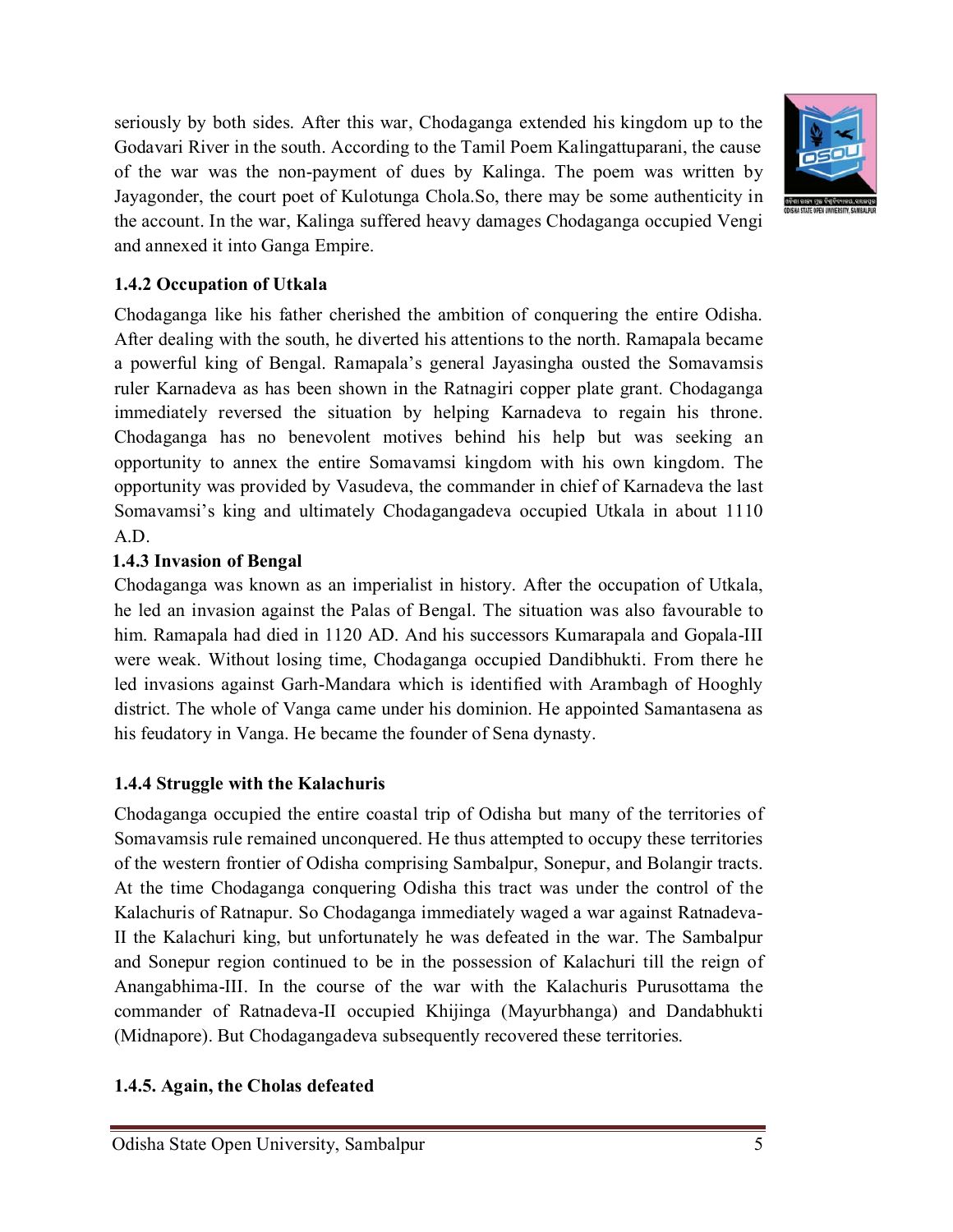Odisha State Open University, Sambalpur 6

The struggle with the Chola did not end. Chodaganga made an alliance with the Chalukya king Somevara-III against the Cholas. The combined army of Ganga-Chalukyan army was defeated by Vikrama Chola in about 1133 A.D. It was a

remarkable success for the Cholas. This became the second defeat the Chodaganga inherited the capital Kalinganagara identified with Mukhalingam in the Srikakulam district of Andhrapradesh.

### **1.4.6. Transfer of capital**

After the occupation of Odisha he shifted his capital to Cuttack which is the most centrally located for the smooth administration of the vast empire. In this new capital, the Gangas ruled for fourteen generations.

#### **1.4.7. Construction of Forts**

Chodagangadeva beside the fort of Cuttack built many strong forts in Odisha such as Jajpur fort, Amaravati fort (Near Chhatia) Choudwar fort, and Sarangagarh fort near (Baranga). Another fort is known as Kasiagarh about six miles in perimeter with walls of 10 feet thickness built out of sandstone and with big gates still exists in a ruined condition in the Chandaka to Khurda. This fort meant for the temporary residence of the soldiers is said to have been built by Chodagangadeva.

#### **1.4.8. Construction of temples**

Chodagangadeva is remembered in the history of Odisha not only a great warrior but also a great builder of the imperial Ganga structure. He built the magnificent temple for Lord Jagannath at Puri. Madalapanji records a tradition that the great-grandson of Chodagangadeva, king Anangabhimadeva-III built the present temple. But according to the statement of Ganga copperplate grant, it is said that Chodagangadeva built this famous monument. Besides this monument, Chodagangadeva is credited as the builder of the Vishnu temple at Mukhalingam, Srikarman, and Simachalam. He also built many temples in villages.

## **1.4.9. Religion**

Chodagangadeva was a devout Saiva like his forefather in his early life but after the occupation of Utkala, he become the devotee of Lord Jagannath. He visited Drakshrama on the bank of river Godavari in 1128 with his queens. All queens offered donations to Bhimesvara at Draksharama which indicates the Chodaganga was a sincere devotee of Siva. In his Vizagapattam grant, he declared himself as *Paramavaishnava*. It is said that by some Cholars that Ramanuja converted him to Vaishnavism which seems to be baseless as Ramanuja remained in Hayasala Kingdom till 1122 A.D. He had a liberal mind towards religions.

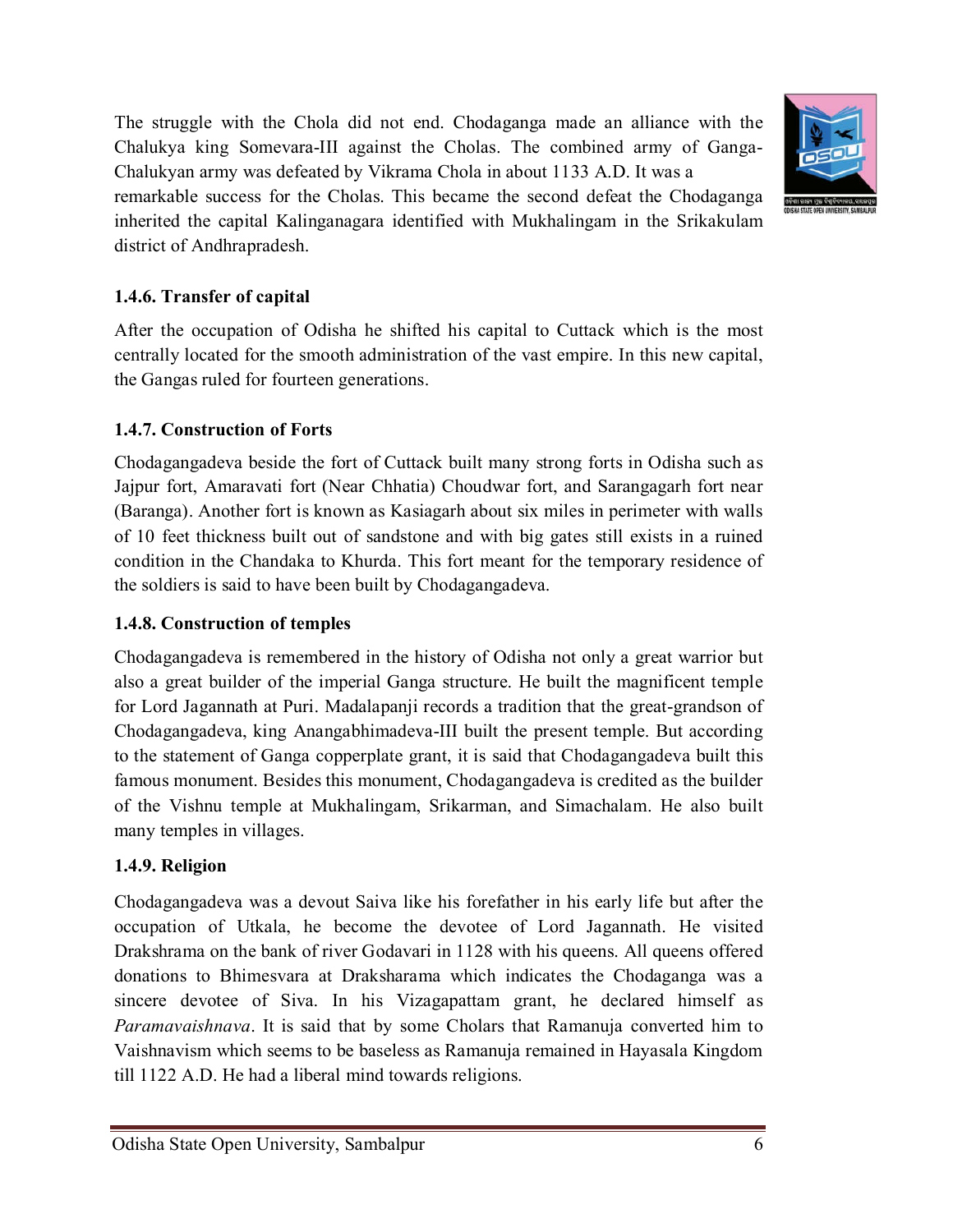#### **1.4.10. An Estimate**

Chodagangadeva was a powerful king, wise statesman, and a veteran military general. He came as an invader and became the first citizen of the invaded country. A long rule for more than seven decades without any marked internal disturbances speaks of the efficiency of the Ganga administration. The victories over enemy countries exhibit the

irresistible might of the Odishan army. Chodaganga improved the military system and enhanced its power by constructing number of strong forts at strategical places of the kingdom. Famous among these were Jaipur, Amaravati, Chaudwar, Kataka, Varanasikataka, Sarangagarh, Kasaigarh.

The Ganga army was famous for its elephant crops. Having been the possessor of thousands of elephants Chodagangadeva adorned himself with the lofty title *Navanavati Sahasra Kunja Radhesvara.* The Dasgoba plates of Rajaraja-III, the Ragolu plate, the Nagari plate, and the Odishanmuseum plates of Anangabhimadeva narrate the personal as well as the statesmanship qualities of Chodagangadeva in glowing terms. These grants in their prasasti (eulogy) portion proclaim his proficiency in the *Vedas,Kavyas*, and *Sastras*. His *nipunata* in *sastra* probably relate to his proficiency in the polity.

Chodaganga was himself a great fighter. Regarding his heroism *kendupatna plates* speak "before a drop of blood from his body could fall on the ground as a result of the enemy's weapon stroke, he would see that enemy was prostrate on the ground with his limbs severed into many pieces". He has been described in the *Nagari plates* as the foster child of Goddess Saraswati which suggests his deep inclination towards learning and literature.

Chodagangadeva was a great builder. Besides the sky-scraping temple of Jagannath, he is known to have built few minor temples at Mukhalingam, Srikurmam and many other places. A number of inscriptions record his generous donations to Gods, temples, brahmins, and other distinguished persons. Chodagangadeva was the most powerful king in eastern India at that time. A small kingdom under his paternal care soon assumed the form of an empire. The people of Odisha owed a debt of gratitude to this celebrated Ganga monarch for his contribution in the cultural and political spheres.

#### **1.5 SUCCESSORS OF CHODAGANGADEVA**

Kamarnava, the eldest son by his wife Kasturikamodini succeed Chodaganga. His name also appears in some grants as Jatesvara or Jatesvaradeva. Kamarnava continued the unfinished war with the Kalachuris but became unsuccessful. He was a lover of culture, religion and performed the Tulabharam ceremony to distribute the gold of

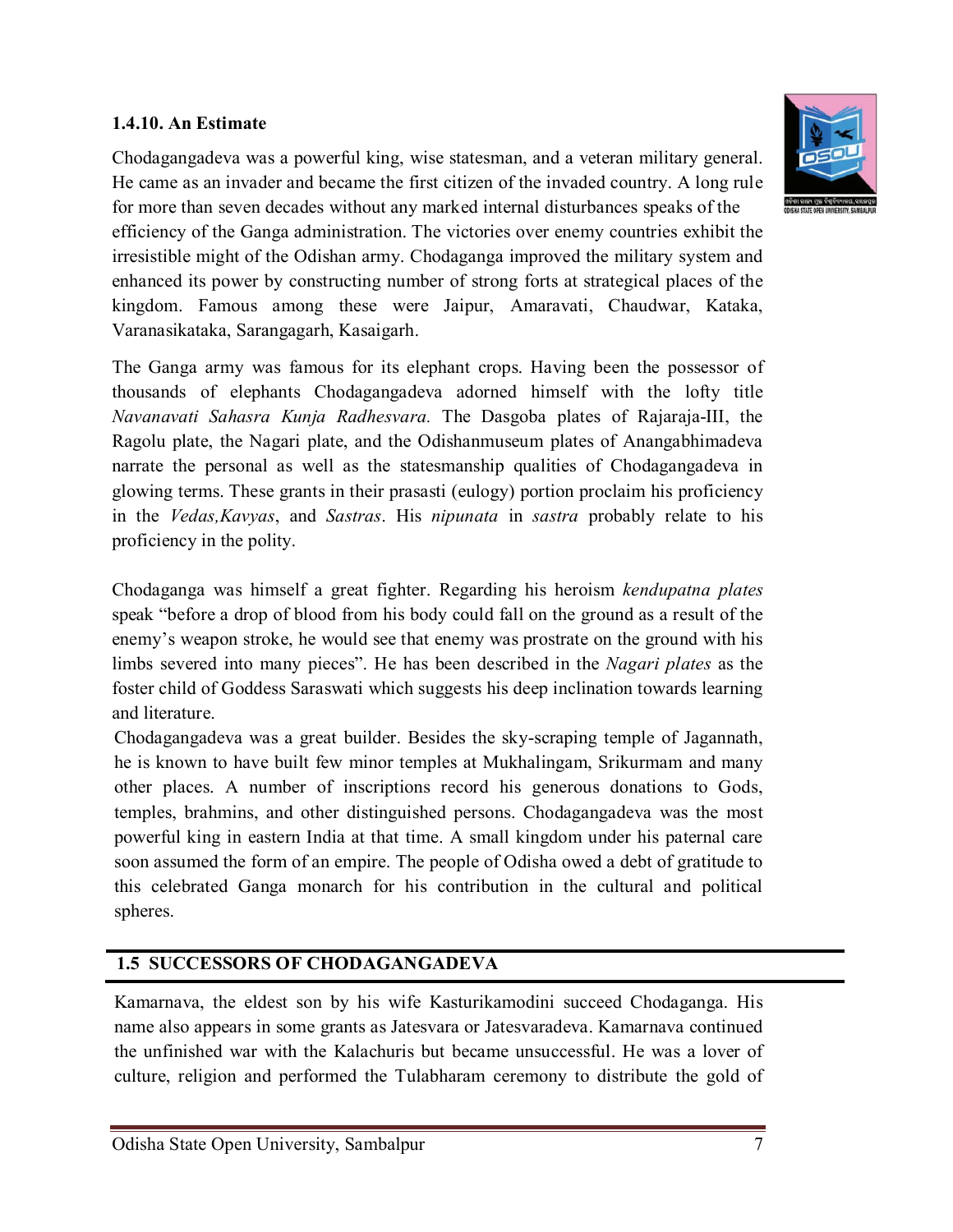equal weight of his body among the Brahmins. He had built the Jatesvara Siva temple at Choudwar. He died in 1157 A.D.



Kamarnava's younger brother, Raghava born from Indiradevi, another queen of Chodagangadeva came on the Ganga throne in 1157 A.D. He had to face the invasions of Valantic chief Gonka-II of Vengi in the south and Vijayasena of Bengal in the north. He lost a part of south Kalinga to Gonka-II. Two of his inscriptions dated in his 9th*anka* are found on the Jagamohana of the Lingaraj Temple of Bhubaneswar. He died childless in 1170 A.D.

After Raghava's death his brother Rajaraja-II succeeded the throne, he was the son of queen Chandralekha. He recovered the territory between Simachalam to the Godavari River. However, it was re-conquered by the Valanti chief of Vengi Prithvisvra. He made Rajaraja his vassal. He married Suramadevi, sister of Svapneswaradeva who built Meghaswravara temple of Bhubaneswar and he died in 1190 A.D.

After Rajaraja-II, His brother Anangabhimadeva-II ascended the throne. He constructed the Sobhaneswara temple of Niali in the Prachi valley and he died in 1198 A.D.

The reign of the son and successor of Anangabhima-II, Rajaraja-II (1198-1211) was a period of far-reaching political effects in the history of India. The Muslim rule was established in India by Mohammad of Ghor after the defeat and death of Prithiviraj Chauhan in the second battle of Tarain. In 1192 A.D. in 1198 A.D., Mohammad Bakhitiyar Khiliji invaded Bengal and established Muslim rule in Lakhnauti as the capital. He deputed the two Sheran brothers Muhammad-i-Sheran and Ahmed-i-Sheran to invade Jajnagar (Odisha) in 1205 A.D. Minhaj-us-Siraj, the Muslim historian stated that the two brothers came back without achieving any success. On the other hand, the inscription of Odishan general Monkana Chamunath at Draksharama describes the victory obtained at ease by Rajaraja against the king of Gouda and Gaijjana. The Chatesvara temple inscription describes him as Rajendra. He died in 1211 AD.

## **1.4. ANANGABHIMADEVA-III**

,

Anangabhimadeva-III ascended the throne in 1211 A.D. He was a warrior king and during his time he fought battles against the Kalachuris of Ratnapura and the Muslims of Bengals.

## **1.6.1 War and conquests:- War with Kalachuris**

Anangabhimadeva-III decided to initiate war against the Kalachuris first as a token of revenge for the defeat of Chodagangadeva and his son. The main cause of the conflict of the Ganga rulers with Kalachuris was the possessions of Sonepur areas. It is claimed in the Kalachuris epigraphic records that Ratnadeva-II and Prithivideva-II defeated Chodaganga and his son Madhu-Kamarnava respectively. The venue of the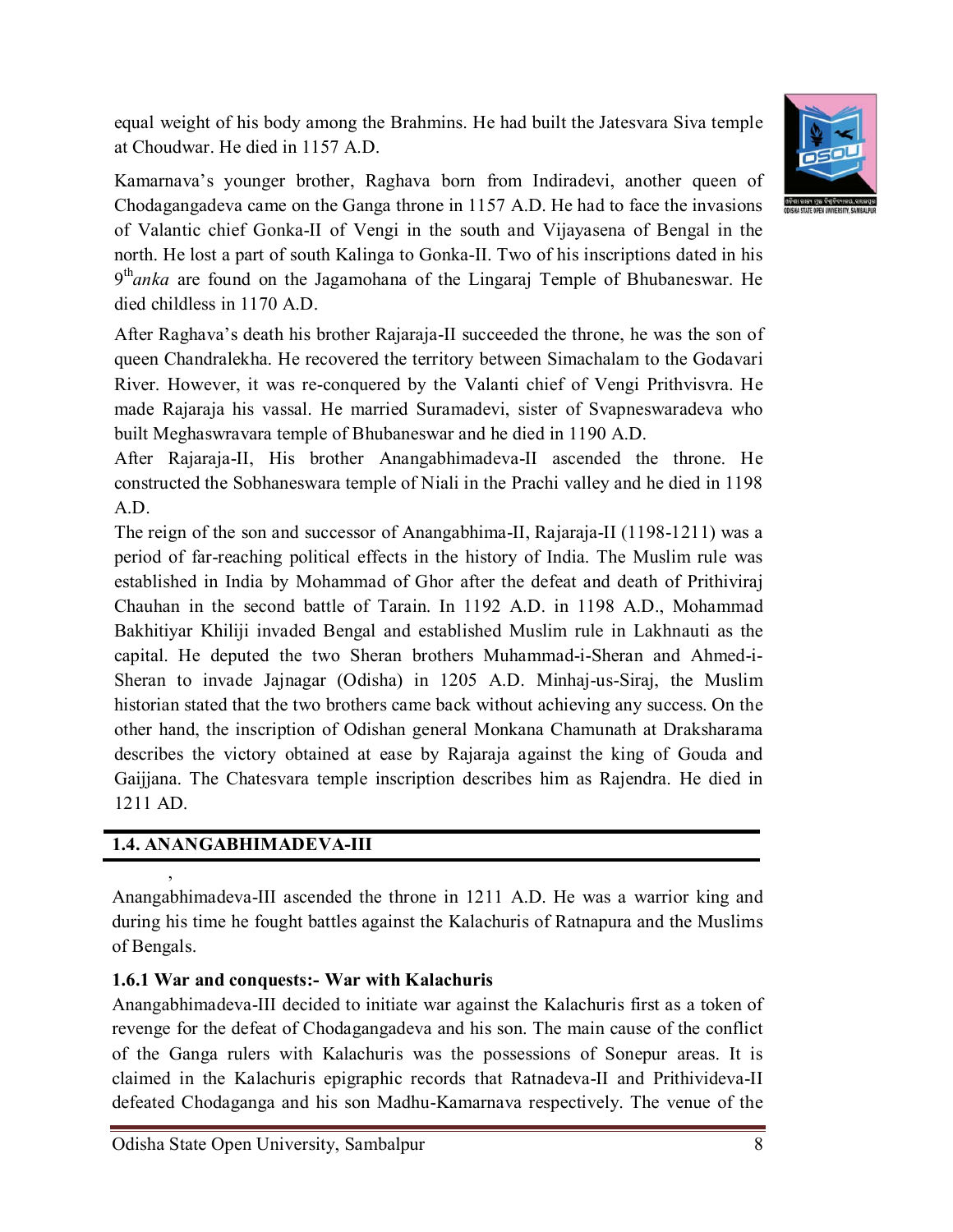war was *Seorinarayan* on the left bank of the river Mahanadi in Bilaspur district Chhatisgarh. During the reign of Anangabhimadeva-III he successfully defended his state against the king of Tummana (The capital of Kalachuris) Vishnu the Brahmins minister of Anangabhimadeva-III frightened the Kalachuris and ultimately defeated them. The long-cherished desire of Anangabhimadeva could be materialised by his gifted minister. The Kalachuri records are silent about their defeat but the local tradition recorded in the Madalapanji the Jagannath temple chronicles is very clear about the victory of Ananga Bhimadeva-III. Sonepur region was annexed with Odisha by him. The long-standing conflict between the Gangas since the days of Chodaganga and Kalachuris came to an end. Anangabhimadeva after this gave his accomplished daughter Chandrika (Chandrikadevi) in marriage to Prince Paramardideva of Tummna. Since then, the Gangas and Kalachuris made joint venture in fighting against the Muslim forces of North India.

## **1.6.2. Conquest of Bengal by Muslims**

Ghiysa-ud-din Iwaz, who was appointed Nawab of Bengal by Iltutmish in 1215 A.D; asserted independence after consolidating his power shortly after. The Tabaqat-i-Nasiri of Minhaj-us-Siraj stated that he started that exacting tribute from Jajnagar (Odisha) but no invasion against Odisha is referred to any other work. On the other hand, the Chatesvara temple inscription describes that Anangabhimadeva had a severe war with the Yavanas (Muslim of Bengal) and his general Vishnu crushingly defeated them. It is corroborated by the Ananta Vasudeva temple inscription of Chandrikadevi, the daughter of Anangabhimadeva-III.

#### **1.6.3 Annexation of Chola Empire**

In the meanwhile, the power Chola empire started disintegrating very fast due to the war of successor. The Katakiya king Ganapati extended his empire upto the Chola Empire. Anayabhimadeva-III took advantage of the situation and directed his army against Chola Kingdom. He marched upto Kanchipuram. The delta region of the Krishna River came under him. At this critical period, the Hayasala king Narsimha-II entered Kanchipuram to rescue the Chola king Rajaraja-III, his father- in-law. When Anangabhimadeva was busy dealing with the Chola king his queen Somaladevi recorded a valuable gift on the walls of the Allanath in the city recently conquered by her husband. This inscription indicates the extent of the Ganga Empire from Ganga in the north of river Krishna in the South under Anangabhimadeva-III. Anangabhimadeva seems to have been defeated by the Kakatiya king Ganapati of Warangal and Anangabhimadeva-III had to cede the territories now known as East Godavari district. Thus, by the end of 1230 Anangabhimadeva-III was in possession of a vast territory.

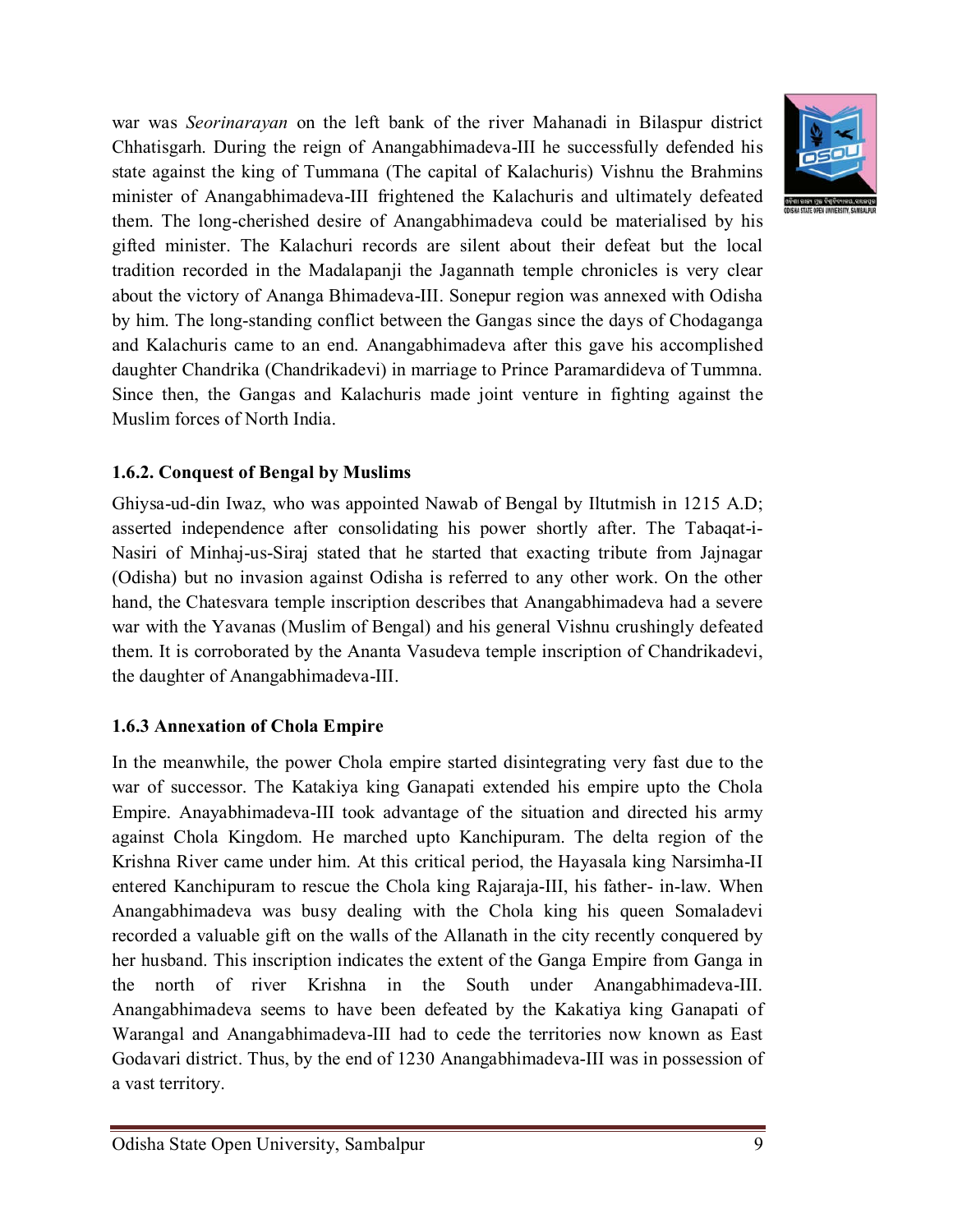### **1.6.4. Religion**

Anangabhimadeva has described himself as *Sri Purusottamaputra, Rudraputra, Durgaputra, and Routa* (deputy) in Drakshram inscription (1216 A.D.) Whereas in the Arun-perumal temple inscription of Kanchipuram he is described as the son and deputy of Purusottam only. The ideal of deputy is maintained thereafter. It is found in the inscription of Puri 1237 A.D., and Lingarajtemple 34 anka. The Nagari plate 1231 A.D. recorded the construction of a Purusottama temple at his capital Abhinaba Varanasi Kataka. He also built the Siva temples of Chitresvara and Visvesvara on the bank of Mahanadi. He was credited with the erection of a large number of temples in Sambalpur-Sonepur regions. He granted land and gifts for worship and perpetual lamps to the temples of Kanchipuram Srikurmam, and Simachalam Puri, Abhinava Varanasi Kataka, and Bhubaneswar. He was a great devotee of Purosottama but showed high regard to Saiva and sakta deities. He was a liberal donor. Besides large numbers of *ghats* to deities, he made numerous donations to Brahmins. He performed such great yagna like *Tulapurusha* and *Hiranyagarbha.*

Anangabhimadeva's time was both eventful and glorious. He rounded up the Odishan Empire with the annexation of western tract and maintained its security and integrity defeating the Kalachuris. He was a great conqueror and an able administrator. He was also a great patron of art and architecture religion and culture. He made Lord Purusottamaan imperial symbol which become the unifying and integrating force of Odisha.

#### **1.6.5. An Estimate of Anangadeva-III**

Anangabhimadeva-III was a powerful king. He was a devout worshipper of Lord Purusottama Jagannatha. But like his Predecessor. He had equal regard for Saivism, Saktism, and other religious cults. He is known to have granted lands and made gifts for the worship and burning of perpetual lamps to the temples of Kanchipuram, Srikurmam, Draksharama, Puri, Abinavavaranisikataka and Bubaneswara.

He was a renowned builder. He is known to have built a temple of Purusottama and Siva temples namely Visveswara and Chitresvara in his new capital. An old bricks temple of Balasore in the village Tirintana near Balipatna is traditionally ascribed to him. He was as famous as a builder of temples that the erection of a large number of temples in the Sambalpur-Sonepur tract was traditionally ascribed to him. Famous among them are Bimaleswara temple of Huma, Kapileswara temple of Charada, Jagannath temple of Tamparsara and Des Kumbhari, Mahakaleswara temple of Vidyanath, Through it is known by the historical evidence that he was not the builder of these temples.

He was a philanthropist as well as a man of disposition. He had performed *Tulapurushadana , Hiranygar bhadana* sacrifices and made numerous gifts of lands to

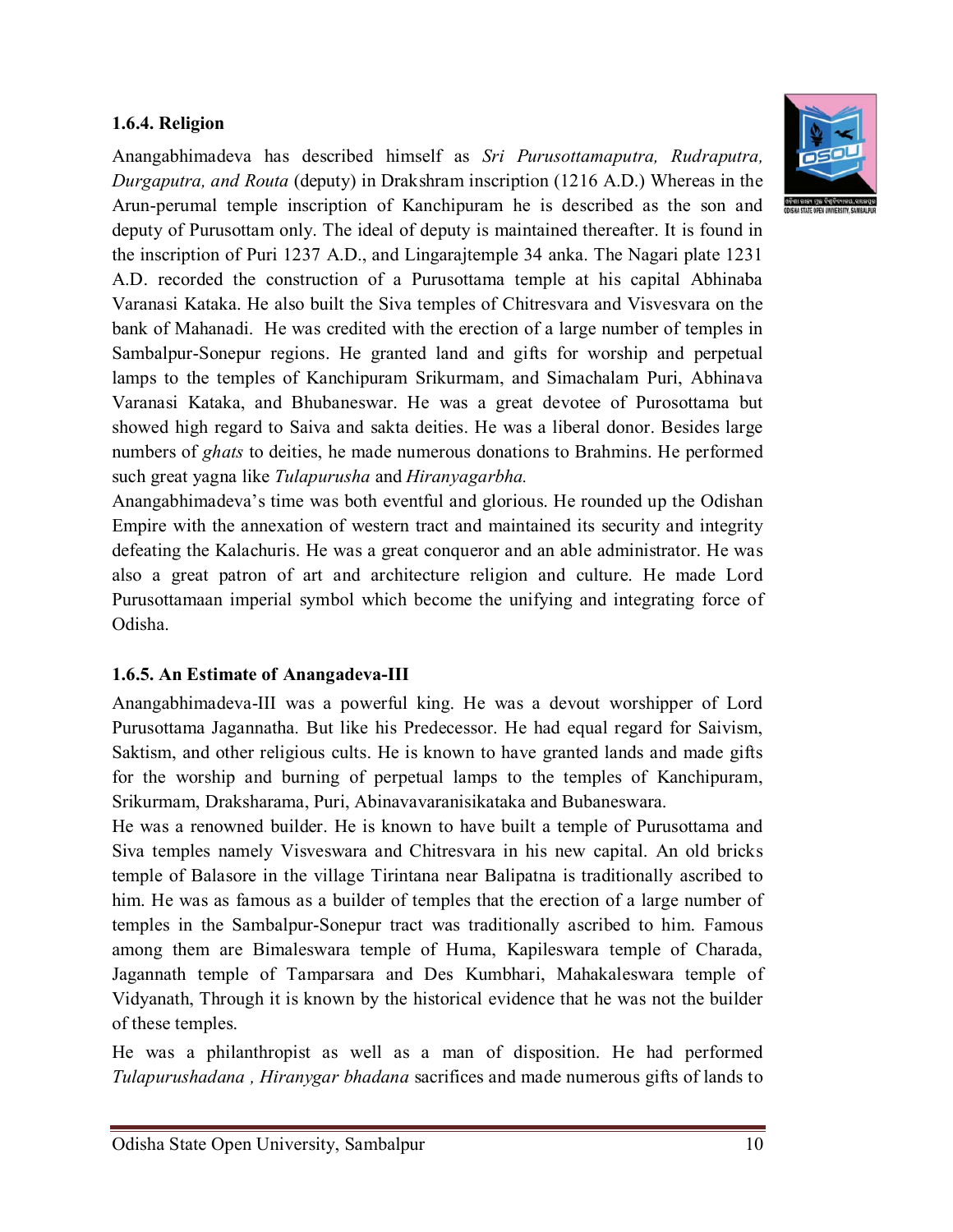the learned Brahmins. From the Chatesvara temple inscription it is learned that he had constructed roads and dug wells for public utility.



The Nagari plates describe that he was discharging his religious obligations following the prescription of *Dharma* and *Nitisastra*, *Mahabharata* and many *Puranas*. The *Srikurmam* inscription depicts him *Sakalakalapravina* i.e. adept in all arts. The Bhubaneswar Inscription depicts him as *Sakalavidyavijjanalankara* i.e. adornment of all branches of learning. The Arualperumal inscription informs that Anangabhimadeva-III became free from the evil effect of the *Kali* age by observing *Ekadasivrataraja* (The king of vratas). At the same time, he was a great warrior, an able administrator, an ideal king, a liberal donor, and a personality of the Odishan kingdom.

## **1.7. NARASIMHADEVA-I**

The worthy son Narasimhadeva of the worthy father Anangabhimadeva-III ascended the Ganga throne in 1238 A.D. He is otherwise known as *Langula Narasimhadeva* either for his dress or his extensive kingdom in the Odishan tradition. His father left to his son the legacy for fighting with the Muslims of neighbouring countries. His mother was Kasturidevi.

## **1.7.1 War and conquest**

The Delhi Sultanate was passing through a critical time during his region. After the death of Sultan Iltutmish in 1236 A.D. A series of wars and succession and frequent changes of Sultans of Delhi continued for a pretty long time. The authority of Delhi became weak. It encouraged the Governors and Nawabs under the Sultanate to assert independence. Tughral Tughan Khan, the Nawab of Bengal, took full advantage of the weakness of the central authority and started strengthening his position.

The rise of Tughral Khan in Bengal alarmed Narasimhadeva. Gradually he realised the political gravity and ultimately embraced an aggressive war against Bengal without waiting for their attack on him.

Narasimhadeva appeared on the frontiers of Bengal at the head of the standing army towards the end of 1243 A.D. Tughral Khan in no way was a match to Narasimhadeva. Tughral suddenly rose to the occasion and moved his army against Narasimha upto Kathasimha in Midnapore. The Odishan army was taking rest in this place surrounded by cane bushes and jungle for strategic defence. Tughral Khan wanted to storm the fort and to occupy it did not find anybody there as the Odia soldiers hide in the jungle. They suddenly fell upon the Muslim army when the later was engaged in their midday meal, many Muslim soldiers were captured. Tughral saved his life by flight. Narasimhathen captured Lakhnauti, the second capital of Muslim Bengal along with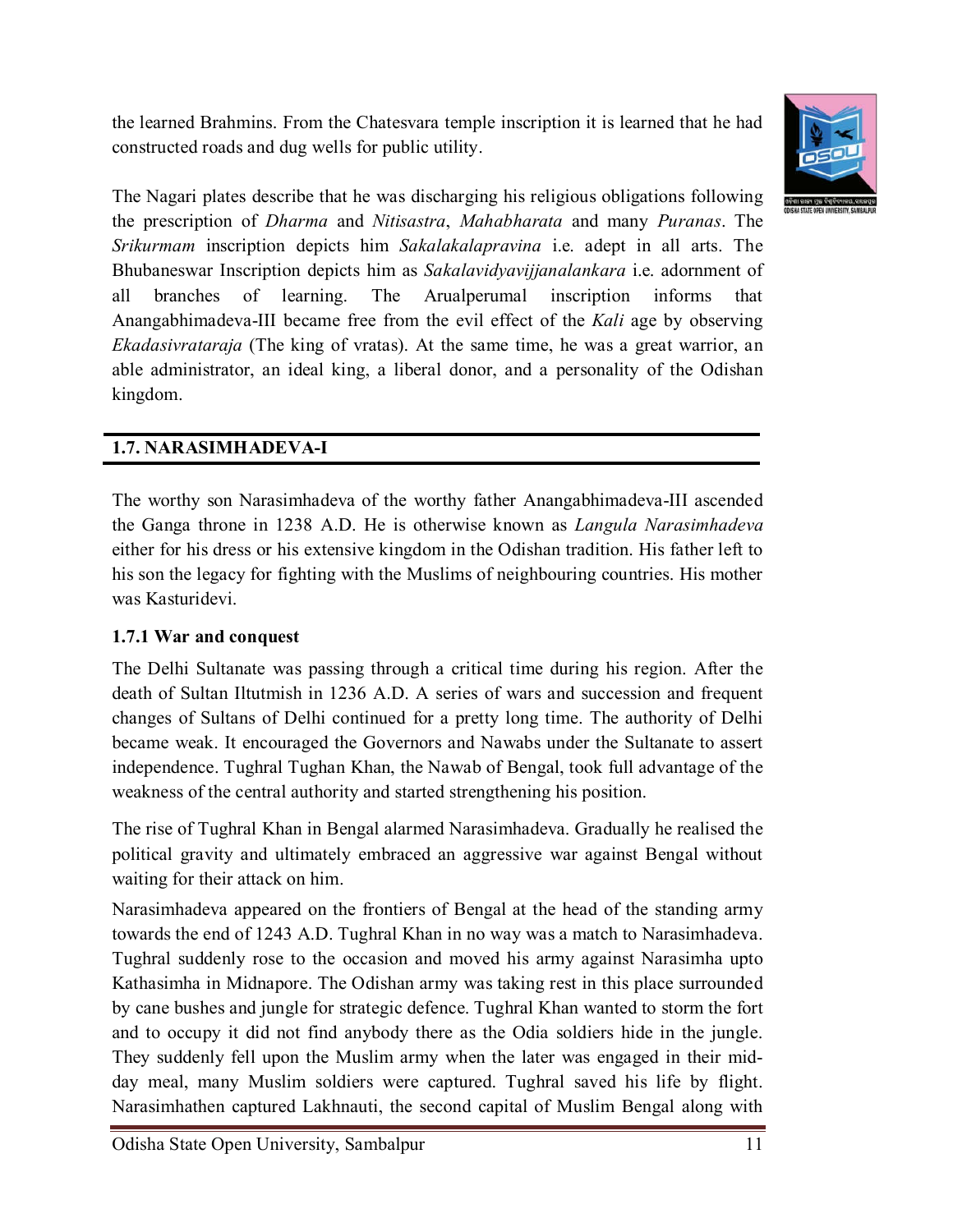the district of Howrah, Hooghly, Bankura and Birbhum in 1244 A.D. Minhaj-al-Siraj, the author of Tabaqat-i-Nasiri who was present in the spotgave an elaborate history of the defeat of Bengal in this war. The ruler of Bengal after and defeat made an appeal to Sultan Nasiruddin Mahmud Shah of Delhi for immediate help against the Ganga ruler. The Sultan directed Qamurddin Tamur Khan, the governor of Oudh to come to help of Bengal. But the army of Oudh was not any help to Bengal. This was came to an end in 1244A.D. Narasimhadeva made a determined attempt to capture Lakhnauti the capital of Muslim Bengal in the next year 1245. A.D. At the head of an army, he besieged Lakhnuati. He heard of the approach of a vast army of Muslims led by Governor of Manipur and Oudh and then he withdrew his army to his newly acquired territory of Lakhnauti the headquarter of Radha. The success of Narasimhadeva in the two campaigns was commendable. When the Hindu kings were perturbed at the Muslim invasion, Narasimha won victories by following aggressive and offensive warfare. He looted both Radha and Varendra the two divisions on either side of the Ganga. The Kendupatana plate of Narasimha-II describes that the white water of the Ganga was blackened for a great distance by the collyrium flowing down in the tears of the weeping *Yavanis* of Radha and Varendra and was changed into the black water of Yamuna astounding achievement of that monarch (Narasimha)

The hero of military operations, according to Minhas was Sabantar, the general of Ganga army. Sabantar was a variant of Samantaraya and referred to Paramardideva, the Haihayaprince and the brother-in-law (Chandrika's husband) of Narasimha. The Anantavasudevatemple inscription stated that the valiant Paramardideva went himself either in fury to conquer them and threw with full display of glory.

The Odisha-Bengal war started vigorously in 1247 A.D. After Yuzbak became the Nawab of Bengal in 1246 A.D. In Tabaqat-i-Nasiri,it is stated that Yuzbak was successful in two encounters but he was defeated terribly in the third. Narasimha-I looted enough wealth and took away a white elephant from Yuzbak with the forces of Delhi Sultanate which came to his help subsequently. Yazbak renewed an attack against Odisha. He marched upto fort Umardan (Garh Mardhan) and captured it in 1255 A.D. However, shortly after internal disturbance made Yuzbak withdraw forces. Midnapore, Howrah, and Hooghly were annexed into Ganga Empire.

In the Ekavali of Bidyadhara composed in Narasingh's time, the Muslims of Bengal are variously called Saka, Yavana, and Hamira, and Narasimha-I as *Yavanavani-Vallabha*, the Lord of Yavana Kindom who defeated the Hamiras in the war.

The Lingaraj temple inscription tells us that Narasimha-I also defeated king Ganapati of the mighty Kakatiya dynasty of Andhrapradesh. Narasimha-I was a great builder. The gigantic and massive temple of the sun god at Konark marks the most perfect and artistic state of Odishan art and architecture. Like his father, he was described himself as *Paramamaheswara, Durgaputra, Purusottamaputra* and followed the ideal of

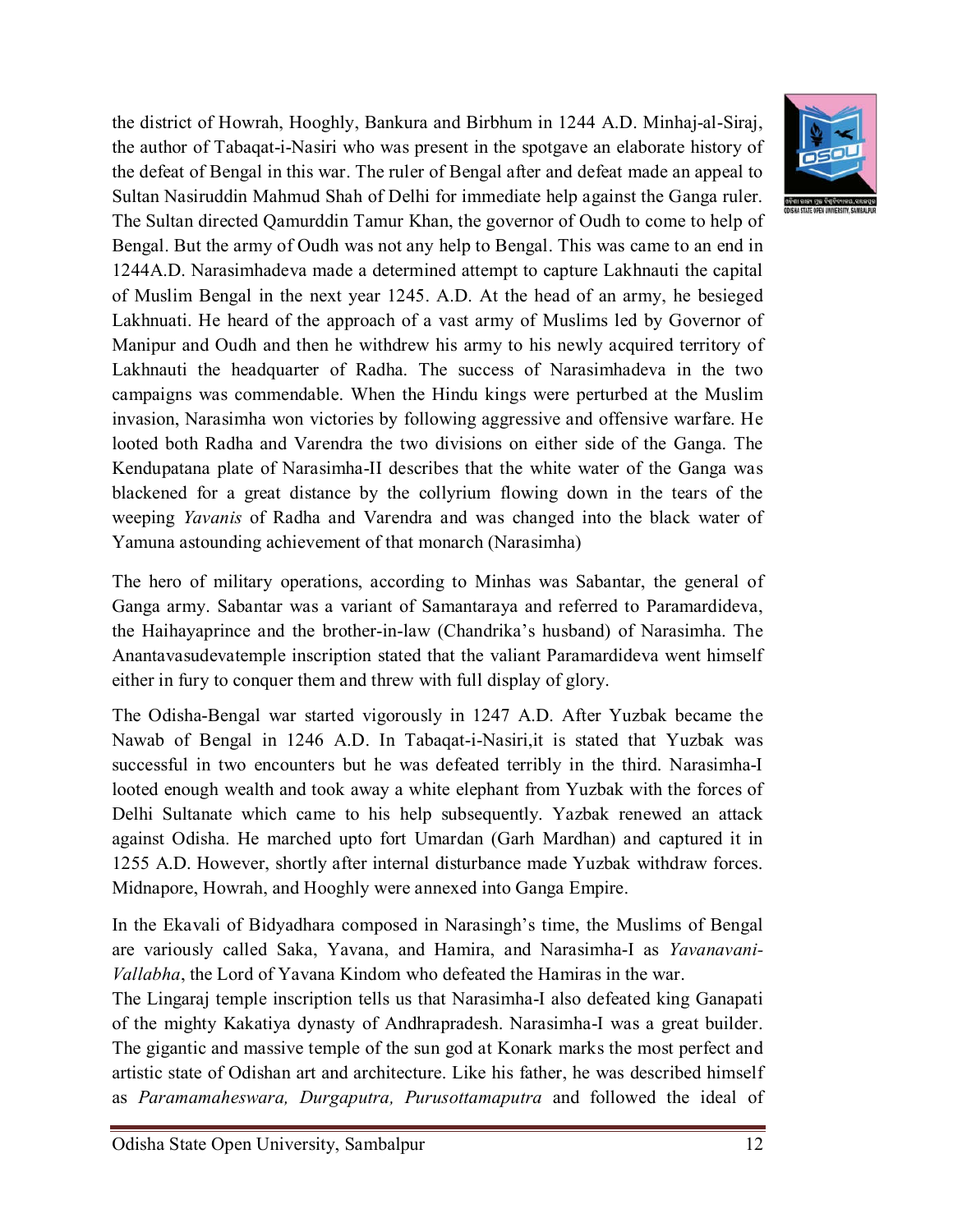deputy kingship by calling himself a Routa of Lord Purosottama. He also granted land to gods and Brahmanas and performed the great *Tulapurushadana*. He kept intact the integrity of the territory of the empire.



## **1.7.2 An Estimate Narasimhadeva-I**

Narasimhadeva-I was a great king and a successful military general of his age. He declared in the *Kapilas* inscription that he curbed the pride of his enemies by the might of his arms at the command issued from the feet of Lord Jagannath.

Naraasinghadeva-I built the Saiva temple at Kapilasa. The Lingaraj temple inscription mentions Sadasivaguru as the preceptor of Narasimhadeva-I. A monastery was constructed by Sadashivaguru in *Ekambra* kshetra where an arrangement of food and settlement for the ascetics from *Radha* and *Gauda* was made.

Narasimhadeva -I like his father; he followed the deputy, ideal of kingship. He also called himself a *Routa* and son of Purusottama. He also regarded Purosottama as the Lord of the Kingdom. Siva was the family deity and Purusottama was the state deity. He accepted Sun God as his personal God and erected a massive monument made up of fine-grained granite stone at Konark in honour of the deity. It is not only famous for its stupendous size but also for its sophistication, delicate carvings, and artistic beauty.

Narasimhadeva -I was a promoter of learning and patron of learned scholars. He performed *Tulapurusadana*. He granted lands to the temples for the worship of the gods and made gifts to the Brahmins. He was the first among all Ganga kings to adopt the honourable title of Gajapati which was followed by the kings of his family and Suryavamsis kings as a symbol of strength and power. His period of reign witnessed remarkable progress in the field of administration, art, and architecture, religion, and learning.

## **1.8 BHANUDEVA-I A.D. 1264-1278**

Bhanudeva-I was the son of Narasimhadeva-I born of queen Sitadevi. He inherited a vast empire in which he maintained sound administration. He was a patron of Vaishnavite saints like Narahari Teertha, the disciple of Anand Teertha. Though a saintly person he was appointed in Kalinga as Governor with designation of "Mandalika". Bhanudeva-I, liberally patronised scholarly Brahmanas granting them tax free land.

## **1.9 NARASIMHADEVA-II (1278 -1306) A.D**

Narasimhadev-II was an infant at the time of the death of his father. Acharya Narahari Tirtha worked as regent for the baby for twelveyears. Srikurmanath temple inscription reveals that Narasimhadeva-II fought against the Muslim ruler of Bengal. It is said that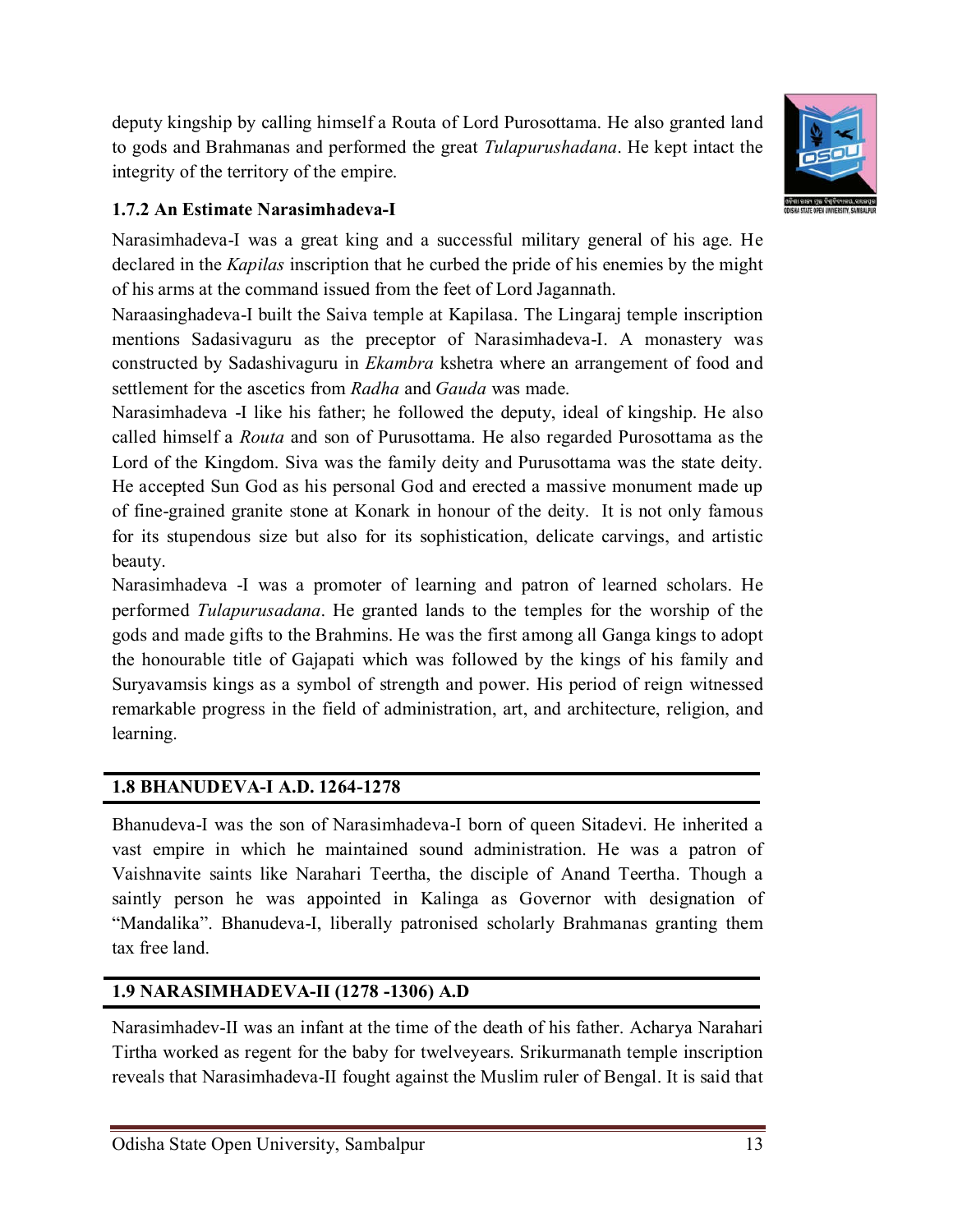Acharya Narahari Tirtha obtained the images of Rama and Sita from the young king as gifts and left Odisha after Narasimha attained the majority.



### **1.10 BHANUDEVA-II (A.D.-1306-1328)**

After the death of Narasimha-II his son, Bhanudeva-II came to the throne in 1306 A.D. His mother was queen Chodamahadevi. Bhanudeva like his father has also been referred to in some inscriptions found at Srikurmanath and Simanchalam. The main event of his reign was the invasion of Odisha by Ulugh Khan, famous as Mahammad-Bin-Tughlaq. Ulugh Khan took away forty elephants and a huge treasury from Odisha, the failed to sub-duct the Ganga king of Odisha completely.

### **1.11 NARASIMHA DEVA-III (A.D. 1328-1352)**

Narasimha Deva-III, the son, and successor of Bhanudeva-II had developed hostile relation with the Reddy Kingdom of Rajamundry, Vijayanagar Empire was founded by Harihara and Bukka in 1336, and Bahamani kingdom was founded by Bahaman Shah in 1347.

### **1.12 BHANUDEVA-III (A.D. 1352-1378)**

The Ganga kingdom was fast deteriorating the reign of Bhanudeva-III and he did not face venture to face the external danger through wars. The principal event during his reign was the Odisha invasion of the Sultan Firoz Shah Tughluq in 1361 A.D. King Bukkaraya of Vijayanagar deputed his nephew to attack Odisha at this time. He defeated Bhanudeva and occupied the southern territories of the Ganges to Vijayanagar, Samsuddin of Bengal inflicted a raid on Odisha and captured few elephants and returned to Bengal. These invasions are just passing clouds on the sky of Odisha. After the return of Firoz Shah with plenty of presentations including the elephant, Bhanudeva-III continued to enjoy power till his death in 1378 A.D.

#### **1.13 NARASIMGHADEVA-IV (1378-1414 A.D.)**

The Sharqi Sultan of Jaunpur Khwajah-i Jahan attacked Odisha in the last decade of  $14<sup>th</sup>$  century A.D. It was the nature of the looting raid. The Reddy of Rajamundry attacked Odisha. Kumaragiri Reddy's General, Katayavema occupied *Kataka Churakara*. Another general of Devaya again defeated the Ganga army in 1398 A.D. The Muslim and Reddy invasions weakened the royal power of the Gangas.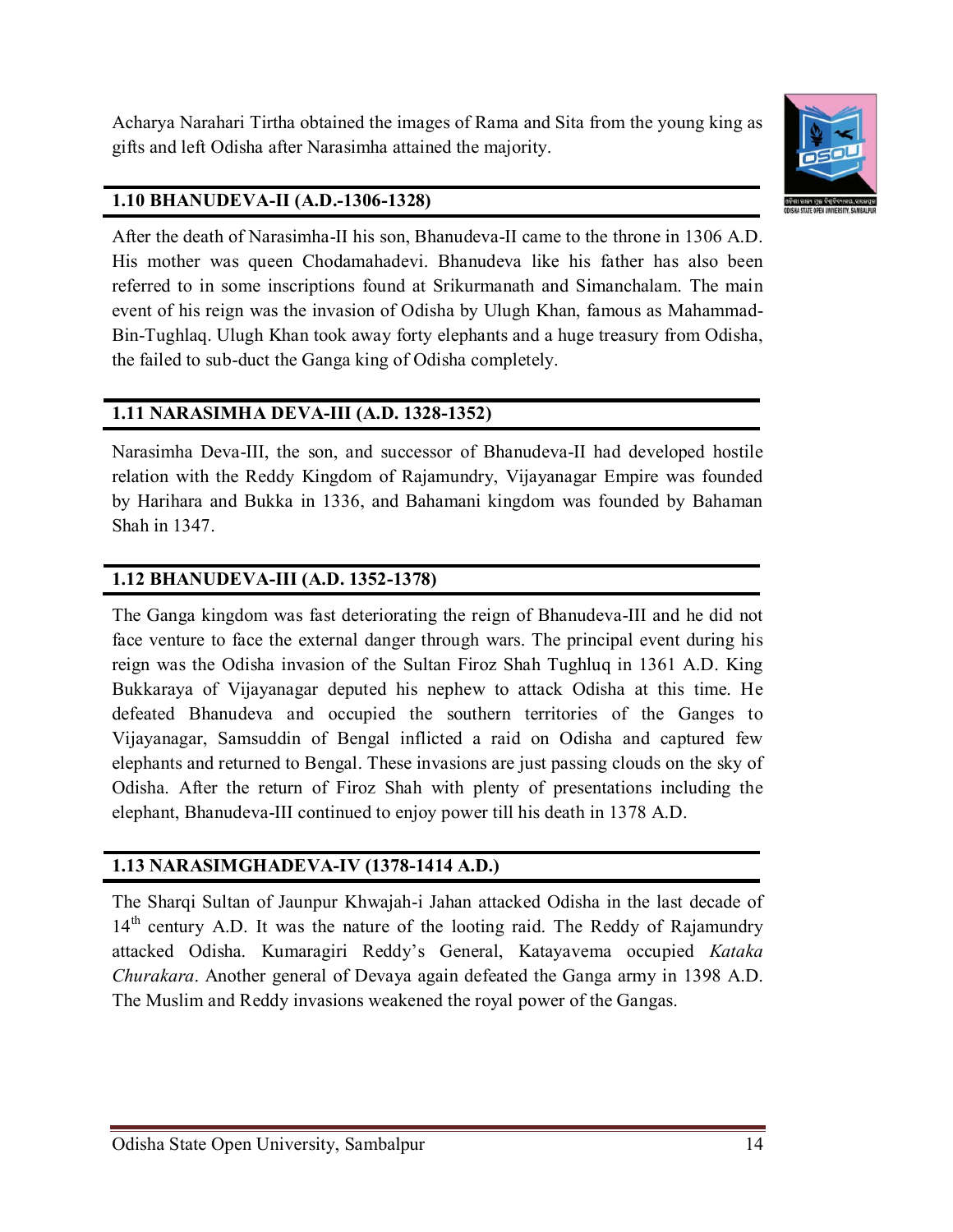## **1.14 BHANUDEVA-IV (1414-1435 A.D.)**



Bhanudeva-IV was the last ruler of the Ganga dynasty. He was the son of Narasimhadeva-IV and Queen Tara. The Reddy kingdom declined after its division into two branches, Kondavidu and Rajahmundry. The kingdom Vijayanagar and Bahamani were engaged in serious fighting. Bhanudeva took the opportunity of the situation and invade Kondavidu with the interference of Devaraja of Vijayanagara a treaty of peace was signed between Bhanudeva and Reddis. The Tabaqat-i-Akbari informs of the invasion of Hushang Shah of Malawa which is not believed by any present historians. A Sanskrit work, Gangavansanucharitam, informs that while Bhanudva-IV was away in the south for a campaign one of his able ministers named Kapileswar Routray staged a coup and seized the throne of the Gangas. Bhanudev-IV returned from the campaign and try to get-back his throne. He was defeated and retired to Gudarikataka. Thus, came to end of the Ganga Empire.

## **1.15 CAUSES OF THE DOWNFALL OF THE IMPERIAL GANGAS**

Among the ruling dynasties of Odisha, the Gangas enjoyed the longest period of reign. The imperial line from Vajrahasta-V to Bhanudeva-IV covered the period (1038 A.D. -1435 A.D.) almost 400 years. In the historical process, every dynasty has its rise and fall. Several factors caused the downfall of the ruling family.

Firstly, After Narasimhadeva-I there was a series of weak successors who didnot possess the qualities of a good and efficient king.

Secondly, in course of time, the thread of external invasion mounted. The Nawab of Bengals, Oudh and Jounpur the Sultan of Delhi found Odisha Vulnerable from several angles. Even the rulers of Vijayanagar were tempted to invade from the south from occupying a piece of land. The Kalachuries were permanent source of danger.

Thirdly, the Odishan Empire became too vast in size. Since, it had extended from the Ganga in the north to Krishna or Godavari in the south.

Fourthly, the strength of the army was gradually sapped or frightened away due to constant wars.

Fifthly, in course of time due to weak successor at the helm of affairs the internal administration became weak. Inefficiency had a corrosive effect on administration.

Sixthly, another potent factor or precipitating downfall was the growth of independent governors, subordinates and disloyal general's conspiracy for the throne became frequent. The ministers and generals grew disloyal betraying the cause of monarchy. When Firoz Shah Tughluq invaded Jajanagar one minister of Bhanudeva-III was secretly conspiring with him. The disloyal general Kapileswar took the advantage of Bhaundeva-IV, absence from the capital and arrange a coup. He even proclaimed himself as the king.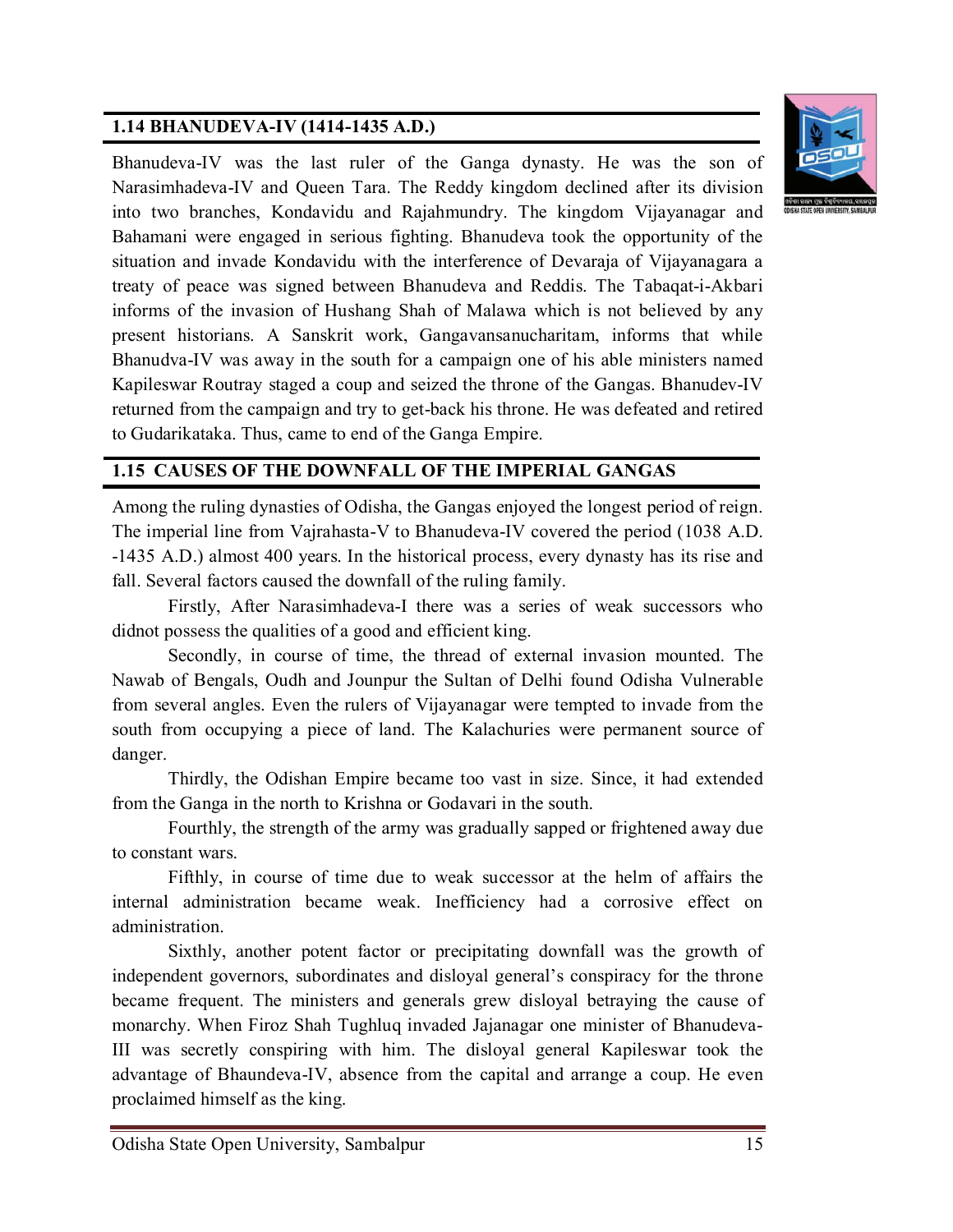

Lastly, the rise of consciousness among the common men and their love for spoken Odia language is considered as a protest against the Sanskrit using priestly class. The Brahaman were orthodox and conservative. They dominated the society and the Government. The socio-cultural moment represented the advent of new era and the wind of change started blowing from the time of king Bhanudeva-I.

#### **1.16 GANGA ADMINISTRATION**

The Ganga administration was a mixture of northern and southern influence. The king was the highest authority to the empire and enjoyed absolute powers in matters of administration. He had a council of ministers to advice at the time of need.

The kingdom was divided into Mahamandalas or great provinces. These Mahamandalas were administered by *Maharanaka* or *Mahamandaladalikas*. *Mahamandalas* were further divided into Mandalas or smaller provinces under the administrative control of *Ranaka* or *Mandalikas*. The *mandalas* were further divided into *Vishayas* of *Bhogas*. Vishayas were appointed to lookafter Vishayas. Vishayas or Bhogos consisted of number of villages or *gramas*. In each of which there appointed a *Gramika* or Headman of the villages. But villagers were sub-divided into *pallis* or hamlets. In the entire Ganga empire, there were numbers of *Nagaras* (cities) or *Puras* (towns) villages granted to the Brahmin were made rent free. The villages the lowest unit in the administration were self-governing. The headman or *Gramika* of the villages was assisted by officials like *Karanas* (accountant), purohitas priest Dandapasi or Talvasi (policeman) *Urikavali* (Village watchman), *Gramabhata* (Village servants). In the towns the important office were *Puravari* (head of the town and was helped by the *Dandanayar* (Magistrate) *Dandapasi* (police inspector) and many other officials.

In the capital city of Kalinganagar, *Kalinganagaradhakya*, (superintendent of the capital city of Kalinga) *Kalinganagara Rakshyapala* (perfect of the city) *Kalinganagarapalaka* (chairman of the city) Rajaguru (royal priest) Mahapradhani (prime minister) *Mahasandhivigrahi* (secretary general for peace and war) Mahasenapati (commander in chief) *Mulabhandara Munamudrahasta* (chancellor of privy purse), *Mahadandapasi* (inspector general of police) *Mahamandalika* (governor general) and Mahapatra*.*

The monarch collected revenue from crown lands which yielded probably one-sixth of the produce. Beside court fees, fine, customs duty, taxes from mines and forest, gifts and presents were other sources of revenue for the royal treasury. The revenue so obtained was spent on administration both in civil and military, on religion and learning, and other public works. Various kinds of coins were used in the kingdom.

Thus, the Gangas became the pioneering the matter of the systematic administrative quite new in type.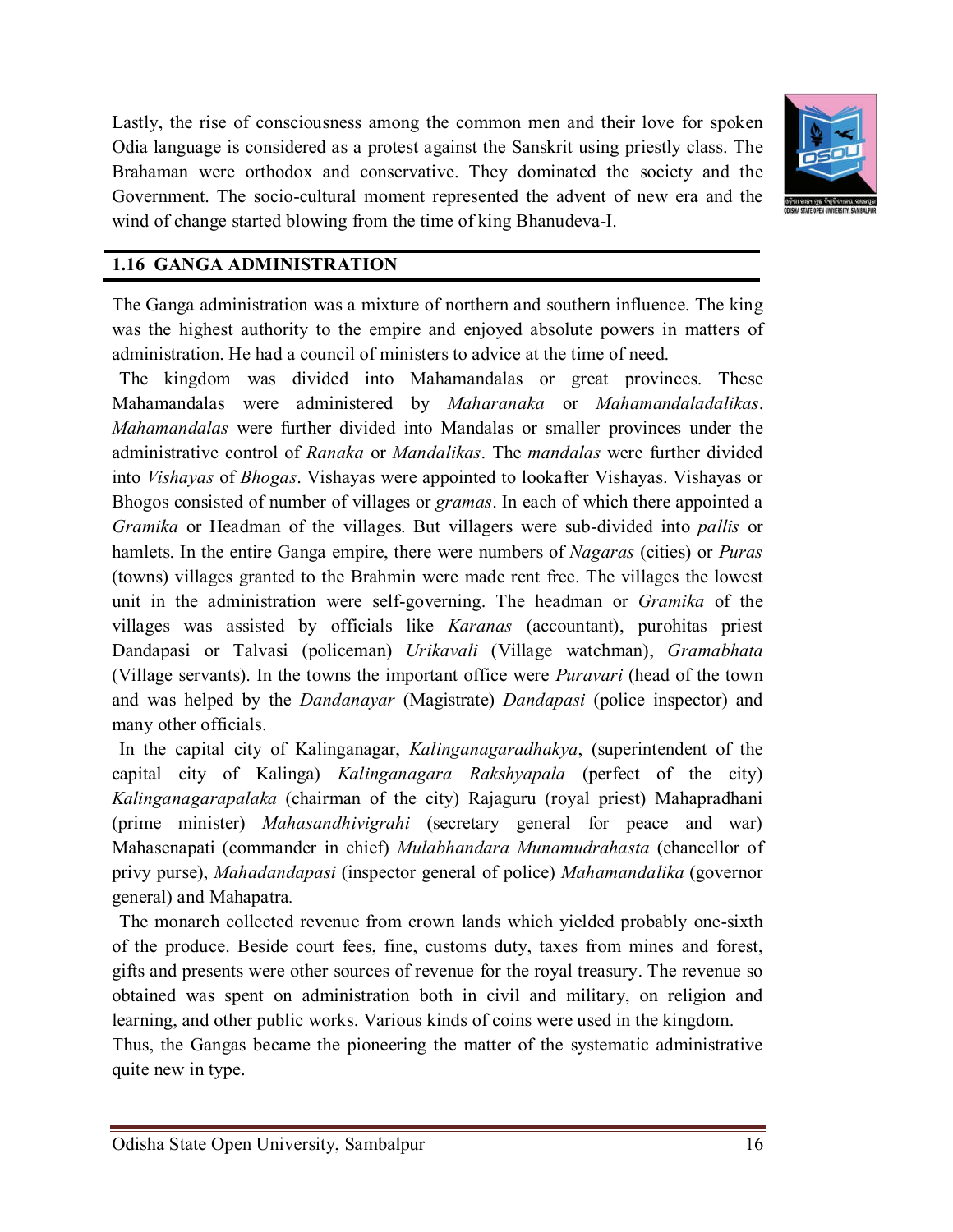## **1.17 ART AND ARCHITECTURE**



## **1.17.1. Jagannath Temple at Puri**

The temple of Jagannath at Puri is the earliest Ganga monument of Odisha. There is a definite mention in almost all later copper plate records of the successor of Chodagangadeva that Chodagangadeva was the builder of this magnificent temple at Puri. To reconcile the epigraphic evidence with tradition it can be said that Chodagangadeva had started the construction of this huge structure and one of his successors Anangabhimadeva-III completed or added the Jagamohana to it. The height of Jagannath temple at Puri is 215 ft. 8 inches. Jagannath temple is *Pancharatha* in plan. The temple has on three sides the small temples enshring *Parshadevatas*. The sikhara has the usual divisions and has three chambered porches consisting of *Jagamohana, Natamandira and Bhogamandapa*. The sculpture of the last two structures clearly indicates that they were built in the later period, according to tradition these two structures were built by Suryavamsis ruler Kapilendradeva.

## **1.17.2 The Laxmi temple**

The Laxmi temple inside the complex of Jagannath temple standing in three chambered porch seems to be contemporary of the main temple. The temple is well ornamented built in laterite stone. Jagannath has been conceived as Vishnu and therefore the construction of the temple for his consort Laxmi seems to have been warranted by the time-honoured custom.

## **1.17.3 Megheswara temple of Bhubaneswar**

The Mekteswara temple was built by Swapneswardeva, son of Abhiram and grandson of Muladeva as per the discloser of the epigraphic records. Swapnesvaradeva was the commander in chief of the Ganga army under Anangabhimadeva-II. This is sikhara type of temple and the Jagamohana which is *pidhadeula* is wholly undecorated. Many images like *Yogapatta, Godhanaharana* by Brahma and Sri Krishna seated on the conch with *Sankha and Chakra* in hand are well projected in the Jagamohana.

## **1.17.4. The Sun temple at Konark**

Narasimghadeva-I is remembered in the history of Odisha as a great builder of the famous temple of Konark. This magnificent temple of Konark, consisting of *Natamandira, Bhogamandapa, Jagamohana* and the *Vimana* signify the imperial majesty. The joint structure of Vimana and Jagamohana were conceived in form of a *Ratha* (chariot) having 24 giant wheels being dragged by seven horses. This temple complex took twelve years' time for completion (1244-1256). There is an intervening space of thirty feet between the *Jagamohana*and *Natamandira*. As per the structural calculation the other temple of Rekha portion it is said that the height was 227 ft. There stood a beautiful sixteen sided monolithic of thirty-four feet height with an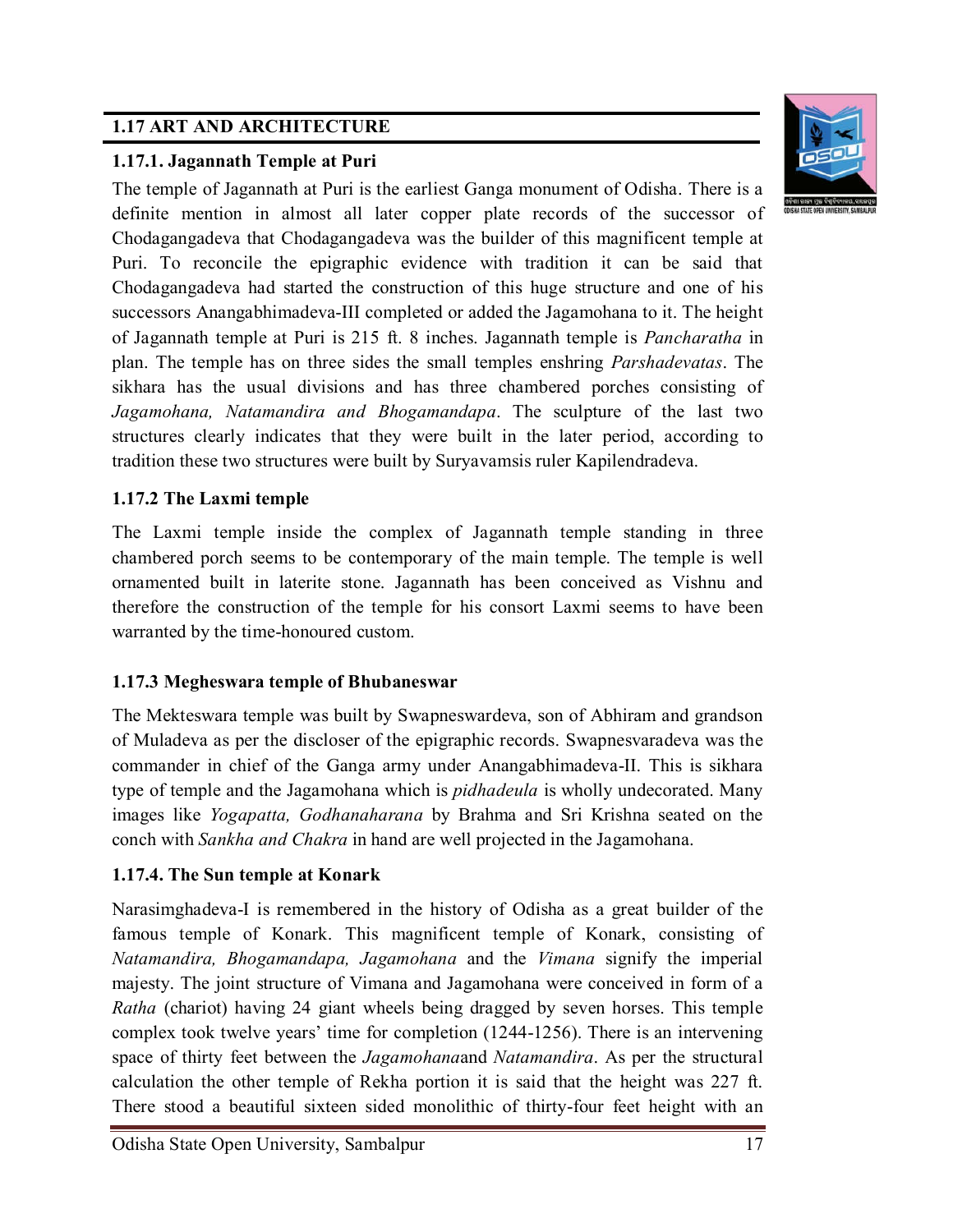image of Aruna but it was removed to Puri in the  $18<sup>th</sup>$  century by Marathas and has been now set up in the Eastern gate of Jagannath temple.



The decorative female figure in the Jagamohana in the present form reflects about the socio-economic condition of the people of that period. Each of the figures like a piece of love poem composed on stone. Many erotic sculptures in the great temple create doubt inthe minds of the scholars. Some accused the artisans for the pervasive treatment on stone sculpture and some other claim the style as an instrument to testify the integrity and devotion of the visitors. In the eastern portal, figure two finely designed elephant each of them carrying a man upon his trunk, in the western portal sculpture of two horsemen with trapping and ornaments each of horse carrying a dismounted attendant and in the northern portal there were two lions rampant on elephant (Gaja-Simha) clearly exhibit military character of the soldiers engaged in the war against Bengal by Narasimhadeva.

The Nabagraha images in one piece of chlorite stone slab beautifully carved must have been placed in *Vimana* near *Grabhagriha* to symbolize as *Parshadevatas* now kept in one hall in the compound. Thus, this Black Pagoda with all its grandeur speaks everything of the rule of Narasimhadeva.

## **1.17.5 Ananta Vasudeva temple**

The inscription originally attached to this temple was later detected and sent to England where it is now preserved in the hall of Royal Asiatic society of Great Britain. The epigraphic was first edited by Mr. Barnet in her *Epigraphica Indica*. It is stated in the epigraph that this temple was built for Sri Krishna and Balarama on the bank of Vindusorabara by Chandrikadevi the daughter of Anangabhimadeva-III in 1278 A.D. After the death of her husband Paramardideva on the battle field. This temple was built for Achyuta for whom she had developed devotion from her childhood. The plan of Ananta Vasudeva temple is different considerable from other temples. The main temple stands on a cruciform platform which is the first in its kind and has a threestructure frontal adjust consisting of the *Jagamohan, Natamandira* and the *Bhogamandapa*, *three small pidas* temples in alignment with the central niches were on the northern eastern and southern side of the *Vimana*. The *Natamandira* is an open hall but *Bhogamandapa*is comparatively closed one.

The Anantavasudeva temple being a Vaishnava shrine, the cult images appearing on it are different totally from those of Shaiva temple. There are some images which are common to temples of both sets and are accepted as *Dikpalas* or the guardian deities on the northern side of the *Jagamohana* there appears images of Rama, Laxmana, Sita, Hanumana and Vibisana and the southern side there are also images of Srikrishna and Gopis. A few other cult images like Laxmi, Saraswati are also depiction on the *Jagamohana.* This temple is thus a different style with the depiction of verities of images that speaks about cosmopolitanism of religion during that period.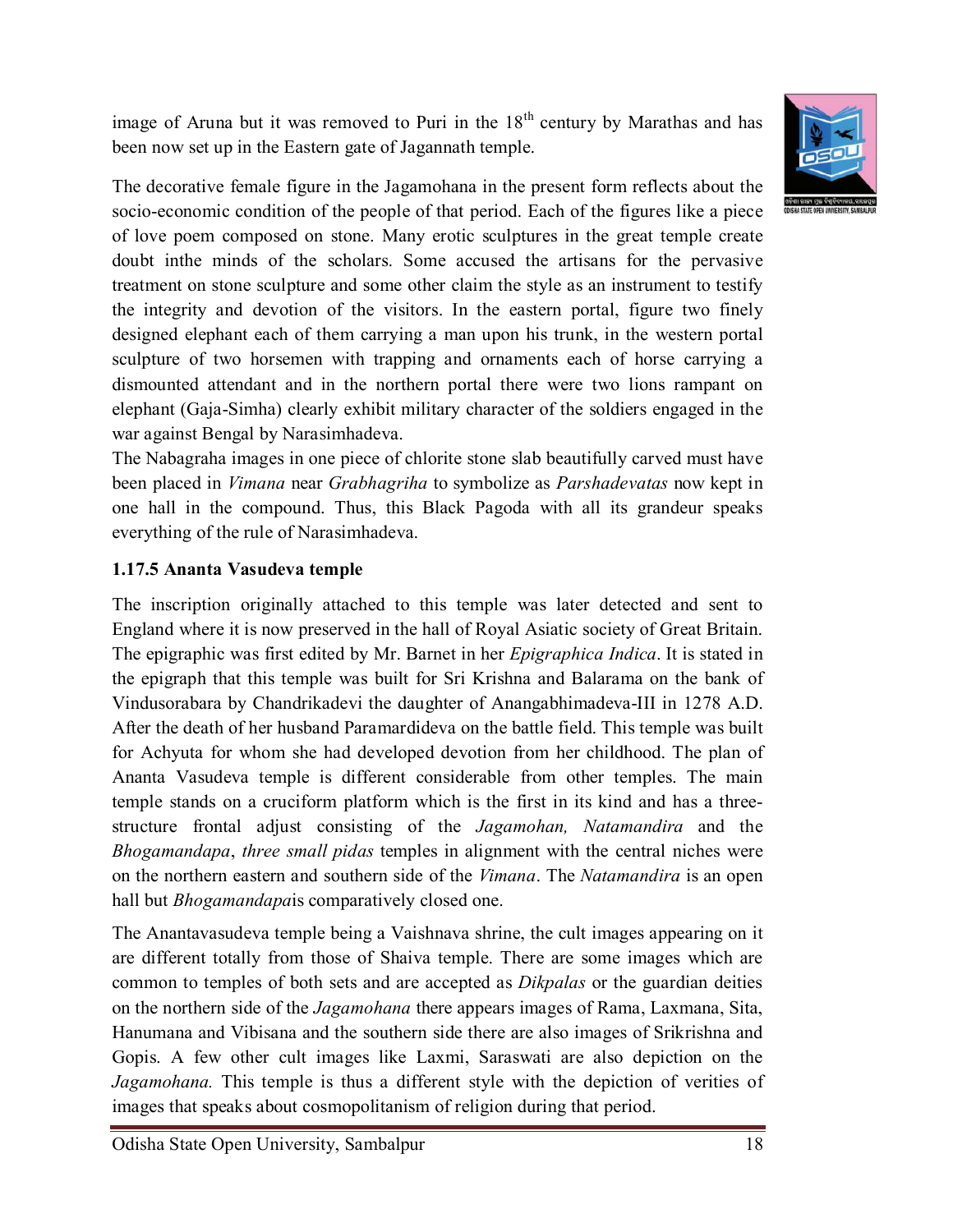

The Ganga period also witnessed the erection of many other big and small temples in and outside Bhubaneswar. The temple of Parvati inside the Lingaraj temple, the Yameswara temple of Bhubaneswar, the Chandreswara temple near Tangi in the Puri district and the Bhaskeraswara temple of Bhubaneswar. The Mitreswara and Baruneswara temple situated nearYameswara temple at Bhubaneswar and the Chitreswara temple on the vicinity of Lingaraj temple. The S*arideula* near V*indusagar* and many other small temples in Cuttack district are included in the list of Ganga monuments. Some half-ruined temple standing on the foot of Dhauligiri bear the Ganga characteristic also.

### **CHECK YOUR PROGRESS**

1. How do you justify Chodagangadeva as the founder of the Ganga dynasty in Odisha?

- 2. Account for the achievement of Anangabhimadeva-III.
- 3. Why the reign of Narasimhadeva is regarded as the golden period in the history of Odisha.
- 4. What were the causes of the downfall of Ganga Empire?
- 5. Briefly discuss about administrative system of Gangas.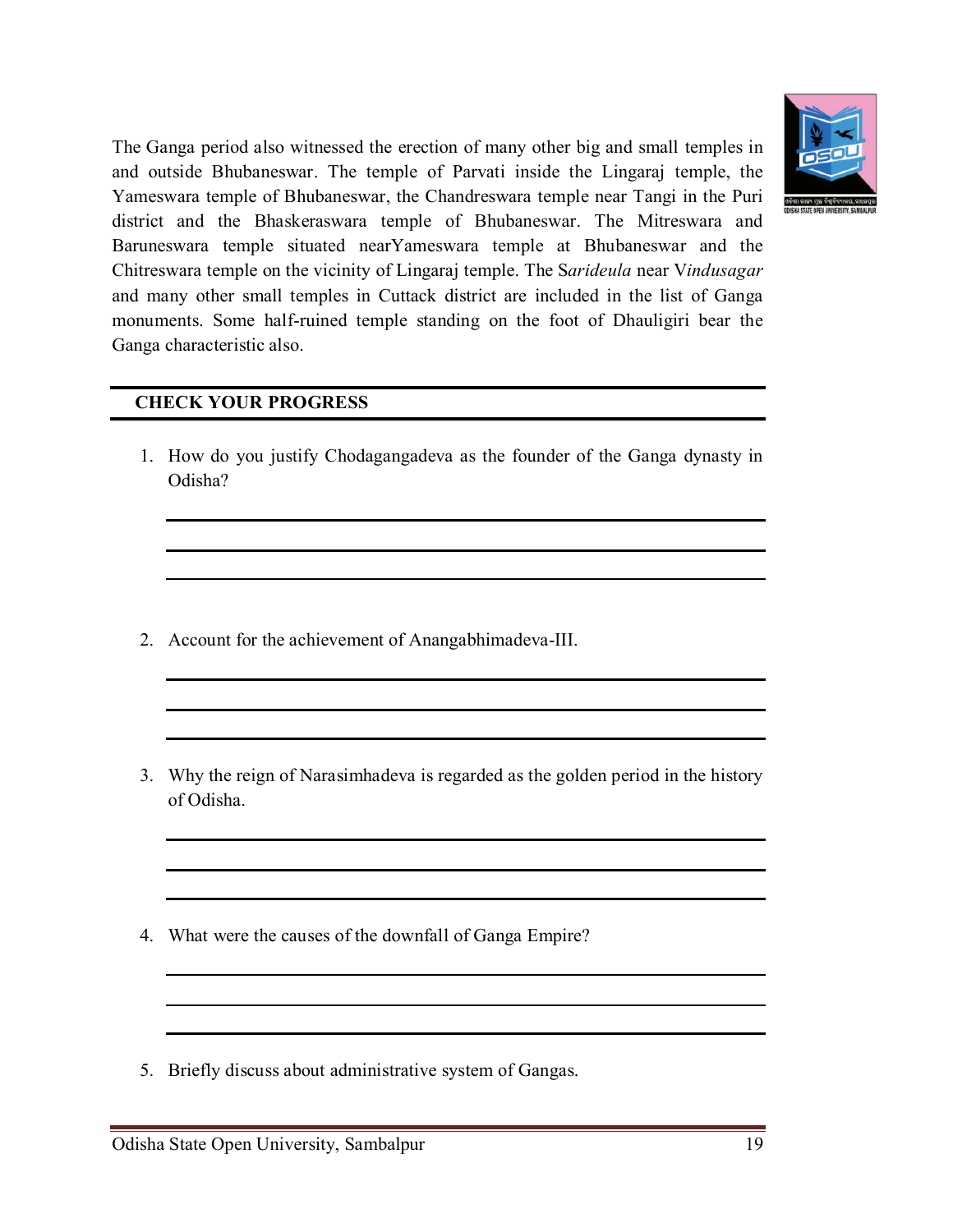

6. Briefly discuss about the art and architecture during Ganga period.

#### **1.18 LET US SUM UP**

The four hundred years from 1038 AD to 1435 AD of the rule of Ganga is unique in many senses in the history of medieval Odisha. The able rulers of this dynasty like Chodagangadeva, Anangabhimadeva-III & Narasimhadeva-I were great warriors and men of exceptional ability who succeeded in keeping their vast kingdom independent when the Hindu kingdoms one after another were falling victims to Muslim aggression. During his reign the land was united both politically and culturally. The economic prosperity of that time led the Ganga monarch build the gigantic structure like Jagannath temple at Puri and Sun temple at Konark. The Odishan School of temple architecture reached the zenith during the Gangas period. The Sanskrit literature developed to a great extent during that period. The overall picture of this period, socio-economic-political & cultural testified the fact that peace and tranquillity prevailed all over the empire during the reign of the mighty rulers of Ganga dynasty.

#### **1.19 KEYWORDS**

| Bhogamandapa<br>Campaign<br>Coronation<br>Queen | :Hall of Offering of porch.<br>: A planned series of attacks in a war<br>: An official ceremony at which somebody is made a King or                                                                                 |
|-------------------------------------------------|---------------------------------------------------------------------------------------------------------------------------------------------------------------------------------------------------------------------|
| Cruciform                                       | : Having the shape of a cross $(Adj)$                                                                                                                                                                               |
| Deteriorating                                   | : To became worse                                                                                                                                                                                                   |
| Dikpalas                                        | : Guardian of the four cardinal and four intermediate digas viz.<br>Indra (East), Agni (South-East), Yama (South), Nirrtya (South-<br>West), Varuna (West), Vayu (North-West), Kubera (North)<br>Isana (North-East) |
| Disintegrating<br>Dominion<br>Epigraphy         | : To break into many small pieces.<br>: To have dominion over an area<br>: The study of ancient inscriptions.                                                                                                       |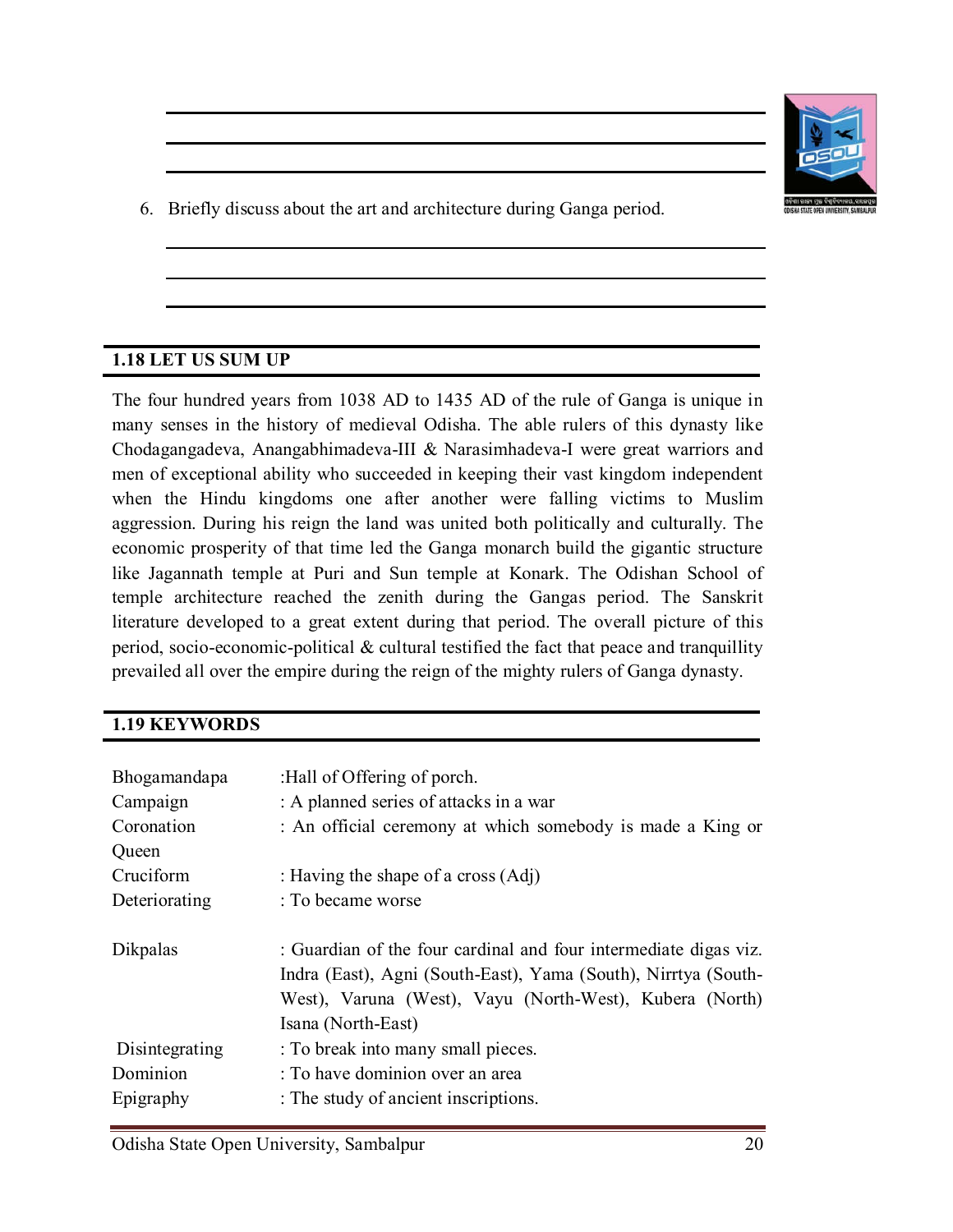| Garbhagriha  | : Sanctum sanctorum                                                                                                                                                                                   |
|--------------|-------------------------------------------------------------------------------------------------------------------------------------------------------------------------------------------------------|
| Jagamohana   | : Poarch, in front of Sanctuary also known as Mukhasala or<br>Mandapa.                                                                                                                                |
| Magnificent  | ଅଜିଶା<br>: A building or statue that is built to remind people of a famous<br>person or event extremely impressive and Attractive.                                                                    |
| Mahamandala  | : Great province                                                                                                                                                                                      |
| Nawab        | : A native governor during the time of Mogul empire.<br>A Muslim noble man or person of high status                                                                                                   |
| Natamandira  | : The dance hall of a Hindu temple                                                                                                                                                                    |
| Parshadevata | : Attendant deities in the niches of a sanctuary                                                                                                                                                      |
| Pidha-Deula  | : A temple in which pyramidal roof is made of pidhas<br>UsuallyJagamohana, Natamandira&Bhogamandapa                                                                                                   |
| Platform     | : A hall with or without pillar in front of the Sanctuary<br>A flat surface higher than the level of the floor, on<br>Which public speakers or performers stand so that<br>The audience can see them. |
| Sikhara      | : Literally head, denote a tower or spire, a distinctive<br>Feature of North Indian or Odishan temple.                                                                                                |
| Vimana       | : A pyramidal tower built over the central shrine of a<br>Temple in India                                                                                                                             |

## **1.20 ANSWER TO CHECK YOUR PROGRESS EXERCISE**

- 1. See Section- 1.4
- 2. See Section-1.6
- 3. See Section-1.7
- 4. See Section- 1.15
- 5. See Section- 1.16
- 6. See Section- 1.17

#### **1.21 SUGGESTED READING**

- 1. R.D. Banarjee, *History of Orissa*, Vol-I, Prabasi Press, Calcutta , 1930-31.
- 2. H.K.Mahatab, *History of Orissa*, Part-I
- 3. W.W. Hunter, *Oriss*a –I & II
- 4. K.C. Panigrahi, *Archaeological remains at Bhubaneswar*.
- 5. R.Subha Rao, *The history of the Eastern Ganga of Kalinga*.
- 6.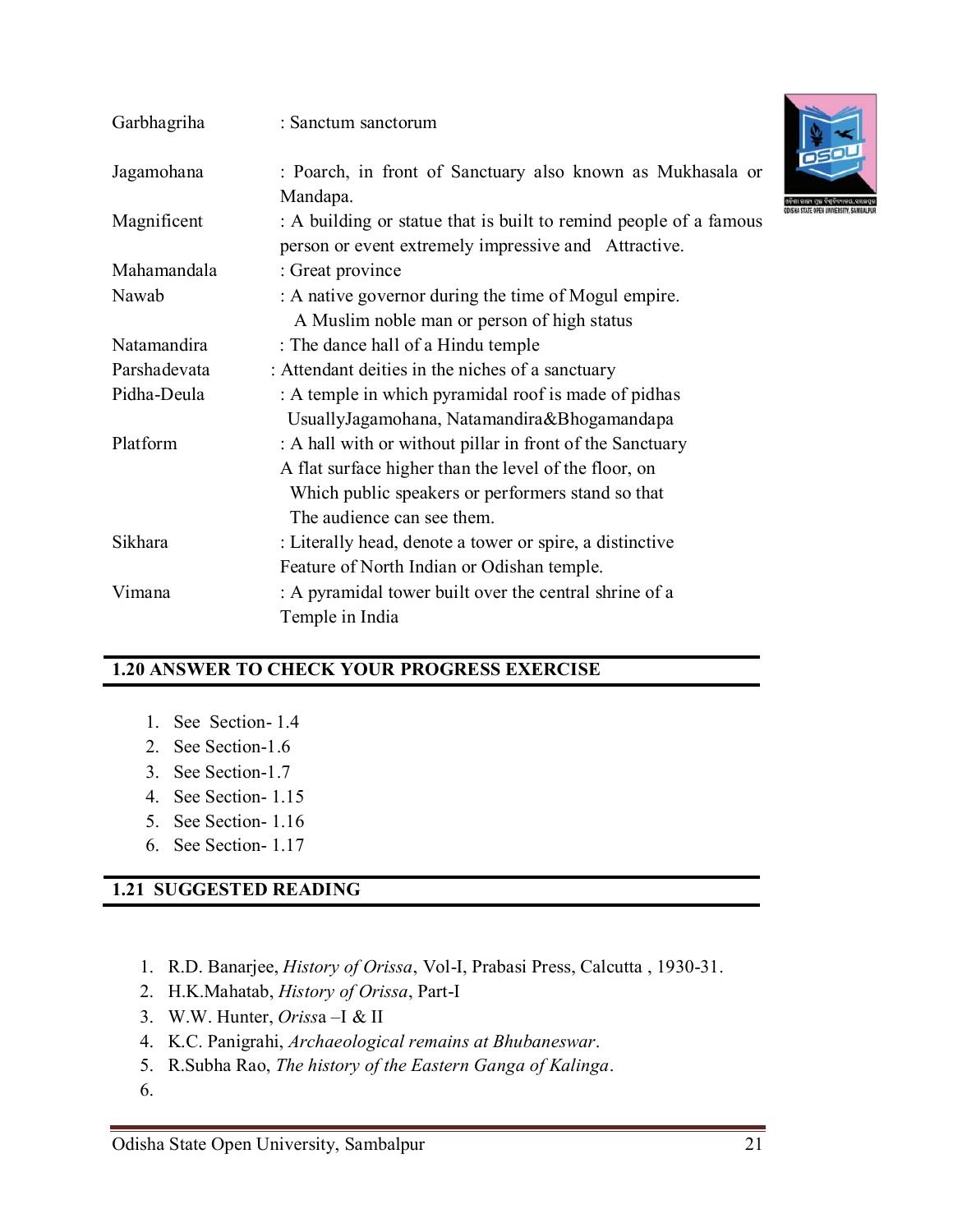# **UNIT- 2 THE SURYAVANSI GAJAPATIS**

#### **Structure**

- 2.0 Objectives
- 2.1 Introduction
- 2.2 Kapilendradeva
	- 2.2.1 Accession
	- 2.2.2 Early difficulties and suppression of Rebels
	- 2.2.3 Southern Campaign: Rajahmundry
	- 2.2.4 Bengal
	- 2.2.5 Kondavidu
	- 2.2.6 Vijayanagar
	- 2.2.7 Telangana
	- 2.2.8 Bahamani Kingdom
	- 2.2.9 An Estimate
- 2.3 Purusottamadeva
	- 2.3.1 His troubles
	- 2.3.2 Conquest of Rajahmuhandry and Kondavidu
	- 2.3.3 Conquest of Udayagiri
	- 2.3.4 Kanchi-Kaveri Episode
	- 2.3.5 An Estimate
- 2.4 Prataprudradeva
	- 2.4.1 Early Expeditions
	- 2.4.2 War with Bengal
	- 2.4.3 War with Vijayanagara
	- 2.4.4 Prataprudra and Quli Qutab Shah
	- 2.4.5 An Estimate
- 2.5 Sri Chaitanya
- 2.6 Administration
- 2.7 Religion
- 2.8 Art & Architecture
- 2.9 Let us Sum Up
- 2.10 Keywords
- 2.11 Answer to check your progress exercise

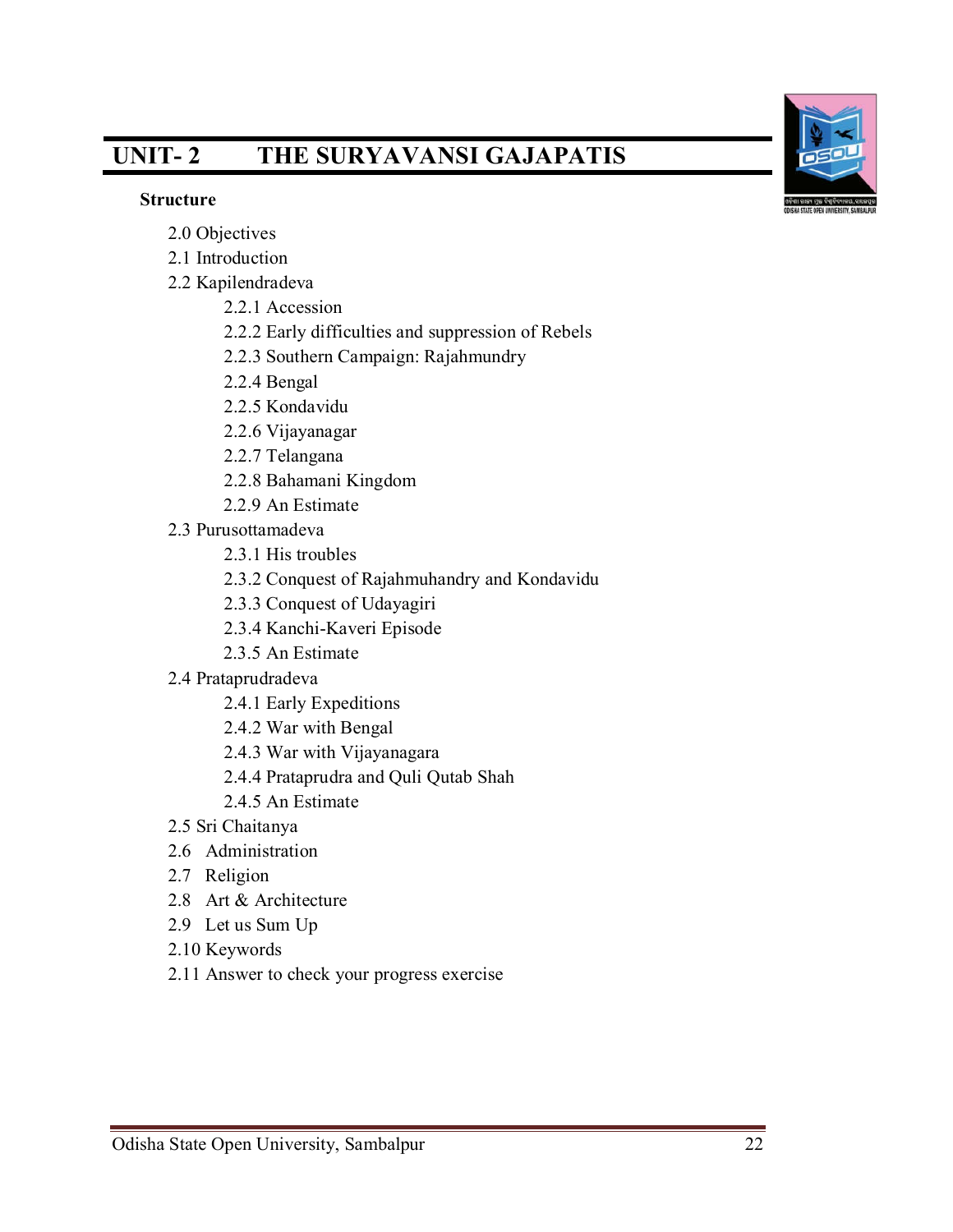## **2.0 OBJECTIVE**

After reading this unit you will be able to know the:

- Achievement of Kapilendradeva and his career
- Southern campaign of Kapilendradeva
- Achievement of Purusottamadeva
- Achievement of Prataparudradeva
- Growth of Art & Architecture, Religious condition, and administrative structure of this period.

#### **2.1 INTRODUCTION**

After the fall of the Gangas, Kapilendradeva heralded a new era in the history of Odisha byfounding the glorious SuryavamsiGajapati dynasty. The rulers of this dynasty are also known as *Viruda, Gajapati* (Lord of elephants) as they used to possess a large number of elephants in their army. The ruler of the dynasty traced their descent to the ancient solar Kshatriya dynasty. The circumstances under which Kapilendradeva occupied the Ganga throne are not known to us except the source mentioned in *Madalapanji*. They claim to have belonged to the solar race and thus are designated as the Suryavamsis in Odisha.

**SOURCES**: To reconstruct the history of Suryavamsi Gajapatis, literary sources including contemporary Sanskrit works like Abhinaba Benisanharam, Trikandashesam, Sarswativilasam, Jagannath Vallabham, etc. and Odia book such as Sarala Mahabharata, Chaitanya Bhagabata, Bhagabata of Jagannath Das, Dandi Ramayana of Balaram Das have been useful for the reconstruction of the society and religion of Suryavamsi Gajapatis rule. The Bengali texts such as Chaitanya Charitamrita, Chaitanyamangala also throw ample light on Odisha during the Gajapatirule. Among the Telegu literature Manucharitam, Krishnaramavijayamu and Persian literature such as Tarik-i-ferishta, Tabaqat-i-Akbari, Akbarnama, Burhan-i-Manasir, also provide information on the Gajapati rule. Besides epigraphic records such as the Velagalani copper plate charter, Lingaraj temple inscription, Jagannath temple inscription, Dasagoba, Srisailyam, Nagari, Srikurmam, Simachalam, Velicherla inscriptions give ample evidence about the administration of Gajapati dynasty.

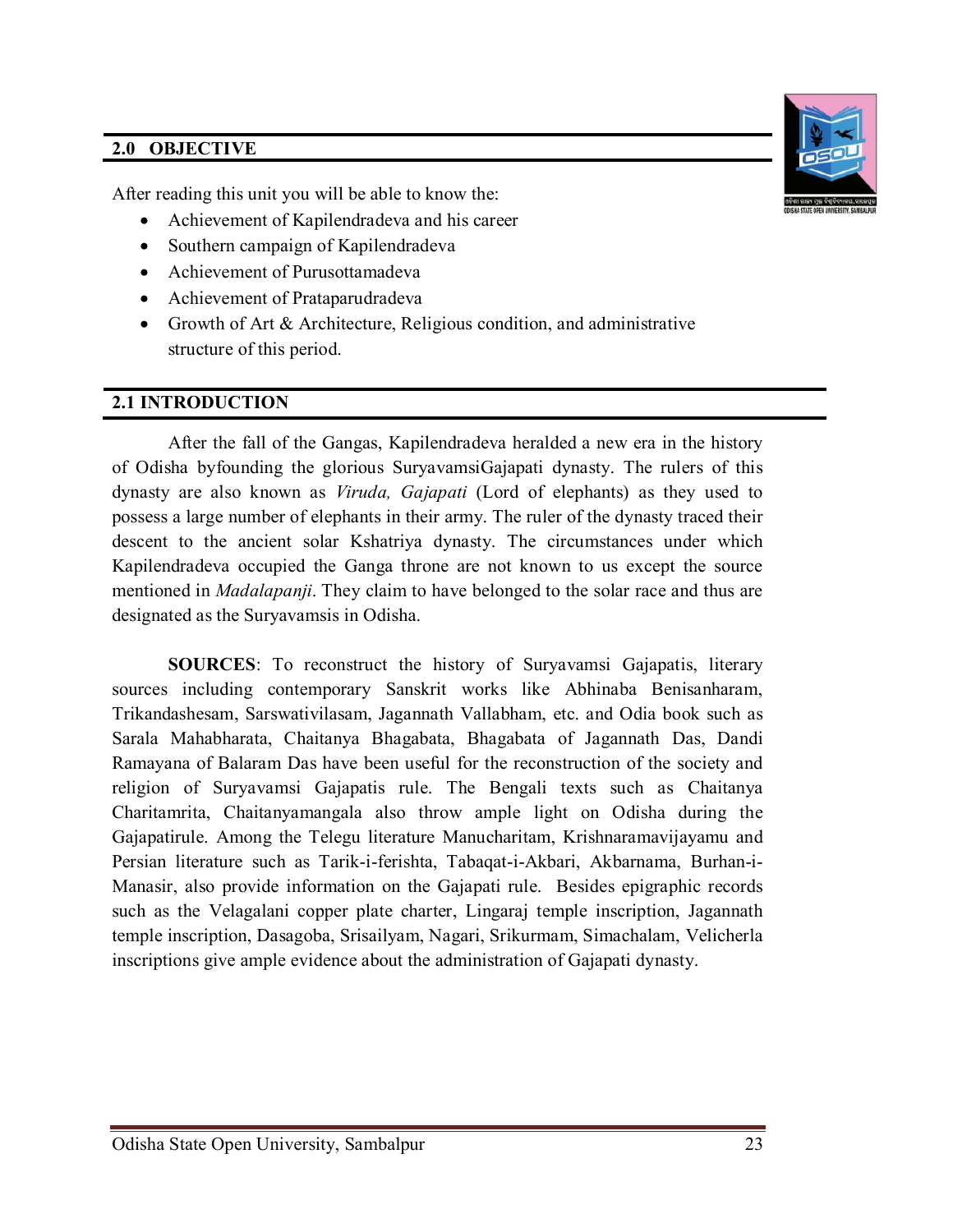## **2.2. KAPILENDRA DEVA (AD 1435-1467)**



Kapilendradeva was the founder of SuryavamsisGajapati rule in Odisha. No reliable information is available to known his early life and career. Madalapanji throws some light on the early life of Kapilendradeva. It gives some anecdotes in that regard. He was variously described as a cowherd boy, a thief, and a beggar. All these suggest a humble parentage of Kapilendradeva. He started his career as an ordinary soldier (*Rauta*) but eventually rose to be a *Mahapatra* and then a*Bhramaravara*. Those were military titles indicating his rise under the last Ganga ruler Bhanudeva-IV by virtue of military ability. His grant father Kapileswara and Father Yogeswara have been described with such feudal titles like *Nayaka*, *Nrpa* and *Maharaja*. It appears that they were feudal ruler in some small principality in the Ganga dominion. Kapilendradeva took advantage of it and entered into the Ganga service. His popularity and ability on the one hand and the other unpopularity and weakness of Ganga throne. He legitimized his royalty with the story of adoption by Bhanudeva-IV under the orders of Lord Jagannath.

## **2.2.1 Accession**

According to the Gangavansanucharitam by Vasudev Ratha, Kapilendra was the founder of Suryavamsi- Gajapati dynasty. He was a minister of king Bhanudeva-IV while the king was engaged in a war against the Reddi of Rajahmundry, Kapilendra arranged a *coup de tat* to usurp power. In the absence of king, he proclaimed himself as the king of Odisha. His coronation took place on 29th June-1435 at *KrttivasaKataka* (Bhubaneswar). He introduced a new *abda*(Era) from the date of coronation, which found mentioned in the almanacs and record as '*Kapilabda*'.

## **2.2.2 Early difficulties and suppression of rebels.**

The political situation was critical for the new king of Odisha. The Reddis of Rajahmundry and the Sultan of Bengal were ready to invadeOdisha. The ruler of Vijayanagara and Bahamani were also waiting for the opportunity to pounce upon Odisha. On the home front, the feudatories of Odisha viz. The Ganga ruler of Khimandi, the Silavamsis of Nandapura, the Matsya king of Oddadi, and the Vishnuvardhan Chakravartis of Panchadharala rose in revolt. Kapilendradeva suppressed the revolts and maintained his authority upto Visakhapatnam.

## **2.2.3 Southern Campaigns. (Rajahmundry)**

Virabhadra-I the Reddi ruler of Rajahmundry was in possession of a part of Ganga territory uptoSimachalam. The Reddis were completely under the control of Devaraya of Vijayanagar Empire. Kapilendradeva started his campaign to regain the lost territories of Odisha in 1444 A.D. and against that campaign, Virabhadra offered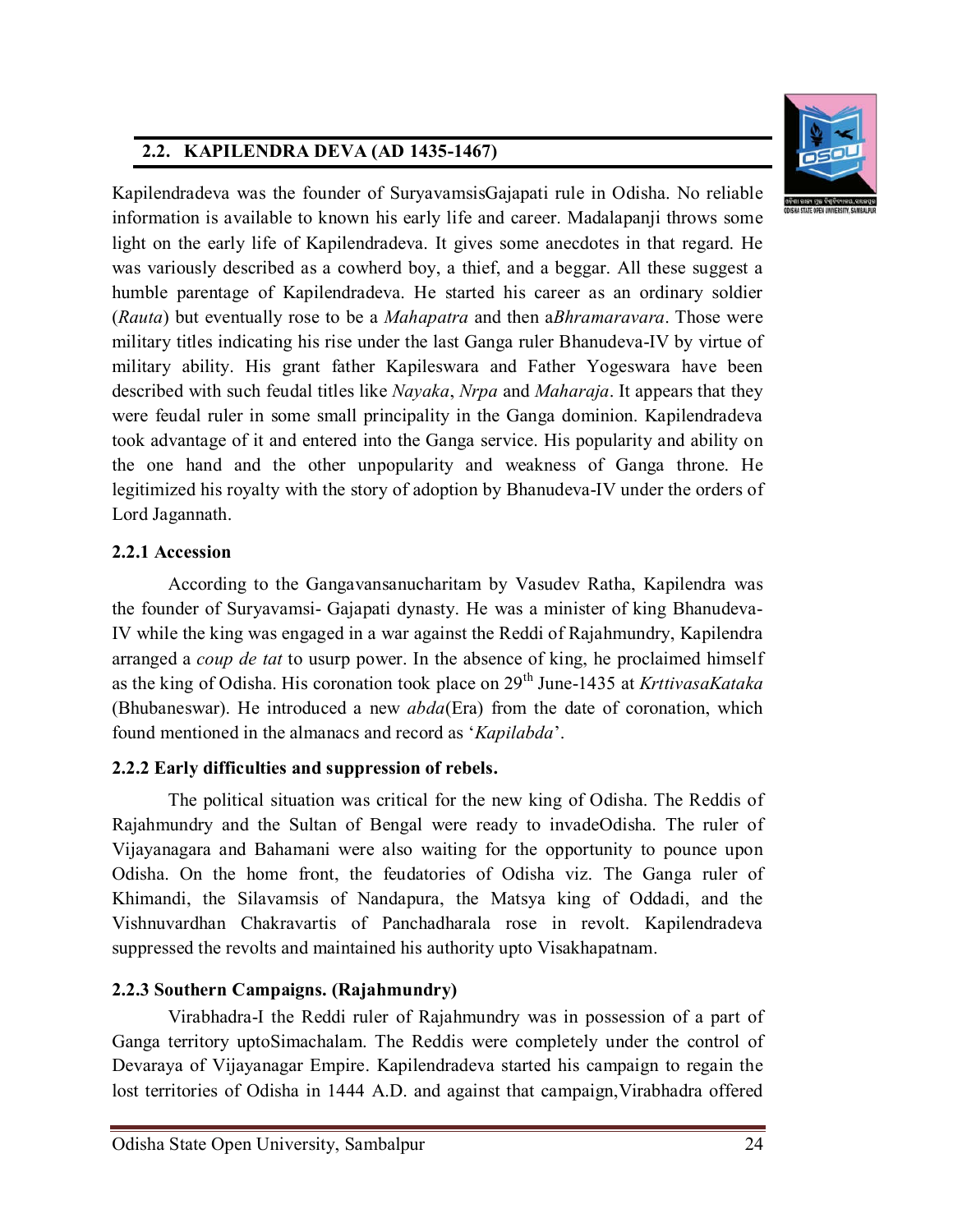his first resistance. He was supported by Devaraya-II.MallapaOdeyar was appointed by Devaraya-II to help Virabhadra with a big contingent of an army against Kapilendradeva. When Kapilendra was busy in the campaign, he heard about the attack of Ahmed Shah, the SarqiSultan of Jaunpur, Kapilendradeva immediately rushed towards the north to resist the Jaunpur invasion. This led to the defeat of his army in the hands of Mallappa. The first southern campaign thus came to an end without any result.



It took no time for Kapilendradeva to word off the JounpurSultan and after that he concentrated his focus on Rajahmundry. He sent his son Hambiradeva with a large army against Rajahmundry. By that time the political situation underwent a great change after the death of Devaraja-II in 1446 A.D. His son Mallikarjuna became very weak, stopped giving military aid to Rajahmundry Kapilendra took advantage of this situation and inflicted a great victory on Rajahmundry and brought the kingdom under the political sway of Odisha in 1448. Rajahmundry lost her independence and became a part of Odisha.

### **2.2.4 Bengal**

After the occupation of Rajahmundry, Kapilendra wanted to extend the northeastern frontier of his empire upto the Ganga. His Jagannath temple inscription refers to a Digvijaya against Malik Parisa Sultan Nasiruddin of Bengal. He adopted the title of *Goudesvara* after the conquest. The administration of new territories was entrusted to Raghudeva Narendra Mahapatra, the trusted and able Governor.

## **2.2.5 Kondavidu**

The control of Vijayanagara over the kingdom of Kondavidu became weak. The feudatory chiefs of the kingdom declared their independence. Kapilendradeva seems to have taken due advantage of their situation and occupied the Kondavidu kingdom before 1454 A.D. Ganadeva was made the Governor of Kondavidu.

## **2.2.6Vijayanagara**

The next target of Kapilendradeva was Vijayanagar whose king Mallikarjuna was not able or efficient. Besides, there were internal troubles in the kingdom. According to the Anantavarma plate of king Prataparudra prince Hamvira advanced further and launched an attack on Vijayanagara. He also forced the Raja to pay him tribute. But it appears that the facts are slightly different. Hamvira's success were limited to the border area. He could not conquer the capital of Vijayanagara, nor force the king to pay tribute. In 1460 A.D. Udayagiri was conquered and the architect of victory was TimmaBhupala. He also conquered Chandragiri in 1464. According to an inscription in the temple at Srirangam, Dakshinakapileswaradeva the son of Hamvira and the grandson of the Gajapati ruler donated cows for ritual purpose. If the Manur inscription is to be believed then Kapilendra was the Lord of the entire seacoast region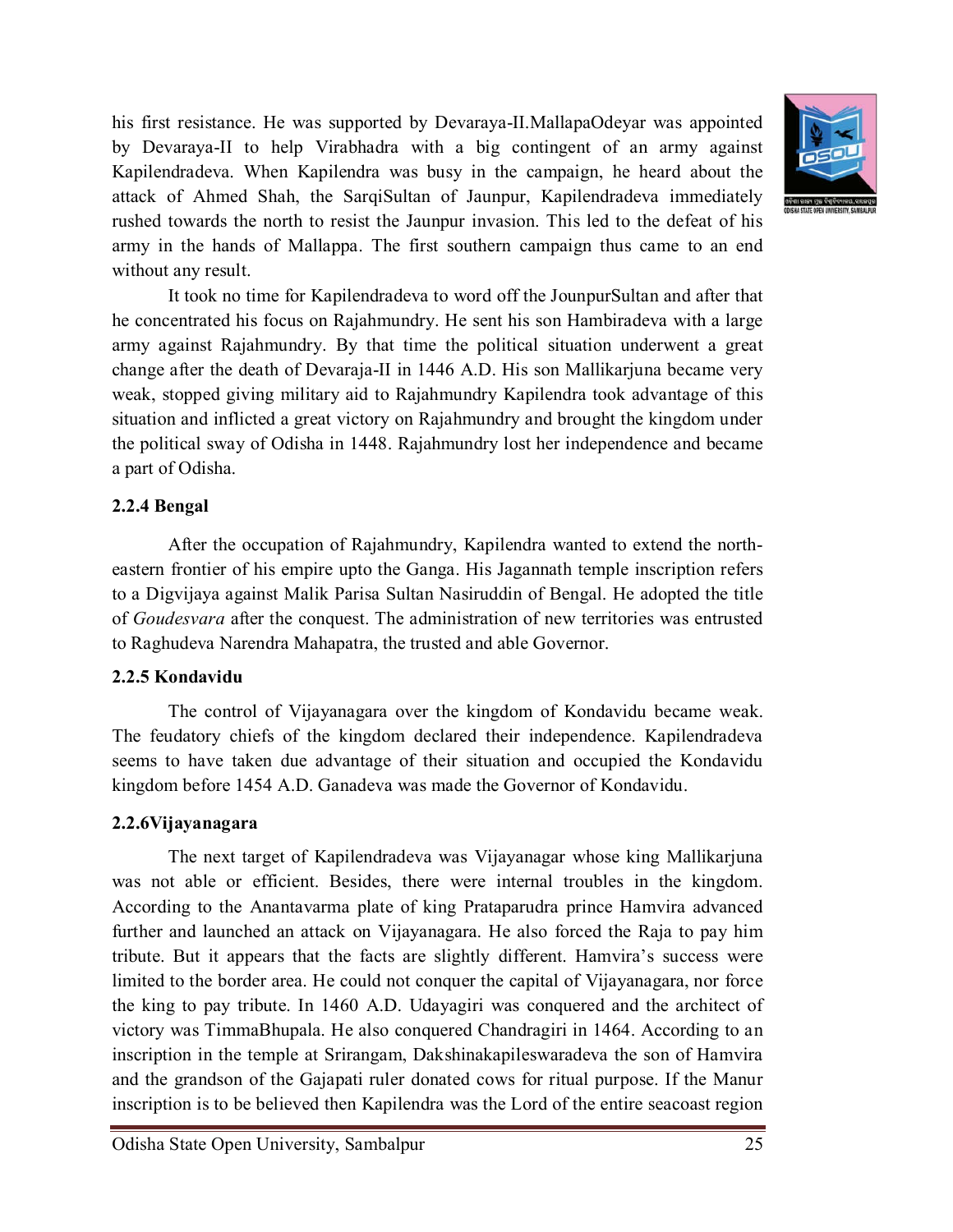of Vijayanagara in the east upto the Kaveri. DakshinaKapileswara was appointed by him as the revenue officer of the vast territory.

## **2.2.7 Conquest of Telangana**

Kapilendradeva became the master of the Krishna-Godavari delta that prompted him to conquer the Telangana which lay between the farmer Reddikingdom and BahamaniKingdom of Deccan. Rachakonda, Devarakonda and Warangal were three important forts of Telangana. These forts were under the occupation of the Velama chiefs who were very hostile to the Reddis and Friends of Bahamani Kingdom. The friendship between Bahamani and Velama chiefs came to end after the later support of Vijayanagara. Ahmed shah the successor of Firoz Shah on the Bahamani throne wanted to punish Velama chiefs. Sultan Ahmed Shah sent Khan-i-Azim against the Velama chiefs. Khan-I-Azim succeeded in subjugating the whole within four months. The Sultan after getting hold of theTelanganaregion appointed Sanjar Khan as its Governor. Sanjar Khan after being the Governor brought the either Telangana under Muslim authority by 1435 A.D.

## **2.2.8 Conquestof Bahamani Kingdom**

After establishing his authority in the coastal strip of Telangana, Kapilendradeva concentrated his attention on the highland to the west. It was essential for the security of the newly conquered coastal plains. The capital of Devarakondawas ruled by HinduVelama under the suzerainty of Bahamani. The Velama chief Madayalinga helped two nobles of Bahamani who revolted against Sultan. So BahamaniSultan besieged Devarakonda. The Velama chiefs appealed Kapilendra for help. The arrival of the Odishan army was so sudden and unexpected. The Bahamani force was taken by surprise. They were defeated. It was known as the battle of Devorkonda which was fought in 1459 A.D. Telangana came under the suzerainty of Odisha. Since the BahamaniSultan was defeated, Kapilendraadopted the epithet *Kalavargeswara* after the name of Kalavarga orGulvarga, the capital of Bahamani Kingdom.

The situation of Bahamani kingdom became critical when Sultan Humayun Shah died in 1461 A.D. and his minor son Nizam Shah became ruler. The combined army of Telangana and Odisha started a campaign against Bahamani and were about to reach the capital. By 1464 A.D. Kapilendradeva became the master of an empire stretching from the Gangas in the north to the Trichinopoly in the south. He assumed the titles of *Vira Sri GajapatiGoudesvaraNavakotiKarnataKalabargesvara* before his death as has been described in same in his epigraphic records.

The days of glory didn't continue for a long time. In the closing years of his reign, he suffered from the loss of territories. RuknuddinBarbak Shah, the Bengal Sultan seized the strategic frontier fort of Mandaran and built a gate called "*UriyaMardan*" in commemoration of his victory. Mandaran was lost to Bengal for

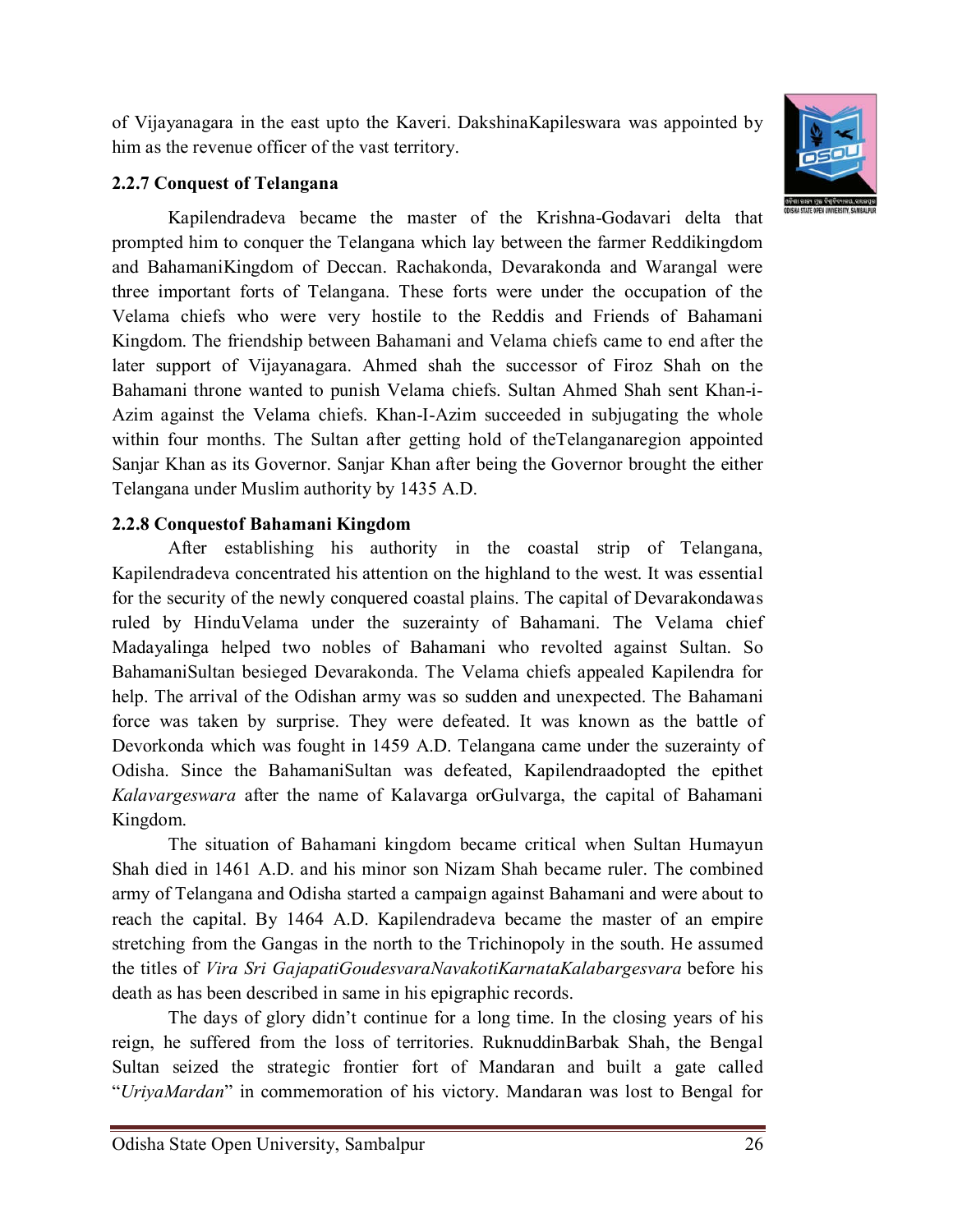good. In the south, Vijayanagar's general SaluvaNarasimhaorganished wars to regain the lost territory which is known as "*OddiyanGalabhai*" or confusion created by Odia in the same inscription dated 1470 A.D. of south Arcot district recorded by an agent of Saluva Narasimha. Chandragiri has been occupied by SaluvaNarasimha in 1466 A.D. Kapilendradeva could not reconcile with the loss and marched upto the Krishna. In the meantime, his decision to make Purosottama his successor made his eldest son and ablest son Hamvira, the victor of the south to rebel against his father. He was in ill health, in hot haste Kapilendra anointed Purosottama on the bank of Krishna and he died there shortly after in 1468 A.D.



#### **2.2.9 An estimate of Kapilendradeva**

It has been stated earlier that the family in which Kapilendra was born has been described in the inscription as Suryavamsa or the Solar dynasty, a legendary origin claimed by many a ruling family of ancient and medieval India, but he was a man of humble origin holding a rank of some importance in the Ganga army, when he affected a violent change of regime. Kapilendadava is only next to Kharavela in building up an Odishan empire. As a general, he becomes unsurpassed in his age. His abilities endeared him to the people and soldiers of Odisha. He enlisted the support of the people by making Odisha a strong military state in which the protection and extension of the kingdom came to be a joint responsibility of the ruler and ruled. Militarism penetrated all ranks of people irrespective of their castes and all castes bore military titles which are numerous in Odisha even today. A lover of Odisha and its language and literature became the order to Kapilendra's reign and inspired by this new idealism Sarala Das a Sudra by caste, created the first and the vast Odia literature which quality, contents, and bulk is still considered to be the greatest single Odialiterature. Thus during the rule of Kapilendra a new age of renaissance started in Odisha.

After Centuries Kapilendra brought Odisha into the arena of all India politics and broke her isolation. His contemporaries Nasir-ud-din Humayun Shah of Bahamani, Saluva Narasimha, and Mallikarjuna were all out general led and defeated by him. In consequence, he succeeded in building up a far-flung empire stretching from Hooghly in the north to the river Kaveri in the South. This was no mean achievement of a man who made his way to the throne from a humble position. The distant monarchs like those of Jaunpur, Delhi, Malwa felt the weight of his powers. From his reign,Odisha become a standard-bearer of Hindu culture and he maintained his position in the region of his son and grandson also.

It has generally been stated by some scholars that though Kapilendra was a great general, he lacked statesmanship. They say that Kapilendra should have concentrated his power and energies in fighting with the Muslim power of Bengal which was a real menace to the security of the Hindu kingdom of Odisha. Kapilendradeva's aggression against Vijayanagara, the kings of this country became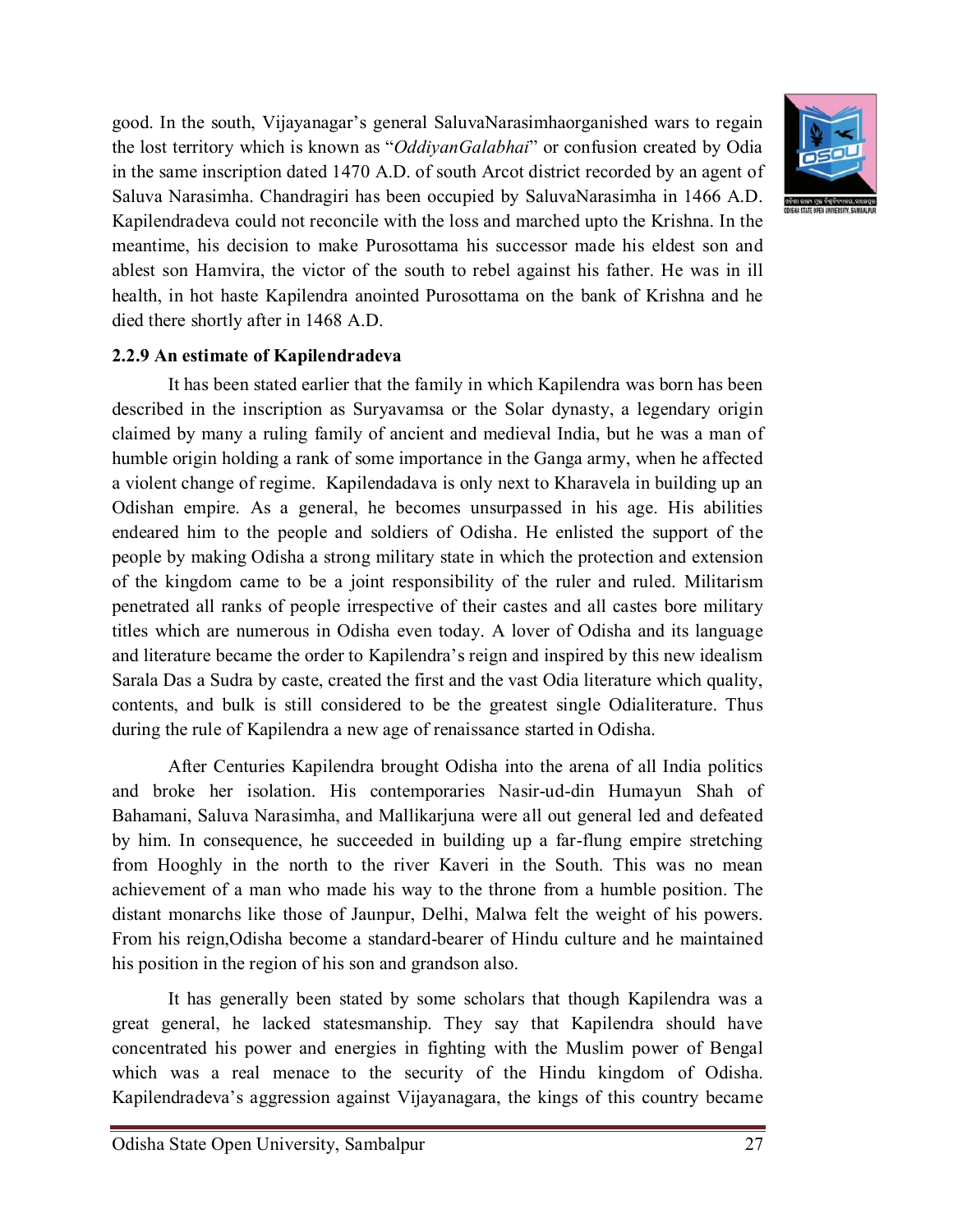the hereditary enemies of the Odishan king and in the reign of the Krishnadeva this enmity was responsible for the disintegration of Odishan empire. Kapilendra was a creature of his age is not to be blamed, if he had not the higher conception of an all-India Hindupolicy. Kapilendrawas no doubts one of the greatest kings of his age in India.



#### **2.3 PURUSOTTAMA DEVA (1467-1497 A.D.)**

Kapilendradeva set aside the claims of his eldest son Hamvira and other princes for the throne and nominated the most favourite youngest son. Purusottamadeva in 1466-67 as his successor. Purusottama has been introduced differently by different traditions as the son of the maid (*Dasiputra*) as the son of a concubine (*Bhogininandana*) as the son of a *Phul-Vivahi,* as a Brahmin's named Mangala Raya, and as the youngest son of Kapilendradeva. Interestingly Purusottama has not described himself as Kapilendras son in any of his own records. He is described as Kapilendra's son in Prataparudra's records. A Sanskrit work named *SaraswatiVilasha* has described him as the son of Kapilendra and *Parvatidevi*; it appears that he was not born of any married queen but of a concubine who was of Brahmin caste. She influenced both the emperor and the priestly class. She made a conspiracy to make her son the emperor and succeeded. The claim of the legitimate successor Hamviradeva was superseded.

#### **2.3.1 His Troubles**

Kapilendradeva elder son Hamviradeva was not prepared to accept the so called will of Lord Jagannath and ignited the fame of an open rebellion against him. He asserted his independence in the southern province of Odisha. But the situation was not conducive to such attack. Purosottma as the *sevaka* of Lord Jagannath did receive popular support and he had to his credit all resources of the state. Hamvira lacked in these things. Hamvira made a revolt, had an alliance with Bahamani'sSultan, Muhammad and defeated Purusottama. He gave Rajahmundry and Kondapalli to the Sultan for his help. Purosottama on his part continued war with the help of royal officers and the imperial army against Hamvira. He has popular support as well. The war between the two continued for about four years. Hamvira was defeated ultimately and Purusottama regained the Gajapati throne in 1476 A.D.

#### **2.3.2 Conquest of Rajahmundry and Kondavidu**

Purusottama made attempts to recover Rajahmundry and Kondavidu ceded by Hamvira to the BahamaniSultan. Purusottmadeva started a campaign against Rajahmundry just at that time Vijayanagar's general Saluva Narasimha was also marching with his army against Bahamani. The BahamaniSultan also sent an army for the defence of Rajahmundry. The entire situation was in a state of mess and confusion. One of them did not know who of the other two his enemy was. Purosottamadevaallied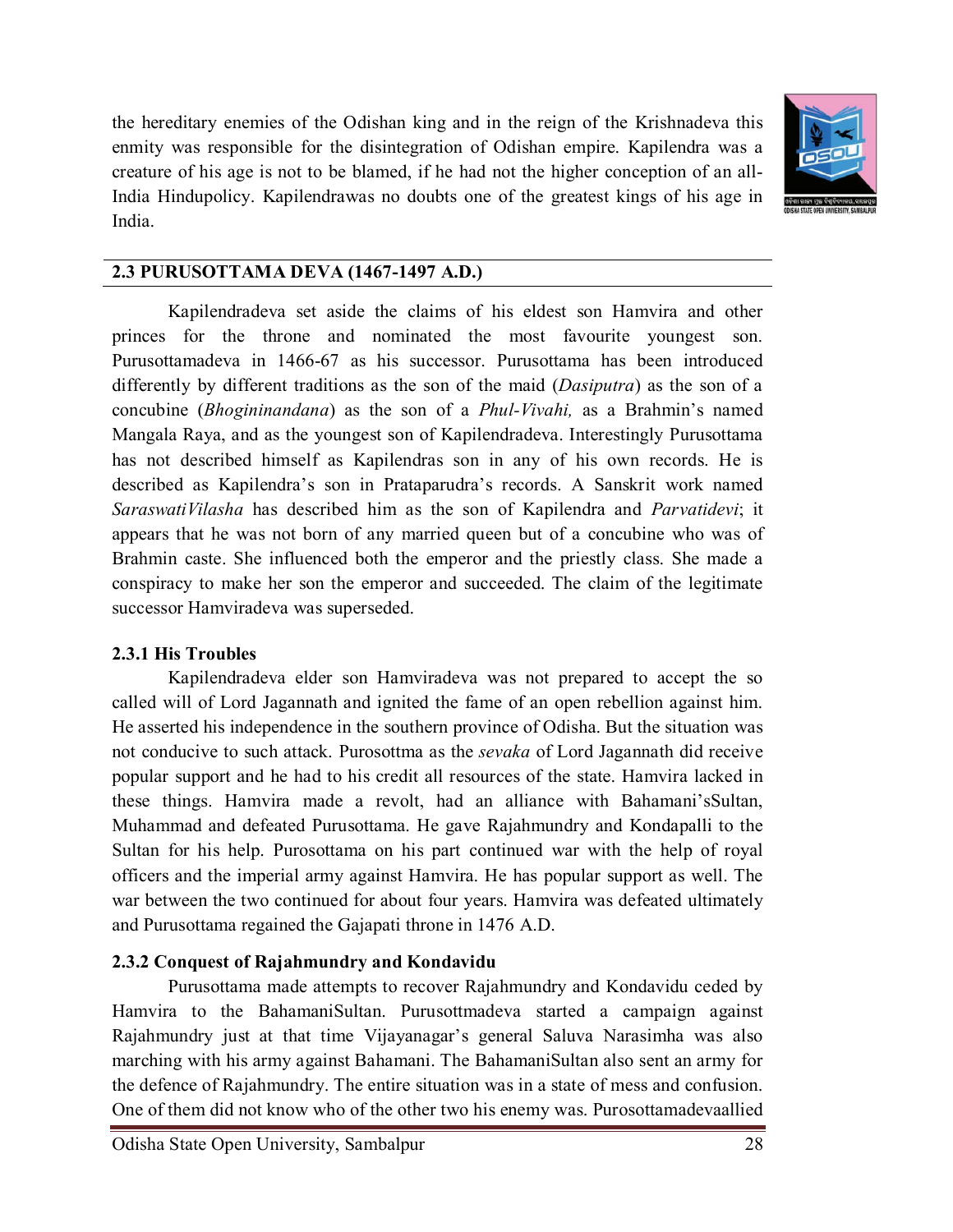

with Bahamani ruler. He was afraid lest thelater might join hands with third party. Neither Purosottama nor Saluva achieved anything. Purosottama was waiting for a favourable situation to occupy Rajamundry and Kondavidu. A rebellion took place in Kondavidu. Bahamani suspected that Salubha Narasimha had instigated it. So BahamaniSultan, Mahammad Shah-III attacked Kanchi and looted it. While his army was returning the Vijayanagara General Iswara Nayaka defeated the Bahamani forces in 1481 A.D. The BahamaniSultan died broken hearted in 1482 A.D. He was succeeded by his twelve-year-old son Mamud. The condition of Bahamani was very disturbed; Purusottama took the opportunity and annexed Rajamundry and Kondavidu into OdishanEmpire by 1484 A.D.

### **2.3.3Conquest of Udayagiri**

Purusottamadeva next turned his attention to the recovery of the southern district from Saluva Narasimha, who by this time had strengthened his hold over Udayagiri. Purusottama immediately abolish the taxes on marriages in the occupied areas and gain the sympathy of the people of Udayagiri. PasupatiBasavabhupala whom Kapilendradeva made the Governor joined the Odishan army against his master SaluvaNarasimha. The fort was captured by Purosottamadeva. The exact date of the conquest of Udayagiri fort is not known but it must have taken place before the death of Narasimha till 1513 A.D. When it was conquered by Krishnadeva Raya of Vijayanagara. *Prabodha Chandrodaya* a Sanskrit epic refers to the conquest of Udayasila after which Basaba was made the Governor of the fort of Udayagiri by Purusottamadeva.

#### **2.3.4 Kanchi-Kaveri Episode**

The invasion of Kanchi has become a very powerful legend in Odisha. It occurs in *Bedha Parikrama* by BalaramDasa, *Madalapanji,Chakadadavasana* and an account of Gangavamsa as well as in the painting of the audience hall of Jagannath temple. It is described that Purusottama deva wanted to marry the beautiful princess Padmavati of Kanchi. The king of Kanchi refused the proposal on the ground that he performs the work of a sweeper. He sweeps the cars in the cars festival. Purusottam attacked Kanchi but he was defeated. He prayed to Lord Jagannath and again marched against Kanchi. He came out victorious while coming back he learned that the two horsemen had taken curd from a milkmaid in a village on the shore of Chilika lake. It took no time for the king to realize that the two LordsBalabhadra and Jagannath had come to fight for him. The king instructed the minister to arrange the marriage of the Kanchi princes with a sweeper to humiliate her father. The minister waited till the arrival of the next car festival. When the king was performingthe sweeping ritual, he offered the princess to him in marriage.

R.D.Banarjee has considered the legend as a piece of mere romance and G.N.Dash has thought that it was meant to glorify *ChheraPahanra*. (*Sweeping ritual*). On the other hand others like R. Subhramanyam, K.C.Panigrahi and P.Mukharjee have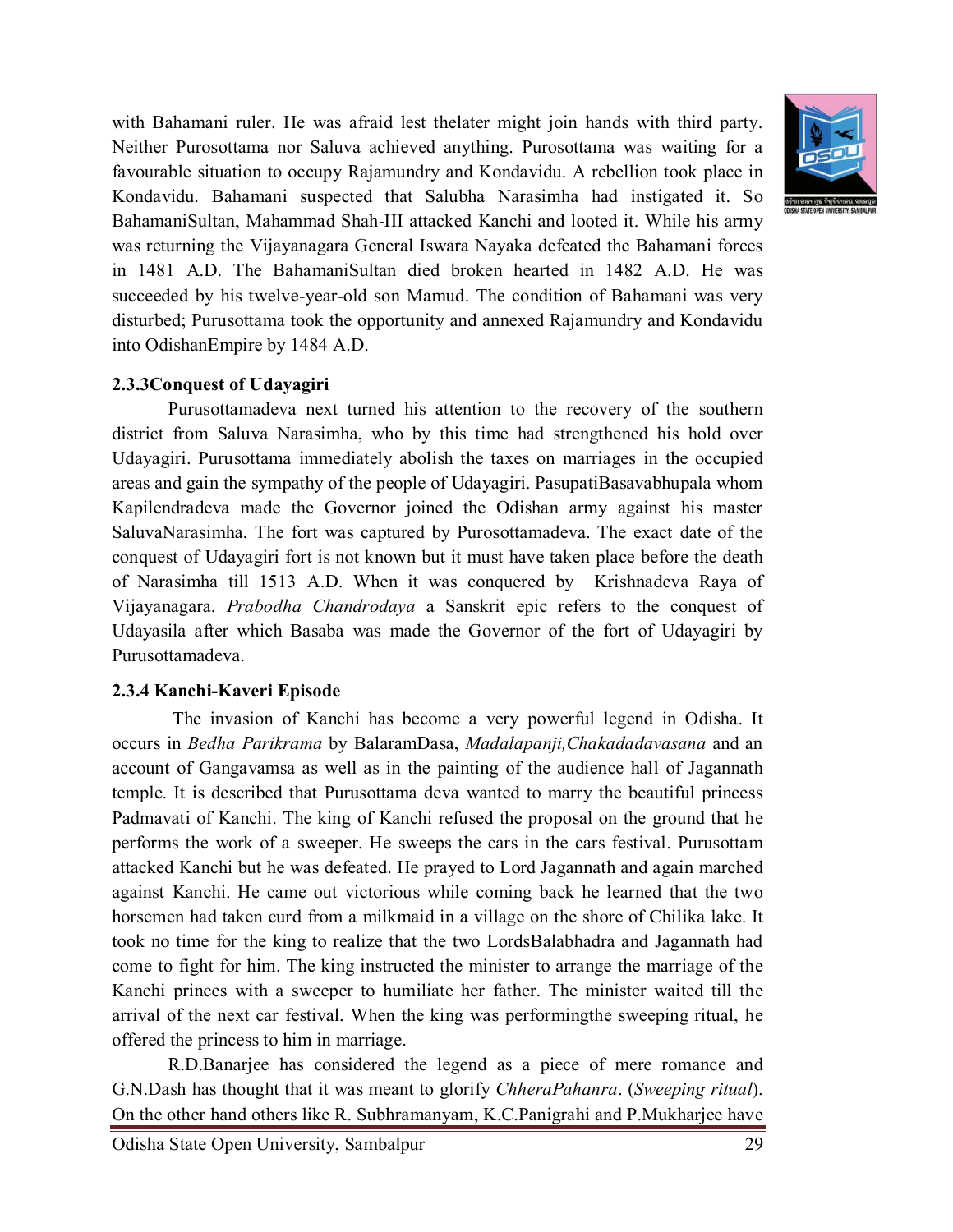

believed in the tradition to embody genuine historical facts. The Kanchi princes Padmavati has been identified with Rupambika, the mother of Pratraprudradeva and the daughter of SaluvaNarasimha. The episode became untenable from the standpoint of history. SaluvaNarasimha became the king of Karnata in 1486 A.D. and Purusottama attack Udayagiri in 1489 A.D. When he must have been quite advanced in age. It is too much to think that he would have fought a war to win the hands of a princes with the help of Lord Jagannath at that age. The fact is that the episode is one of the various traditions which have grown up centeringon the Lord. It was made to prevail in later times to glorify the *ChheraPahanra* ritual as well as the institution of Gajapati as the first servant (*sevaka*) of Lord Jagannath.

#### **2.3.5 An Estimate of Purusottamadeva**

Purusottama was a generous and kind hearted monarch of Odisha. Like Kalpavriksha he granted all the desires of his subjects as has been described in the Anantavarma plate. A teach man himself he took a keen interest in the diffusion of learning with them pertaining to different religions and literature. Among the poets of his courts the author of Sahitya Darpana, Visvanath Mahapatra was famous. Two Sanskrit works Haravali and Trikandasesam are ascribed to the king.

In the early part of his reign, he lost some possession that his father owned but he gradually recovered them as far as Udayagiri. The political condition of Bahamani and Vijayanagar kingdoms provide him ample opportunity to recover his father's possession no doubt but there is evidence to show that like his brother Hamvira he was a successful general who helped him in getting the enemies to their knees. In the later part of his reign he exhibited the quality of a diplomatic and energetic king who mastered over vast territory.

Purusottamadeva neglected the affairs of his northern frontier when he was completely engaged in the southern campaign between 1467 to 1493. The Abyssianian nobles Shahzada and Malik Andil etc. made their progress to the throne of Bengal through Bloodshed and the country was in a state of turmoil. Prof. P. Mukharjee further argued that his war with Vijayanagara state was an unwise step that made Vijayanagar an enemy country always. But wounded pride made him mad for which he missed a good opportunity for which his son had to suffer. The charge of failure to buildup a Hindu solidarity against Muslims is also stamped against Purusottamadeva.However, Purusottama consolidated his political hold in southern territories.Purusottama was a devotee of lord Jagannath and claimed to be the deputy of Jagannath over the throne.He is so much so engaged in wars for which he did not have the time to think of anything else other than war. Purusottama added a definite chapter in the military history of Odisha.

#### **2.4 PRATAPARUDRADEVA (A.D. 1497-1533)**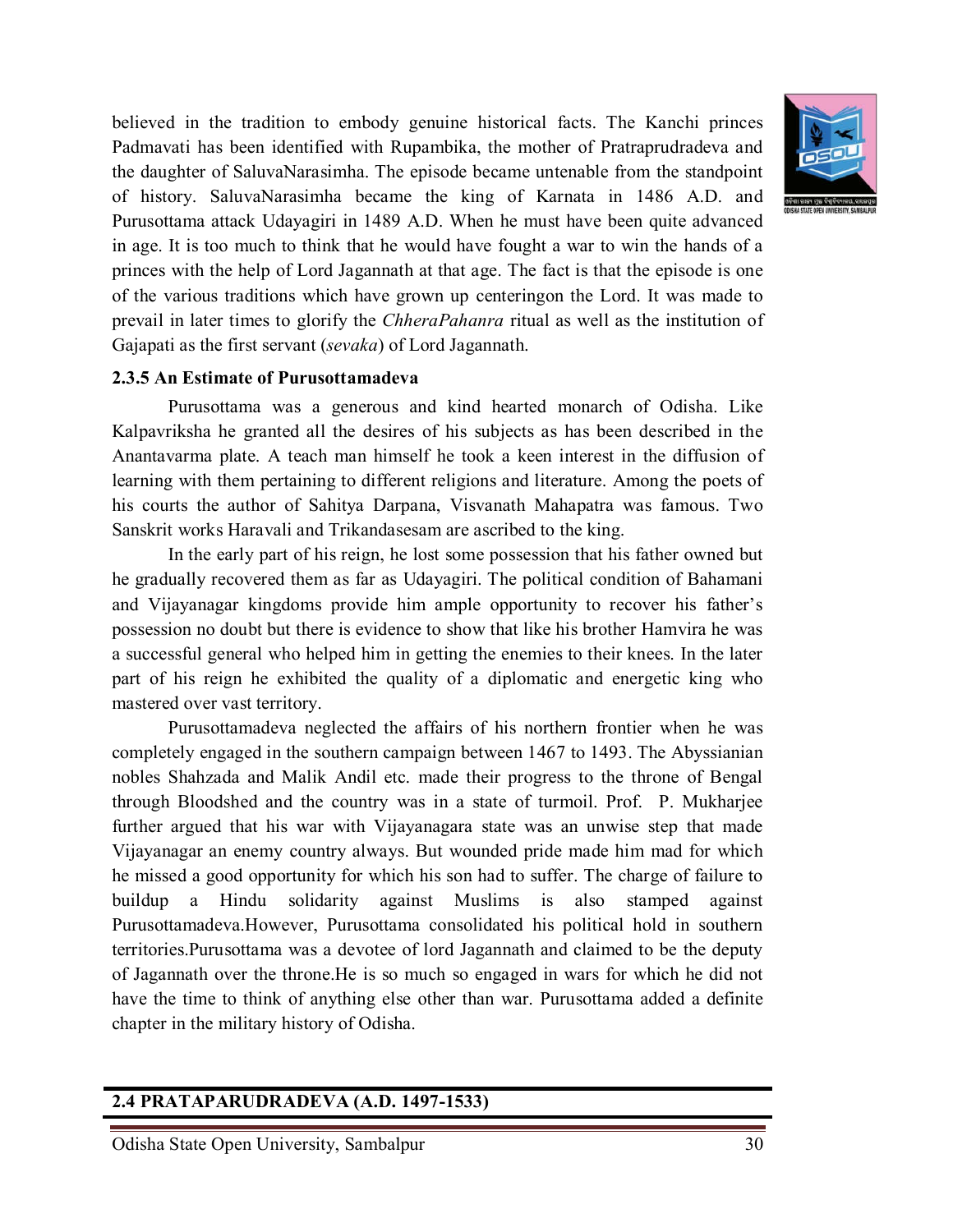Odisha State Open University, Sambalpur 31

Prataparudradeva inherited an extensive empire from the Ganga in the north to Nellore in the south. They failed to maintain it and lost the entire southern territories. In fact, the decline of the empire started from his reign.

### **2.4 .1 Early Expedition**

Vijayanagara kingdom was the chief enemy of Odisha. She had been trying to recover Udayagiri and Kondavidu since those places were annexed by Kapilendradeva. In the north, Hussain shah of Bengal wanted to drive away from the Odishan army from Hooghly area. Prataparudra marched with a large army to occupy southern quarters. The bank of the Krishna was occupied as known from the Anantavarma plate. For some reason he gave up the expedition and came back to Odisha.

## **2.4.2 Warwith Bengal**

Border clash between Odisha and Bengal began in 1500 A.D. TheIdupulupadu grant states that Virarbhadra, the king of Utkala defeated the king of Gouda. Hussain Shah also styled himself as the conqueror of Jajnagar on his coins dated (1504-05 AD.) It appears that skirmishes continued without any territorial advantages to any side in the first phase. Odisha's north frontier of Hooghly remained intact. Between 1510-15 A.D. Hussain Shah seized from the Gajapati a narrow strip between Chhatrobhog to Pichchalda which was the last outpost of Muslim Bengal.

## **2.4.3 War with Vijayanagara**

In 1505 AD Veera Narasimha, the son of TaluvaNarasa Nayaka disposed the Saluvas and ascended the throne of Vijayanagara. Prataprudradeva could not utilize the opportunity provided by the political disturbances of the Vijayanagara as he was busy in fighting against Bengal. Things started taking a better turn for Vijayanagara with the accession of Krishnadeva Raya on the Vijayanagar throne in 1510 A.D., after the death of his brother Veera Narasimha, he was a great conqueror. He resolved to recover Udayagiri and Kondavidu from the Gajapati. He waged incessant wars known as seven-year war between 1512-1519 A.D. Prataparudradeva's positions was made miserable. He seized Udayagiri fort in 1513 A.D. after a siege of one and half year. The Odishan army in Kondavidu fort was defeated in A.D. 1515. Prataprudra's son Birabhadra, nephew, Naraharipatra and two Muslim generals Malla Khan and Uddanda Khan were taken captive by Vijayanagara's General SaluvaTimma. Then Krishnadeva Raya attacked Kondapalli the last stronghold of Odisha in the south and captured it. Three inscriptions at the Simachalam temple record his victorious expedition.

The death of his son Virabhadra in the captivity of the Vijayanagara was too shocking for Prataparudra. He sent an army to take revenge against Krishnadeva but it was defeated. Krishnadeva arrived ats Puri in victorious march when a treaty was signed in 1519 between the two. The Krishna River was accepted as the boundary

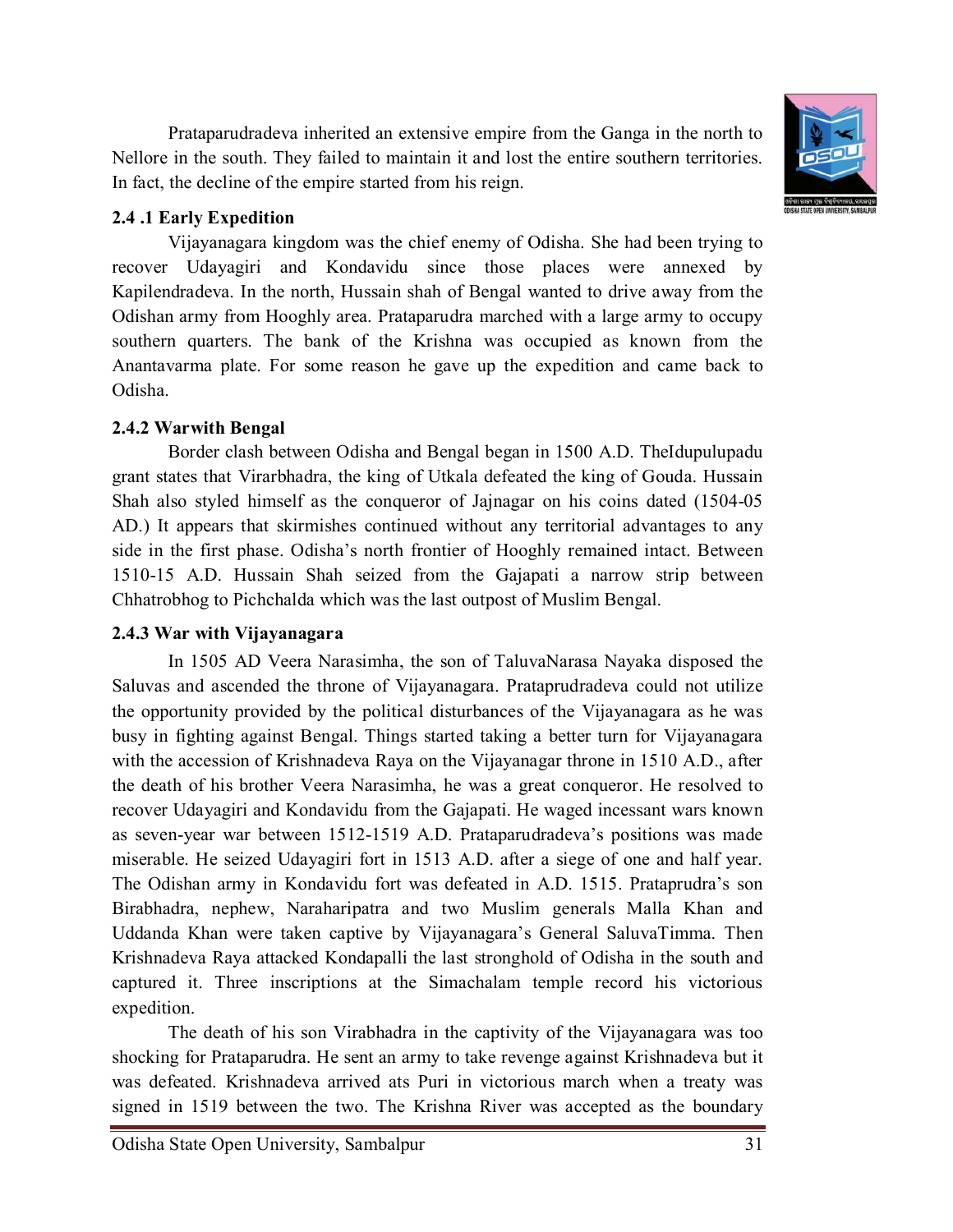between the two kingdoms. Prataprudra's daughter Jagamohini (Tukka) was given in marriage to Krishnadeva Raya.Prataparudra attacked Vijayanagara in 1520 A.D. after the death of Krishnadev Raya. But he was defeated by Achyuta Raya, the successor of Krishnadeva.



### **2.4.4 Prataprudra and Quli Qutab Shah**

During the reign of Mahammad Shah the great Bahamani Kingdom was divided into five new kingdoms. Golkunda was one of them. This new kingdom near Hyderabad was founded by Quli Qutab Shah one of the generals of Mahammad Shah Bahamani. Quli Qutab Shah declared his independence in 1512 A.D. during the seven years' war when Krishnadev ray was busy against GajapatiPrataprudraQuli Qutab Shah got an opportunity to bring the Hindu principalities of Telangana region under him. Again, after the treaty with PrataparudraKrishnadev was engaged in a war against the Sultan of Bijapur Ismail Adil shah in 1520. This provided another opportunity for the Sultan of Golkunda to occupy some territories of the Telangana region belonging to VijayanagaraEmpire. Further according to the arrangement in the treaty Prataparudra gain back territories north of Krishna River except Udayagiri and Kondavidu. Thus, Prataparudra made Kondapali the seat of his southern viceroyalty. The peace of Kondapalididnot last long as Quli Qutab Shah believed that Prataprudra became considerably weak because of the protracted war against Vijayanagara and therefore he would not be able to give a stiff fight against him. The Sultan of Golkunda then achieved sweeping victory over the officersin charge of the southern viceroyalty. On receiving the news of the power of Golkunda, Prataprudra marched against Quli Qutab shah had forced him away to his native state Golkunda. He constructed a temple at *Mangalagiri* on the bank of Krishna in 1525-26 A.D.

Meanwhile, Krishnadevaa Raya died and was succeeded by Achyutadeva Raya in 1529 who was a notorious king for that he lost popularity. This situation in Vijayanagar prompted Quli Qutab Shah to resume his attack on Odisha. He captured the southern provinces of Odisha in early 1531 A.D. The reduction of the fort of Kondapali the headquarter of Odishan Southern provinces led to the fall of other forts as well. The commandant of the Kondapali fort Ramachandra the son of Prataparudra accompanied by Sitapatiwith large army consisting of three hundred thousand foot and thirty thousand horses failed miserably to save the fort. After the death of Prataparudradeva Quli Qutab Shah occupied Rajahmundry in 1540 A.D., when Govinavidyadhara was the ruler of Odisha. A treaty was signed that declared river Godavari as the boundary between Odisha and Golkunda.

## **2.4.5 An Estimate**

GajapatiPrataparudra was a great patron of learning. In the inscription of Undavali he is called the master of all arts and the repository of Sixty- four kinds of learning. He is called as *Vidyanidhi*. Poets and musicians sought his protection and Prataparudra patronished a number of Scholars in Sanskrit. The renaissance in Odia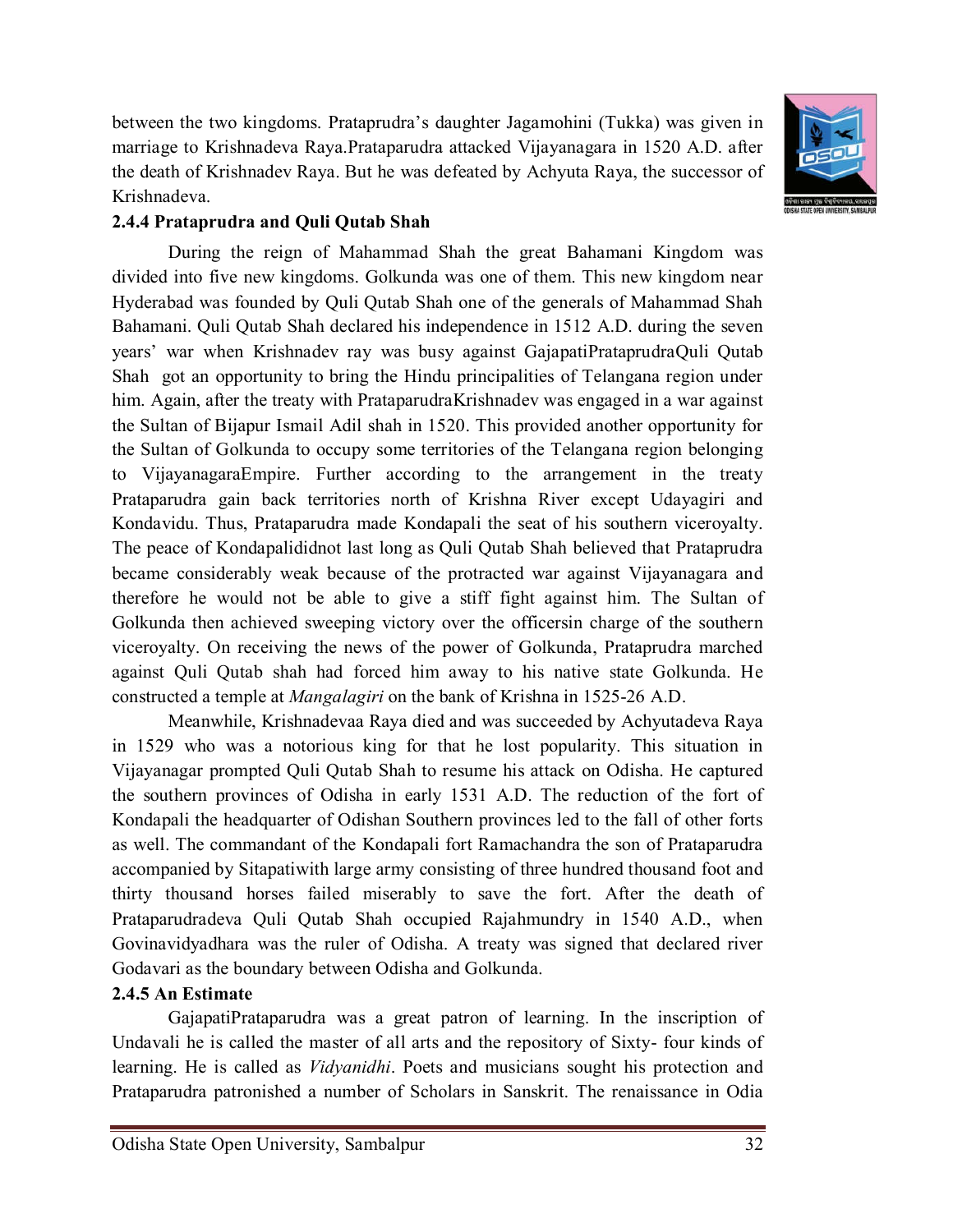

literature had its birth during his reign. According to *Madalapanji* he built the audience hall of Jagannath temple. He also built the temple of *Chandrasekhra* on the Kapilas hill and renovated with some additions in the temples of *Varaha*of Jaipur. This testifies the catholicity of his religious outlook. He himself was well versed in Vaishnava theology. He was always very keen on the matter of administration. For his help, the activities of the *panchasakha* altered the socio-religious life of the people of Odisha. Inspite of his military reverses Prataparudra could retain the extensive empire stretching from the mixture of a religious awakening with a touch of social change and the evils of the political decline.

## **2.5 SRI CHAITANYA**

Sri Chaitanya, the great Vaishnavite saint of Bengal flourished in the reign of Prataparudra. Apart from religion Sri Chaitanya is said to have played an active role in political history which had an adverse effect in the unity of the kingdom and stability of Gajapati Government. R.D. Banerjee has held him responsible for the political and military decline of Odisha. He had quoted from Jayananda's*Chaitanyamangala* which states that the advice of Chaityana was sufficient to cause this cowardly and religiously minded king to desist from a proper defence of his territories. The influence of Chaitanya on Prataprudra has been exaggerated in *Chaitanya Charitamrita* and *Chaitanya Bhagabata* and some other Bengali texts.

Prataprudra was busy in warfare in the south when Chaitanya arrived at Puri in 1510 A.D. Then he was busy fighting against Hussain shah of Bengal from 1510 -12 A.D from 1512-19 A.D. he was engaged in fighting severe wars against Krishnadeva Raya. Further, never did he show any negligence for the defence of his frontiers nor did he lose any opportunity to attack. Despite his defeat in the hands of Krishnadeva at Udayagiri he never stopped attempts to maintain his hold over Kondavidu and Kondapali. He had even attacked Vijayanagara in 1520 A.D. after the death of Krishnadeva. Although he was defeated by Vijayanagar he still had the strength to defeatQuli Qutab Shah. His empire extended from the Ganga to Godavari till his death. Of course, Prataprudra came in contact with Sri Chaitanya after 1519 A.D. The series of defeats, death of his son and humiliating treaty with Krishnadeva made him depressed. The influence of Chatinya if any might have been confined to his personal life to such a situation. Besides, Chaitanya is not known to have interfered in matters of state.

The struggle with such a powerful contemporary lackKrishnadeva, his lace of the military genius of his father and grandfather, the treachery of high officials like GovindaVidyadhara and weak successor are the causes of which contributed to the downfall of the Gajapati empire after Prataprudra.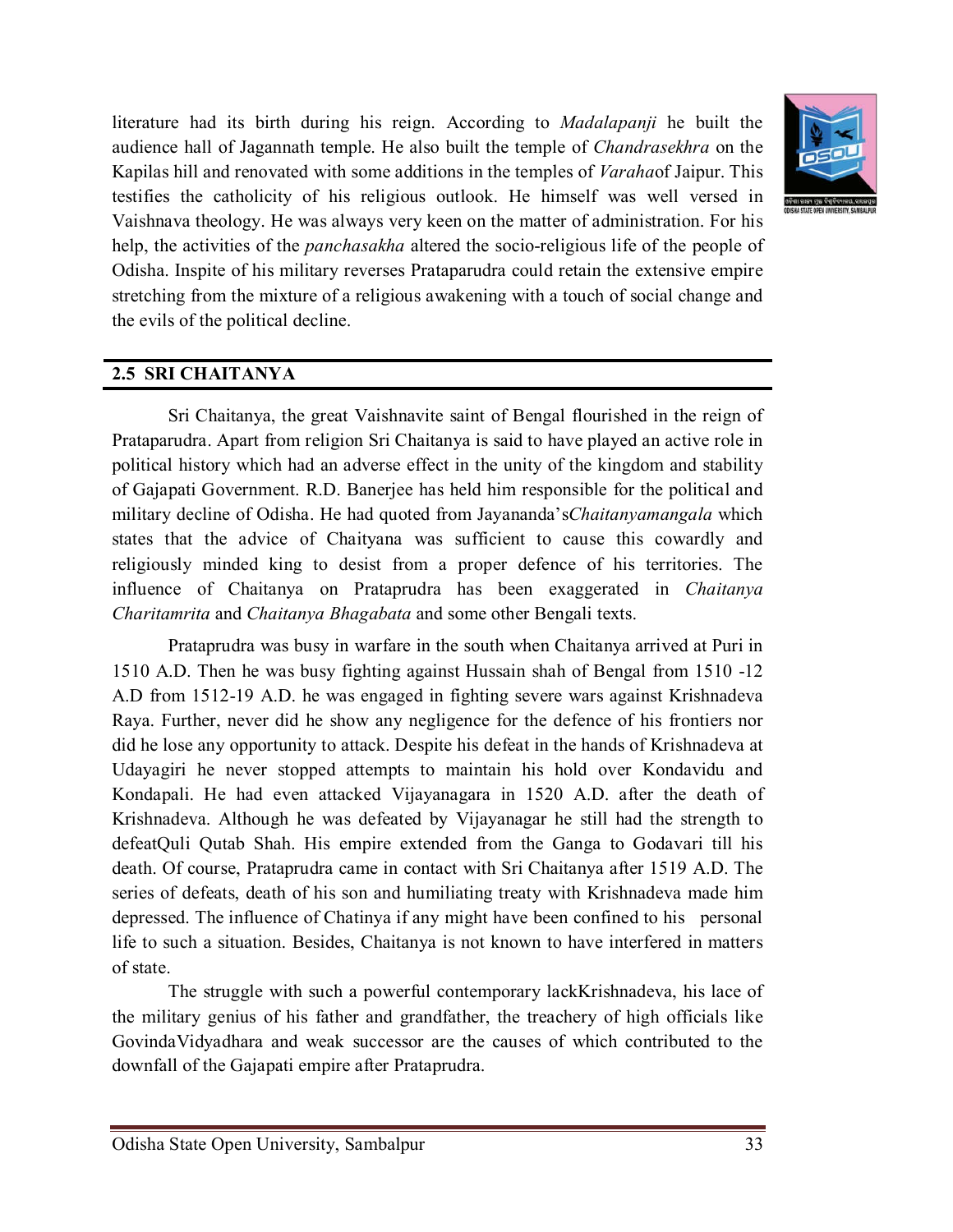#### **2.6 ADMINISTRATION**



The Suryavamsis mainly followed the administration of Gangas and introduced a few innovations. The king enjoyed the supreme power in the state but his power to some extend was checked by the minister's generals and the priestly class who were the conditions of Lord Jagannath. The rulers of this dynasty also subscribed to the theocratic conceptions that Lord Jagannath was the real king of Odisha and they were their deputies. Kapilendra, Purusottama, and Prataprudra in the beginning of their reigns paid homage to Lord Jagannath and presented certain objects to him and recognised him as their overlord.

The empire established by Kapilendradeva extending the Hooghly in thenorth to the Pennar in the south was known as Maharaja. The smaller divisions of the empire were known as *Rajyas, Dandapats, Visayas or Khandas*. Both in the north and south Odisha there existed a number of these political divisions and sub divisions. In Rajyas the princes of royal blood were generally employed as Governor or Viceroys. The officer in-charge of *Dandapat*was known as *Dandapariksha* or *Adhyaksha* and the Governor lived in the state as much as the kings did.

The Somavamsis inherited the practice of maintaining a well organised military system from Ganga rulers. They have improved the strength of the army to make it a strong force that helped the making Odisha an empire after the wars in the south and north. During the reign of KapilendradevaOdisha was virtually made a military state and all the castes and communities were called upon to render military service of the time of emergency. The Brahmins seem to have been exempted from compulsory military service. The protection of the state and its expansions were the joint responsibilities of the entire population and not of the king alone.

#### **2.7 RELIGION**

Towards the end of Suryavamsis reign, Vaishnavism entered as a predominant belief in Odisha on the account of the visit of Sri Chaitanya and his long stay in Puri. The ascendancy of Jagannath cult popularly affiliated to the Vaishnava cult was more in evidence at Bhubaneswar. Vaishnavasim was allowed to exist here on equal terms but this position was changed with the growing popularity of Vaishnavism due to the result of Sri Chaitanya's activities and the patronage of Vaishnavism by Prataprudradeva.

The temple of Lord Jagannath was visited by the great saints like Shankara, Ramanuja, Ramananda, Madhaba Tirtha, Narahari Tirtha, Kavira, Nanaka and Sri Chatinya. The process of the growth of the Jagannath cult marked by changes modifications and innovations reached in the highest point by the end of the Ganga Period and after that it ceased to have any growth. Jagannath was the sole source of inspiration to the earlier Odishas from the  $16<sup>th</sup>$  century A.D developed a diversified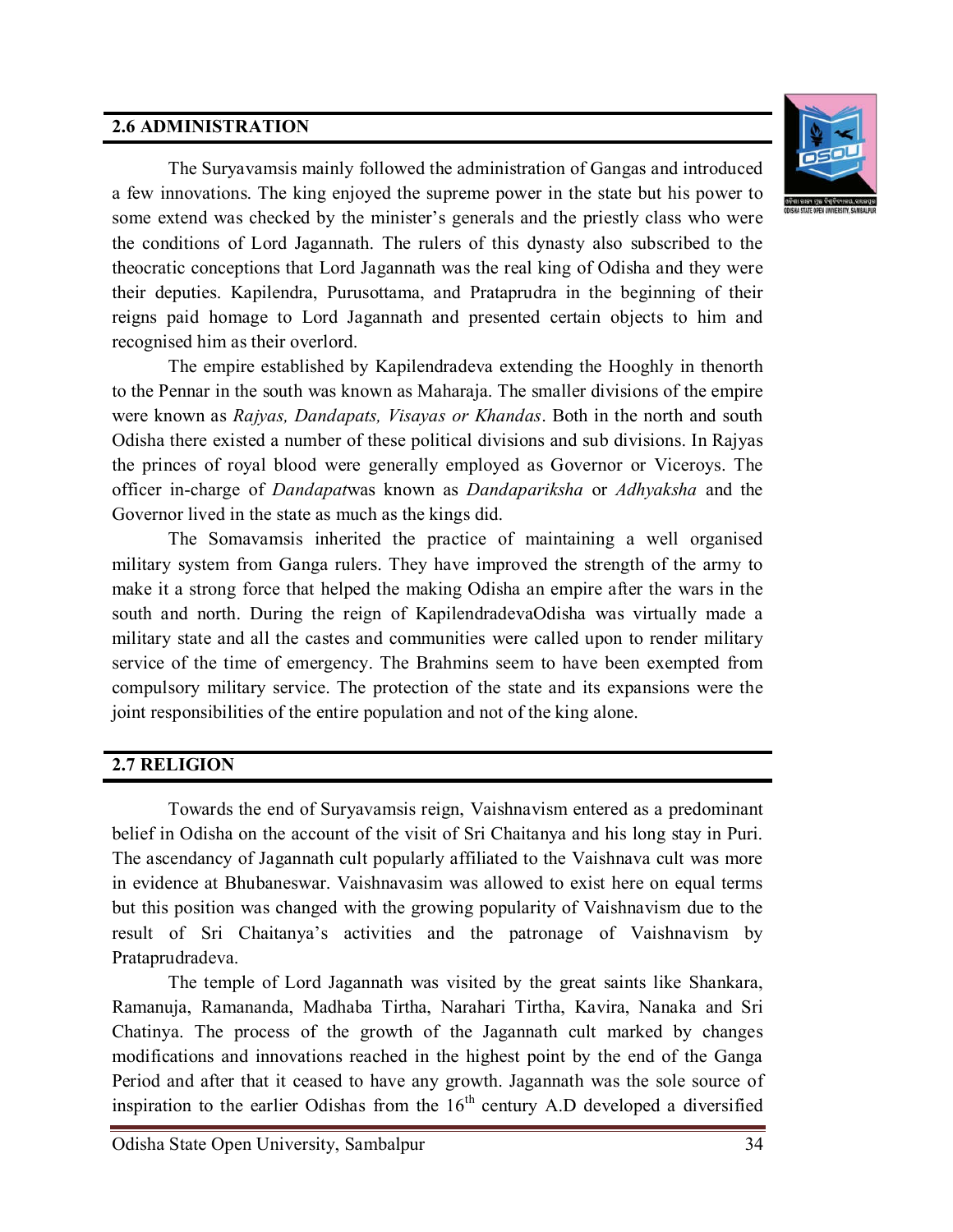

### **2.8 ART AND ARCHITECRURE**

After the Ganga dynasty the glorious period of temple building activities in Odisha ceased to continue but the spirits lingered on during the succeeding period of Suryavamsis supremacy. This period witnesses the erection of some notable temples. The inscription in the Papanasini temple on the bank of Papanasini tank referring to the reign of Kapilendra deva proves beyond doubt that the structure belongs to his reign.

The other notable temple of Bhubaneswar that seems to have belongs to the Suryavamsis period is that of Kapileswara, situated on the bank of Gangua about a mile to the south of Lingaraj. The present temple occupies the site of earlier monuments. The sculptures are analogous to those of the Papanasini in general style and it is possible hence that Kapileswara as we see it not belong to the same period of Suryavamsis dynasty. There is also a tradition that temple of Dhabaleswara standing on an Island of river Mahanadi was built by Kapilendradeva. A similar tradition also speaks about the credit of Prataparudradeva with the erection of Varaha temple of Jajpur. Thus, the activities of temple construction during the Suryavamsis rule remain dormant and this period did not contribute anything to the growth of temple architecture.

## **2.9 LET US SUM UP**

The Political history of Odisha was moving towards a climax with the advent of the Suryavamsis. Literature, Epigraphs, Art & Chronicles bear evidence of the fame of Odisha had earned for the elephant force. A vast empire could be built and maintained with the support of elephants only.

There were three rulers of the Suryavamsis Gajapati dynasty, Kapilendradeva his son Purusottama and grandson Prataparudra successively they ruled for almost a century. It was a century ofgreat stress and strain. The size of the empire shrank gradually, the temple building activities came to a grinding halt and the economy did not show signs of affluence. But in literary activities of Odisha excelled her earlier period of history.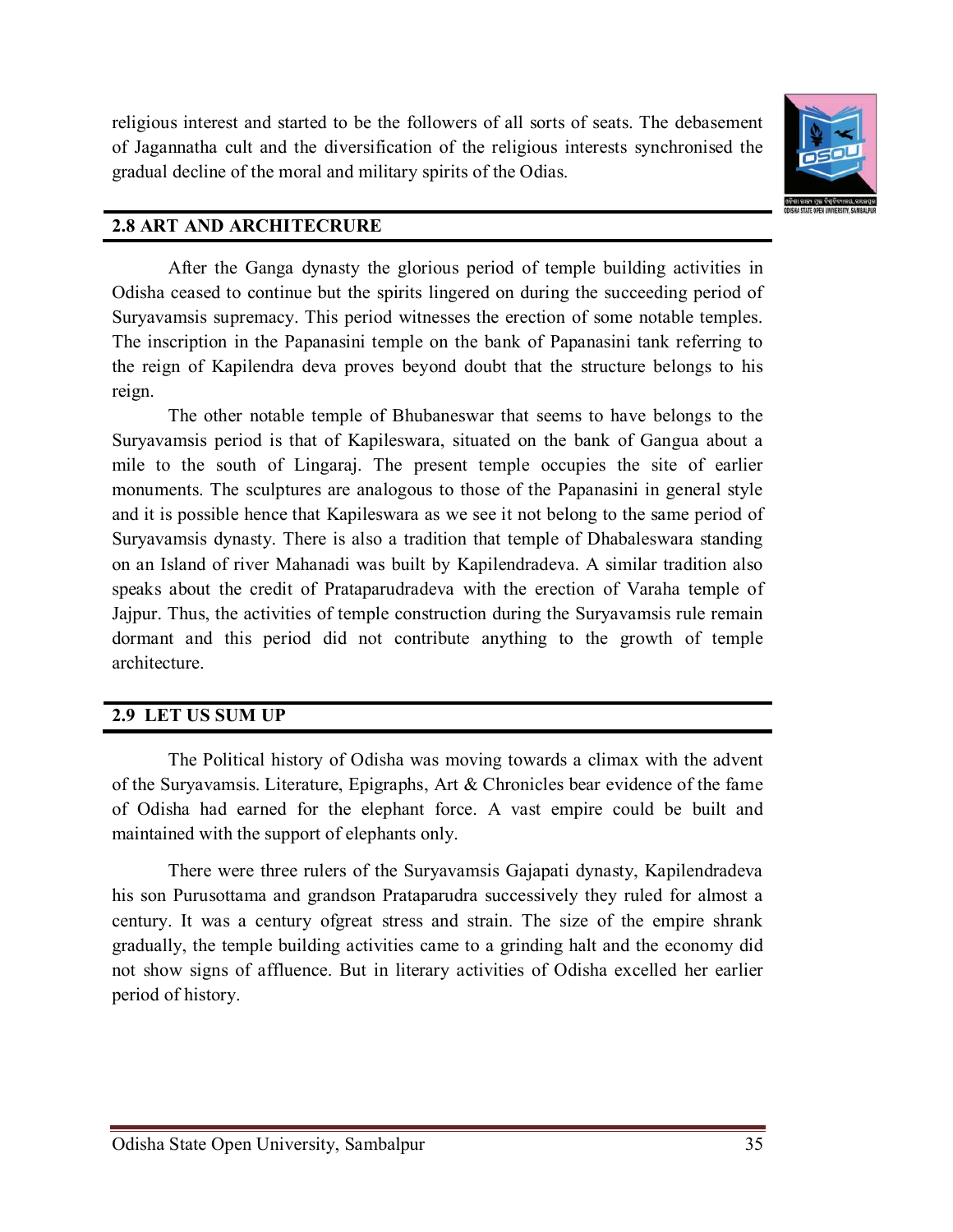## **2.10 KEYWORDS**



| Accession     | The act or process by which someone rises to a position of       |
|---------------|------------------------------------------------------------------|
|               | honour or power.                                                 |
| Almanacs      | A yearly book that contains information about movements of       |
|               | planets; the phases of moon etc.                                 |
| Anecdotes     | Short interesting story about a person or event.                 |
| ChheraPahanra | Ritual of Ratha Yatra. It is performed by king of Odisha every   |
|               | year during Ratha Yatra.                                         |
| Commandant    | The officer in-charge of a particular military group.            |
| Conception    | An understanding of what or how something is the process of      |
|               | forming an idea or plan.                                         |
| Concubine     | An women who lives with a man but has lower status then his      |
|               | wife or wife's.                                                  |
| Coup-de-tat   | The sudden violent overthrow of an existing government by a      |
|               | small group                                                      |
| Digvijaya     | Victorious in all directions, victory over several countries.    |
| Exaggerated   | To make something seem larger, better, worse etc than it really  |
|               | is.                                                              |
| High land     | Connected with an elevated land that has mountain.               |
| Hostile       | Having a strong feeling against something.                       |
| Innovation    | Coming up with something really new.                             |
| Legitimate    | Reasonable, acceptable allowed by law.                           |
| Madalapanji   | It is a chronicle of the Jagannath temple; Puri Odisha describes |
|               | historical events of Lord Jagannatha.                            |
| Reign         | Used about a King or Queen to rule a country.                    |
| Siege         | The situation in which an army surrounds a town for a long town  |
|               | so that nobody can get in or out.                                |
| Sweeping      | A victory that is owned by margin.                               |
| victory       |                                                                  |
| Theocratic    | Relating to or denoting a system of government in which priests  |
|               | rule in the name of a god.                                       |
| Vice Royality | The Office, position or authority of viceroy.                    |

#### **2.11. CHECK YOUR PROGRESS.**

- 1. Account for the achievements of Kapilendardeva as an Empire builder?
- 2. Describe the Southern campaign of Kapilendradeva?
- 3. Describe the conflict between Odisha and BahamaniKindom during the reign of Purusottamdeva?
- 4. Describe the achievement of Prataprudradeva?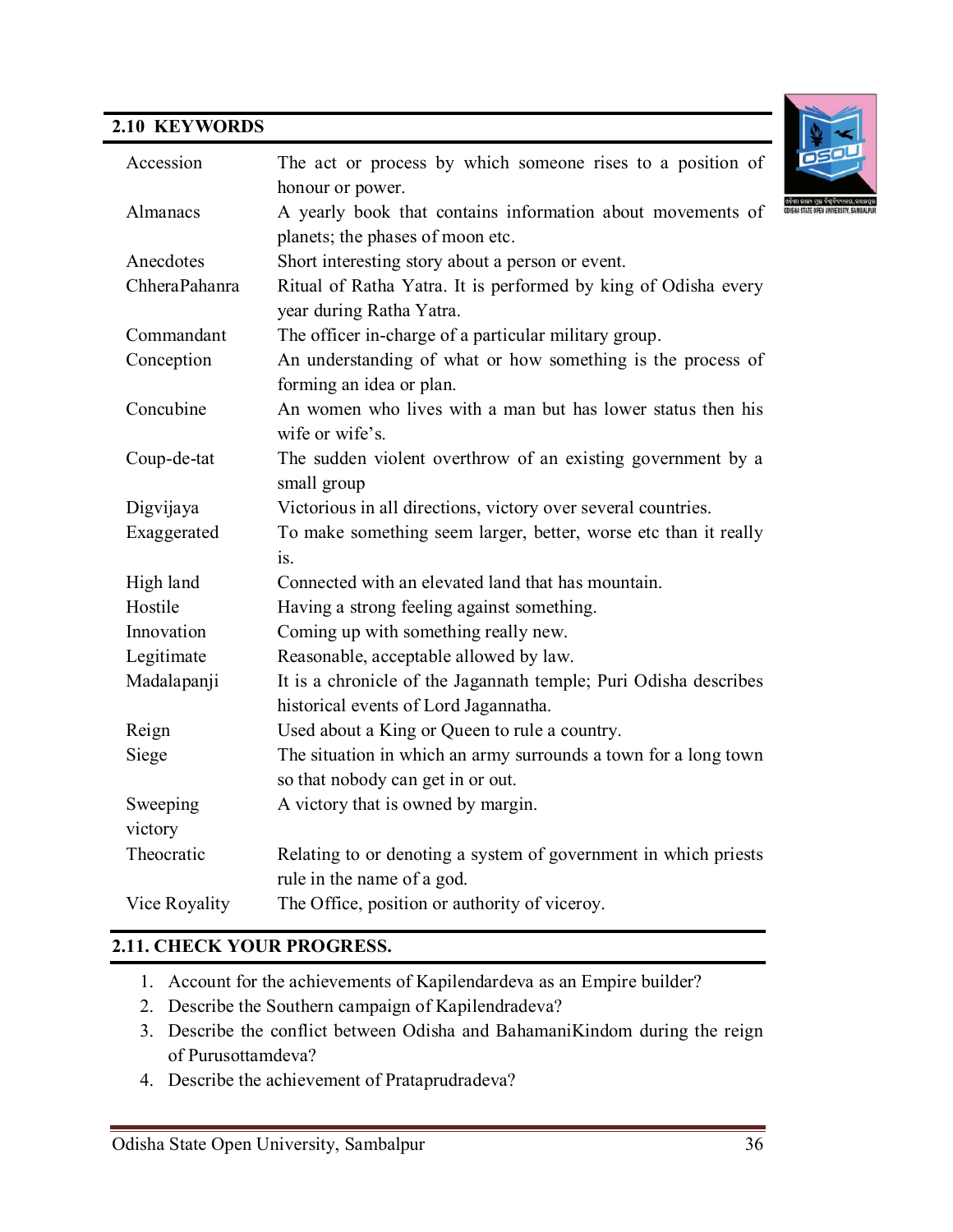5. . What part Sri Chaitanya did play in political decline of Odisha during the reign of Prataprudradeva?



## **2.12 ANSWER TO CHECK YOUR PROGRESS EXERCISE**

- 1. See Section-2.2
- 2. See Section-2.2
- 3. See Section-2.4.4
- 4. See Section- 2.3
- 5. See Section-3.5

#### **2.13 SUGGESTED READING**

- 1. R.D.Banerjee, *History of Orissa*, Vol-I
- 2. P.Mukharjee, *Gajapati Kings of Orissa*, 1981
- *3.* R.Subhrahamanyam, *The SuryavamsisGajapati of Orissa*
- 4. H.K.Mahatab, *History of Orissa*, Vol-II.
- 5. Mayadhar Mansingh, *History of Odia Literature*, New Delhi, 1962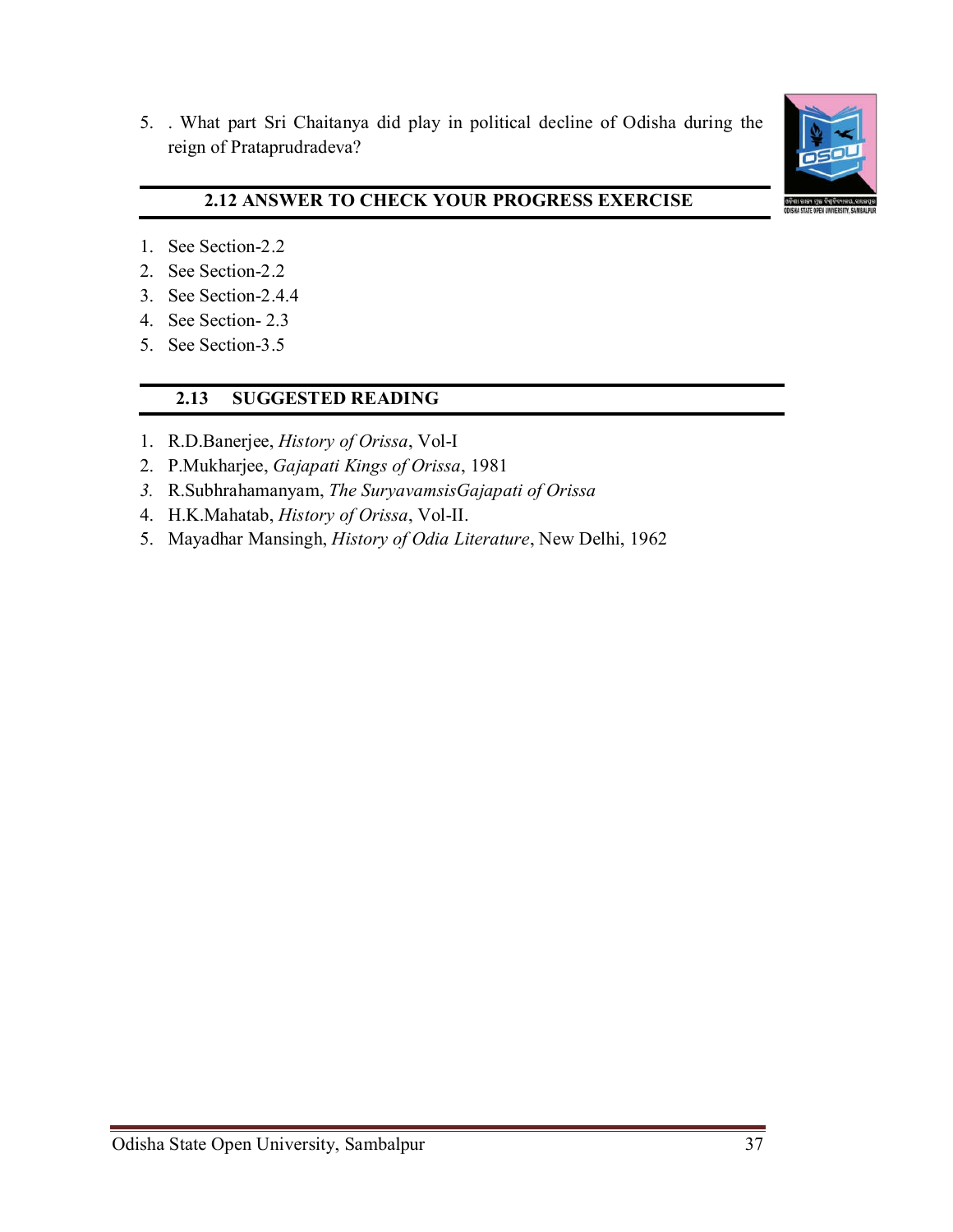# **UNIT 3 POST GAJAPATI POLITICAL DEVELOPMENT UPTO 1568**

#### **Structure**

- 3.0 Objectives
- 3.1 Introduction
- 3.2 Govinda Vidyadhara
- 3.3 Chakrapratap
- 3.4 Narasimha Jena
- 3.5 Raghuram Chhotraya
- 3.6 Makunda Harichandana
	- 3.6.1 Early Career
	- 3.6.2 War and Conquest
	- 3.6.3 Achievements
- 3.7 Causes of the Downfall of Odishan Empire
	- 3.7.1 Weak successors
	- 3.7.2 Occupation of South
	- 3.7.3 War of succession/Fratricidal War
	- 3.7.4 Place intrigues and revolts
	- 3.7.5 Vastness of Empire
	- 3.7.6 War with Krishnadeva Raya
	- 3.7.7 Muslim Invasions
	- 3.7.8 Sri Chaitanya and his responsibility
	- 3.7.9. Incessant War
	- 3.7.10 KALAPAHAR
- 3.8 Let us sum up
- 3.9 Key words
- 3.10 Answer to check your progress exercise

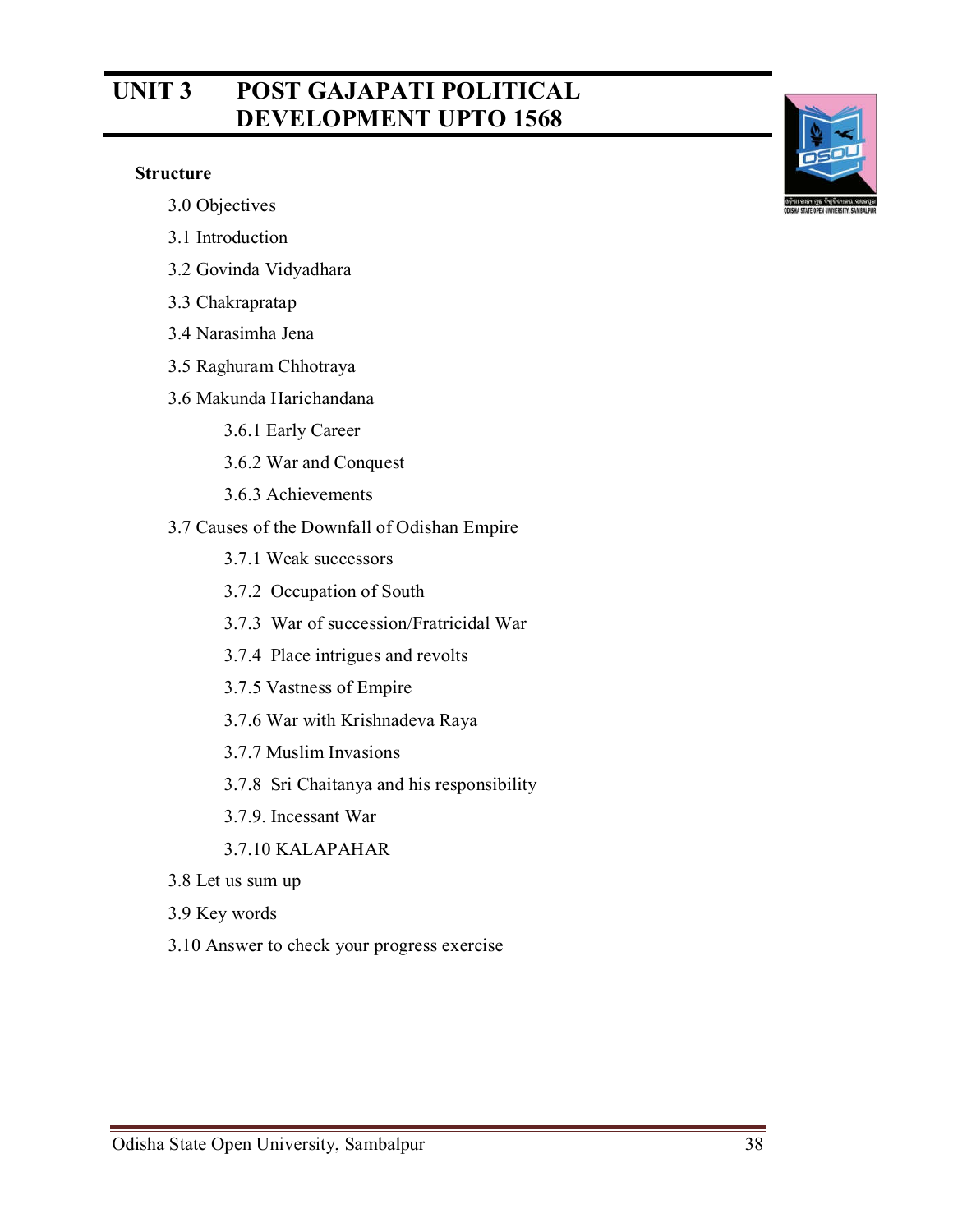## **3.0 OBJECTIVES**

After reading this unit you will be able to know

- Political development after Prataprudra's reign.
- Coup-de-tat of Govinda Vidyadhara
- Important events during the reign of Chakrapratap, Narasimha Jena and Raghuram Chhotrai
- Achievement of Mukunda Harichandana.
- Causes of the downfall of Odishan Empire

## 3.1 INTRODUCTION

The history of Odisha after Prataprudradeva withness a period of revolts, civilwars, conspiracies, treachery and usurpation of power, and external invasions. All of which continues unabated for thirty five years from A.D. 1533 to 1568 and ultimately led to downfall of Odishan empire and paved the way for the Muslim conquest of this country. Virabhadradeva the eldest son of Prataprudra had died long back at Vijayanagara and his other sons were not competent enough to bear the burden of kingship in that critical situation. In the Madalapanji it is stated that Prataparudra was succeeded by his minor son Kaluadeva who ruled for seventeen months and the later by his brother Kakharudeva who was king for only three months. It is likely that Kuluadeva and Kakharudeva of nick names of Ramachandradeva and Purusottamadeva. They were murdered by his general Govindavidyadhara and usurped the throne in 1533-34 A.D. He founded the rule of Bhoi dynasty in Odisha.

## **3.2 GOVINDA VIDYADHARA (A.D. 1535-1546)**

Govinda Vidyadhara was an able general and minister of Prataprudra. He was in charge of the Kataka fort. He was well known for his treachery, disloyally and unscrupulous nature. He played treachery against the Gajapati and joined hands with Sultan Allauddin Hussain Shah of Bengal in 1509 A.D., but the Gajapati showed him undue sympathy and retain in service. As an efficient minister Govinda Vidyadhar regained the royal confidence and assumed a very powerful position. At the time of Prataprudra's death, he was the defecto ruler of the state. He killed the two sons of Gajapati and himself became the ruler.

After restoring peace and order in the country, Govinda Vidyadhara entrusted the security of the capital to his minister Mukunda Harichandana and led his army in expedition against south. Mukunda Harichandana was at that time the Governor of Cuttack and commandant of the fort of Barabati. Leaving everything to his charge Govinda Vidyadhara proceeded against Quli Qutab Shah of Golkunda. But in his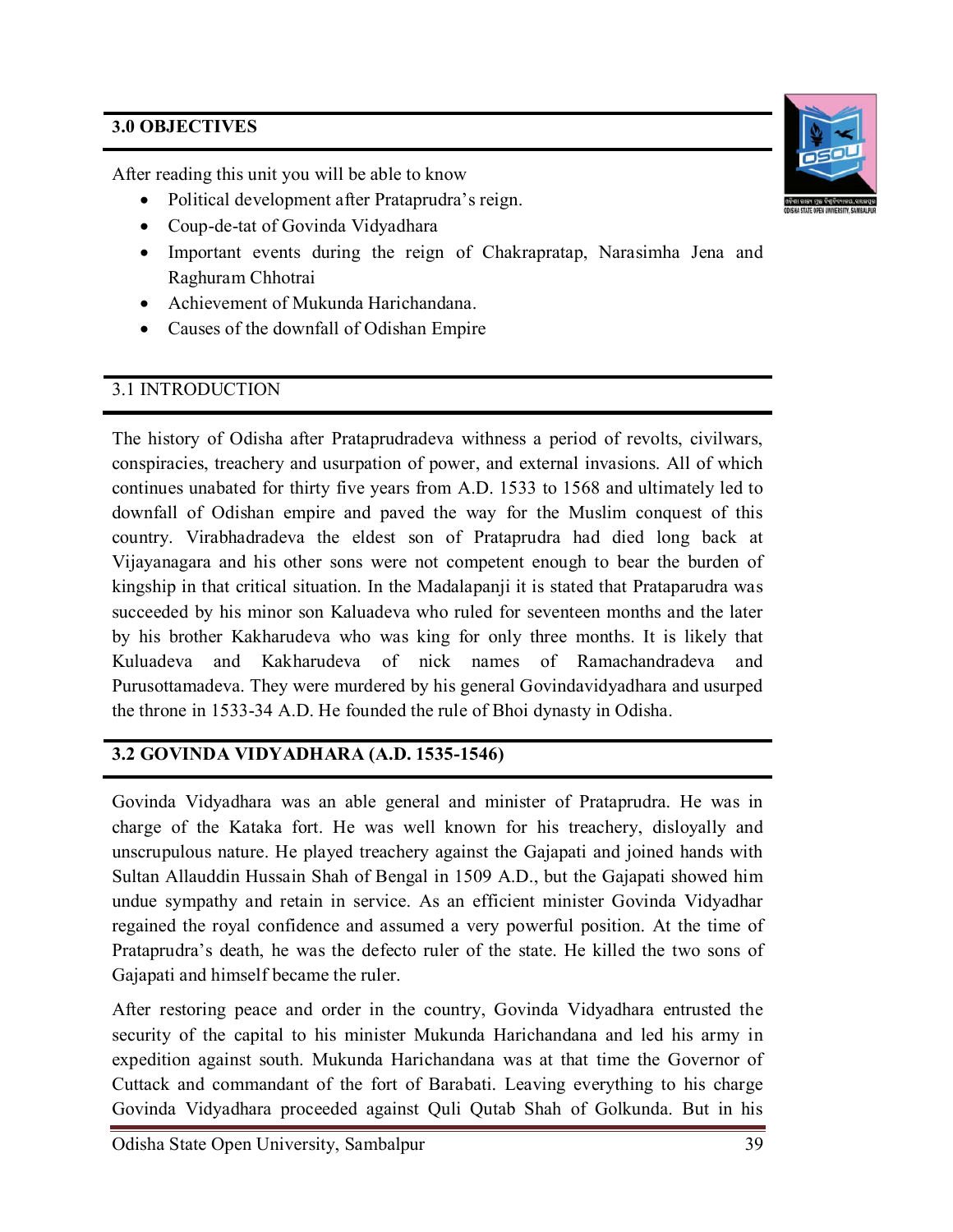absence two of his nephews named Raghubhanja Chhotraya and Valmini Srichandan took recourse to open rebellion. They killed the head priest of Jagannath temple at Puri and drove away Mukunda Harichandana from Barabati fort. In this critical situation Govinda Vidyadhara made peace with the sultan of Golkunda by ceding all the territories laying between the Godavari and Krishna. Whatever territory was left now in the south was entrusted to the care of Danai Vidyadhara, a trusted minister to govern. Govinda Vidyadhara rushed back to Cuttack, recaptured it and chased his rebel nephew towards Bengal. While returning from campaign he fell ill and died at *Dasasvamedhaghat* of river vaitarani in 1549. Govinda Vidyadhara doesnot seem to have been recognised as the Gajapati by his feadatories. This is very clear from his inscription on the *Jagamohan* of Jagannath temple. His reign period as per *Madalapanji* was only seven or eleven years. He also retained the ornamental title of the Gajapati kings like " *Managovinda Vira Sri Gajapati* over the lord of Gauda, Karnata and Kalabarga. He also style himself as *Suvarna Kesari* in the Simachalam inscriptions.

# **3.3 CHAKRA PRATAP (A.D 1546 – 1556 A.D.)**

The son and successor of Govinda Vidyadhara was Chakrapratap. After assumption of power he appointed Janandardhan Vidyadhara as the Prime minister. Since Janardhana was holding dual charge of Prime minister and Governor of southern province. He did not stay at the capital for long. Chakrapratap very soon became unpopular for his tyranny. Abul Fazl says that he was killed by his own son Narasimha Jena in the premises of Jagannath temple in 1557 A.D.

#### 3.4 NARASIMHA JENA (1557-1558 A.D )

Narasimha Jena's position became dangerous from the beginning due to conspiracies of his own officials and generals. He called Danai back from the south but before Danai would arrive his general Mukunda Harichandana killed him and put his brother Raghurama as his pupped on the throne.

## 3.5 RAGHURAM CHHOTRAYA (1558-1559 A.D.)

After the death of Narasimha Jena, his son Raghuram Chhotaraya was placed over the throne who ruled Odisha only one year. *Madalapanji* describes that there was a tripartite struggle for the throne among three aspirants Danai Vidyadhara, Mukunda Harichandana and Raghubhanja Chhotaraya. Mukunda Harichandana finally succeeded. Danai Vidyadhara was put in the prison and Raghubhanja Chhotaraya was defeated and made a prisoner. Mukunda Harichandana after eliminating other two rivals killed Raghuram Chhotaraya and ascended the throne in 1560 A.D.

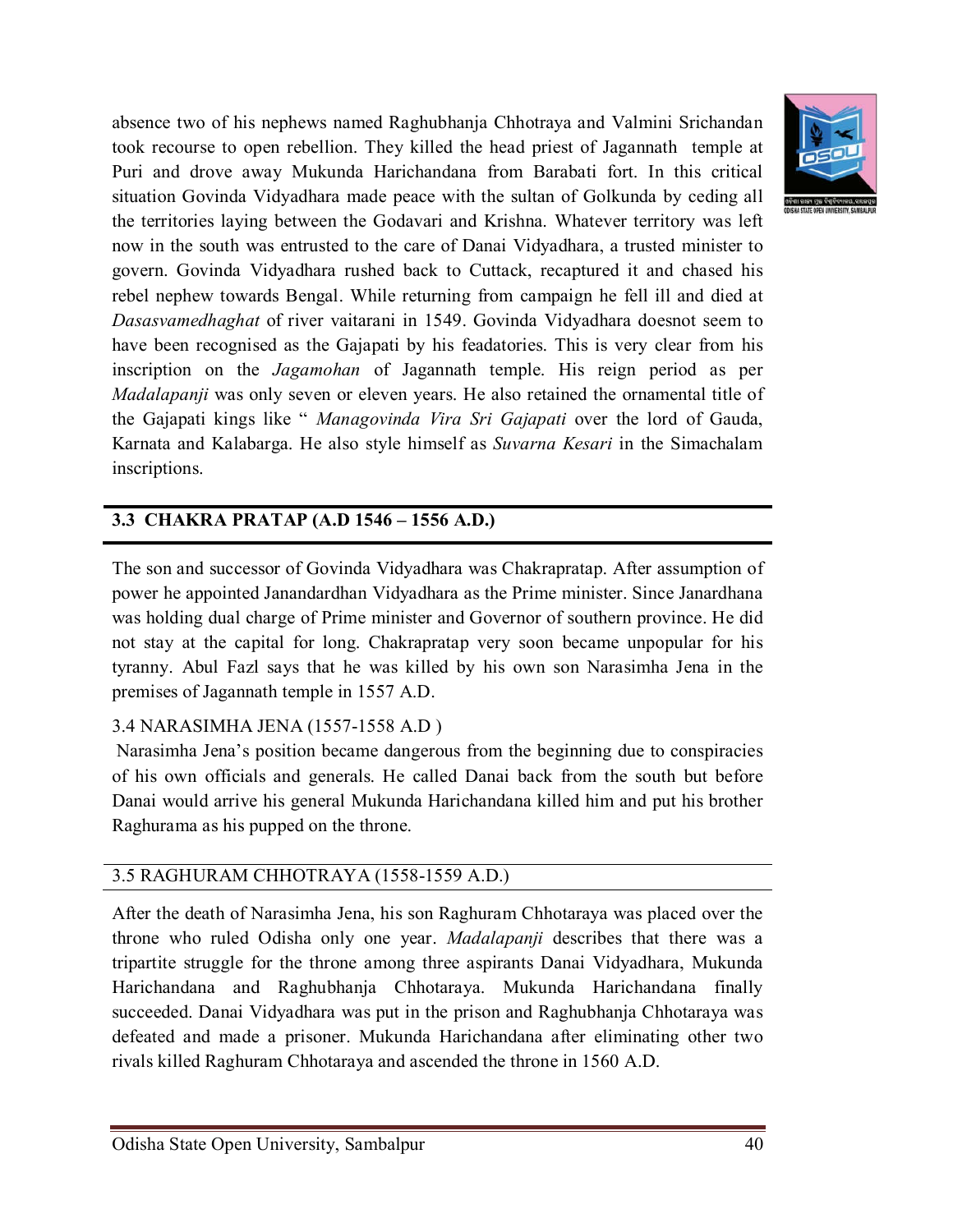## **3.6 MAKUNDA HARICHANDANA (1560-1568 A.D.)**



*Madalapanji* tells us that Mukunda Harichandana popularly known as Mukundadeva belong to the Chalukya family. He claimed his descent from the Eastern Calukyas of Vengi established by Pulakesin-II of Vadami. In the inscription of Bhimesvara temple of Draksarama in the east Godavari district. Mukundadeva is described as the son of Sarvaraju and grandson of Singharaju. He is known as Telenga Mukundadeva. Farista makes a reference of a feudatory dynasty rulling in the Sarvasidhi *Taluka* of Visakhapatanam district. Bahuvalendras and Harichandanas of this dynasty were rulling over this *Taluk.* Mukundadeva possible belonged to this dynasty who were originally the feudatories of Gajapati of Odisha. Mukundadeva became a Prominent figure in the history of Odisha by defending the fort of Kataka from the attack of Raghubhanja Chhotaraya. He haled from Telinga for which he is popularly called as Telinga Mukundadeva.

## **3.6.1 Early Career:**

Mukundadeva started his career as the soldier under Prataparudradeva. He made a distinguishing career by virtue of his skill and ability in the wars of the south. He was promoted to a higher rank in the reign of Govinda Vidyadhara. He was given the charge of the defence of the Barabati fort. He became ambitious and killed the last who scions of the family of Govinda Vidyadhara to usurp the throne.

## **3.6.2 Was and conquest**

Five inscriptions of Mukundadeva have been discovered and the fourth inscription prove that that his Odishan kindom extended upto Godavari till 1568 A.D. This inscription historically is an important evidence of his reign. It further states that Mukundadeva defeated the king of Gouda and after that he performed that *Tululapurusha* ceremony. He remitted taxex on marriages. This inscription further states that Mukundadeva extended his kingdom upto *Triveni* in the north before 1567. He constructed some steps on the *Trivenighat* on the Ganga which is still known as Mukundaghat.

Mukundadeva successfully managed to keep the Gajapati Empire intact. He restores internal peace and security in his kingdom. During the early part of his reign he allowed shelter to Ibrahim Sur the greatest enemy of Sulaiman Karani, the Sultan of Bengal. Mukunda established codial relation with the mughal Emperor Akbar. In 1560 he welcomed Raja Mansingh the envoy of Akbar and sent Paramananda Ray. For these reasons Sulaiman Karani invade Odisha in 1568. He sent his own son Bayazid assisted by Kala Pahar for his invasion. Mukundadeva was not prepared for this invasion and sent Raghubhanja Chhotaraya to resist the invaders. Raghubhanja Chhotaraya seems to have been released from the prison by Mukundadeva. Inspite of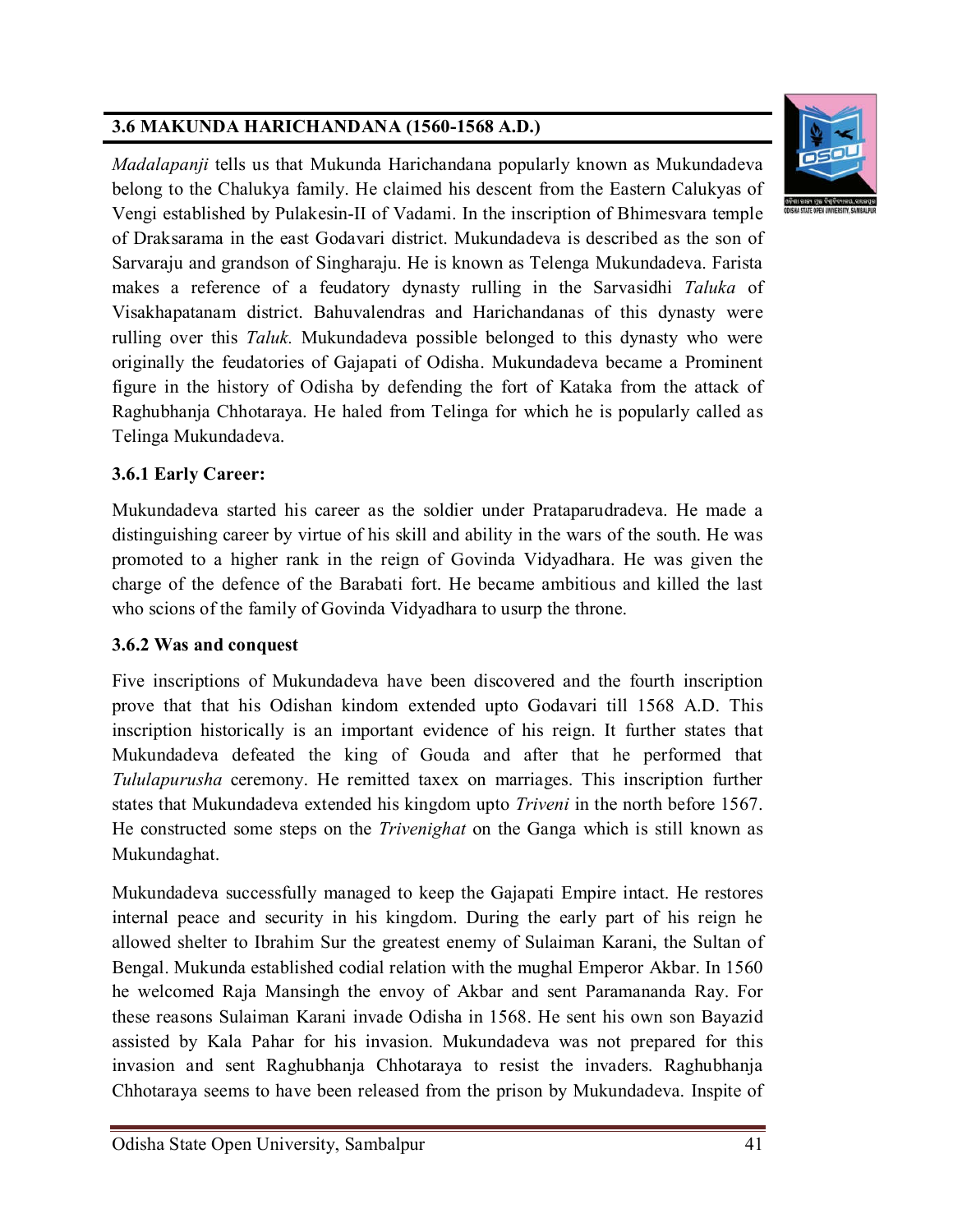all precaution Bengal army reached Kataka and Mukundadeva having no other alternative submitted before the Sultan. Raghubhanja turned to be a traitor as before that resulted in the defeat of Mukundadeva.



*Madalapanji* describes that two division of Bengal army marched against Odisha one of which fought against Mukundadeva and the other proceeded towards Kataka led by Bayazid and Kalapahar. Mukundadeva was defeated and was forced to take refuge in the fort of Kotsima on the western bank of the river Damodara in the Hooghly district. Bayazid and Kalapahar defeated Koni Samanta Simhara who were in-charge of the fort. Mukundadeva wearing the news of the fall of Cuttack hastended to the capital but due to the rebellion engineered by Ramachandra Bhanja. He had to submit before invader. Mukundadeva then marched against the rebels of Sarangagarh and killed him. Another tradition says that Mukundadeva fought with the invading army at Gohiritikira near Jajpur and was killed in the battle field. Some other tradition tells us that two generals of the king Sikhi and Monnai Mahapatra engineered plan to show the secret route in the jungle to Kalapahar to attack Mukundadeva from the rear that his death. This has been corroborated i the Khurda manuscript. The kingdom of Odisha thus passed to the Bengal supremacy in the month of margasira in the  $11<sup>th</sup>$  anka of Telinga Mukundadeva.

### **3.6.3 Achievements:**

Mukundadeva ruled Odisha for eight years only but became an important figure in the history of Odisha for his abilities. He by virtue of his administrative calibre became the master of the Gajapati Kingdom stretching from the river Ganga in the north to Godavari in the south. He is remembered as the creator of many Brahmin *Sasanas*. He established many *Sasanas* in and around Puri for the habitation of Brahmanas. He also constructed many structure in Jagannatha temple complex.

Mukundadeva patronised Jivadeva Kavidindima a famous court poet of Prataparudra. *Bhakti Bhagabata* written by Jivadeva acknowledged the quality of Mukundadeva's reign. Saesare Frederike, a marchant of Venice who visited East India paid high tribute to Mukundadeva. He said that Odisha was a fair kingdom of trusty.

According to Badooni, "The Rajah of Odisha was maintained distinguished for his army and military pomp". Thus Mukundadeva, the splendour of his court and managed the administration effectively. He was a great king both in war and peace. The sultan of Bengal made odisha a province under his control. The Afgan made the fort of Barabati their headquarter. The death of Mukundadeva was the beginning of a dark chapter in Odishan History.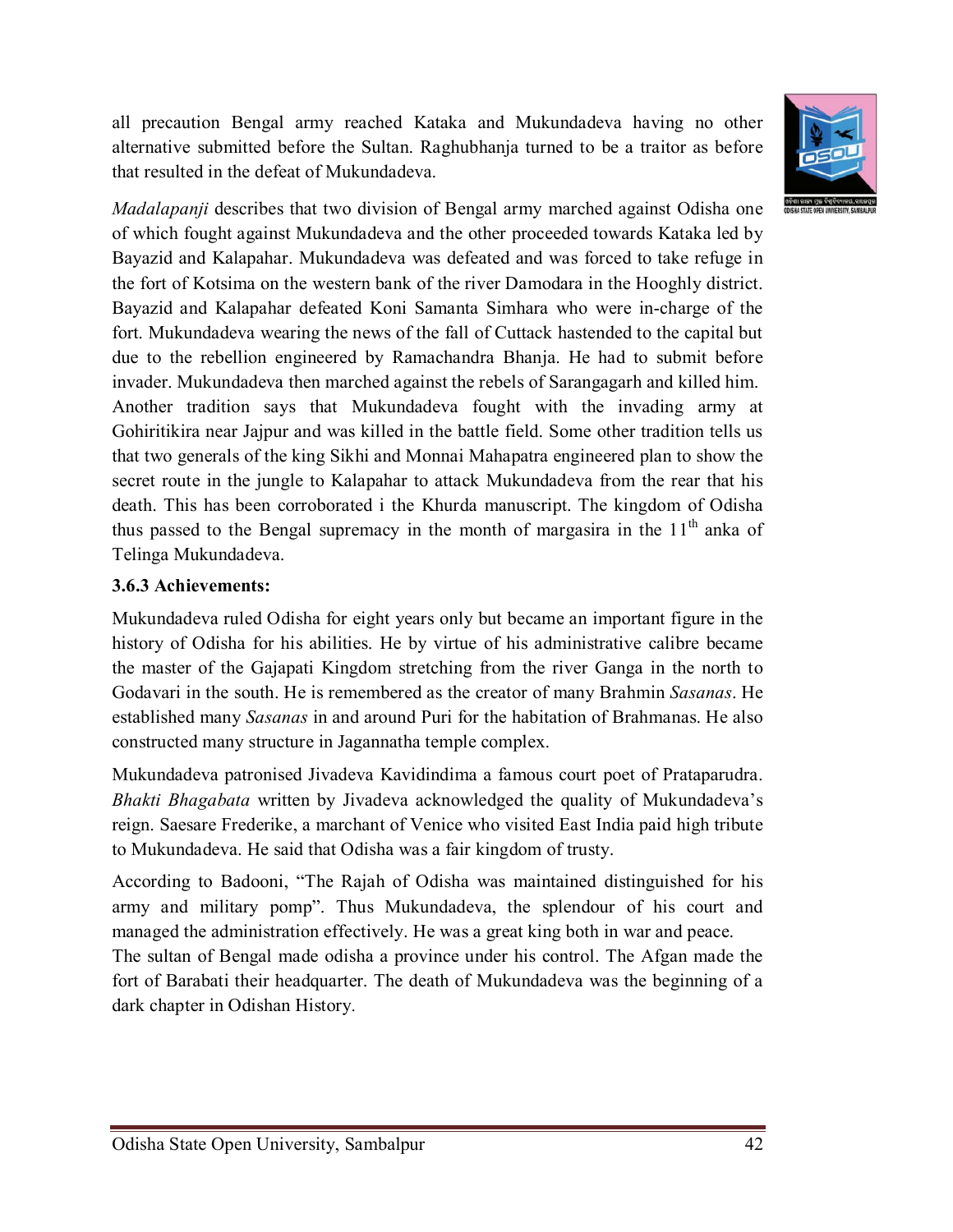#### 3.7 CAUSES OF THE DOWNFALL OF ODISHAN EMPIRE



Rise and fall of ruling dynasties are the logic of history. Changeability is the law of nature. Nothing lasts eternally in transient world. All things are subject to change and decay. Rise and fall of empires are never isolated event; rather they are concurrent and interdependen, but History withness the ascents and descents of many king's kingdoms and dynasties. It is not astonishing that the Odishan kingdom fell. It was normal and natural. The Hindu kingdom maintained its independence upto 1568 A.D. but when northern parts of India including Bengal and Bihar went to the grip of Turkish invaders. The following causes are made responsible for the downfall.

#### **3.7.1 Weak successors**

The later Gangas rulers were weak. The weakness encouraged internal as well as external enemies to take advantage of the situation. Similar was the state of affairs after Prataparudradeva and Govinda Vidyadhara. The general and high officials made the kings puppets in their hands. Kapilendradeva asurped the throne from Bhanudeva-IV, Govinda Vidyadhara from the successors of Prataparudradeva and Mukundadeva from the successors of Govinda Vidyadhara. The regicides could not get popular support.

#### **3.7.2 Occupation of South**

The seed of the downfall of Odishan Empire was sown by Kapilendradeva. The hostility between Vijayanagar and Odisha became intense after the latter's conquest of Kondavidu, Udayagiri and Chandragiri. It was a political blunder committed by Kapilendradeva. He extended the boundary further by conquering warrangal and Telengana coast which made him a better enemy of Bahamani Sultana. He annexed those territories to his kingdom and appointed his officers as Governors to rule the area. He could not apprehend the administrative problems in the far south. In those days, the problems of communication were enormous. It was difficult to control his far off area from Cuttack. He could not retain the distant region. Saluva Narasimha started his task of reconquest of Chandragiri and Udayagiri. It was a challenge of Raja of Vijayanagar. This hostility which was iniated by Kapilendradeva in the total defeat of Prataprudradeva. It causes a colossal wastage of man and money. The Bahamani Sultan also made desperate attempts to recover his lost territories. Odisha had to exhaust most of the resourses in the south through the real danger was looming large in the north. Odisha's back bone was seriously hurt because of its policy in the south.

## **3.7.3 War of succession/Fratricidal War**

Kapilendradeva did another mistake by violating the law of primogeniture. He nominated Purosottamadeva, the youngest and illegitimate son setting aside the legal claim Hamviradeva. He knew the difficulties and problems of illegal transfer of royality as he himself was an usurper. It was the strict adherence to the law of inheritance of *Dharmashastras* that maintain the diginity and stability of the Ganga throne. Being aware of these facts, he committed the political error of illegal nomination, which had disastrous effect on the king and the kingdom. Hamvira the legal claimant, revolted in the south against his father's authority. Civil war broke out between Hamvira and Purosottama. This weakness was exploited by Vijayanagar and Bahamani Kingdoms. They stanched away the southern territories of Odishan Kingdom from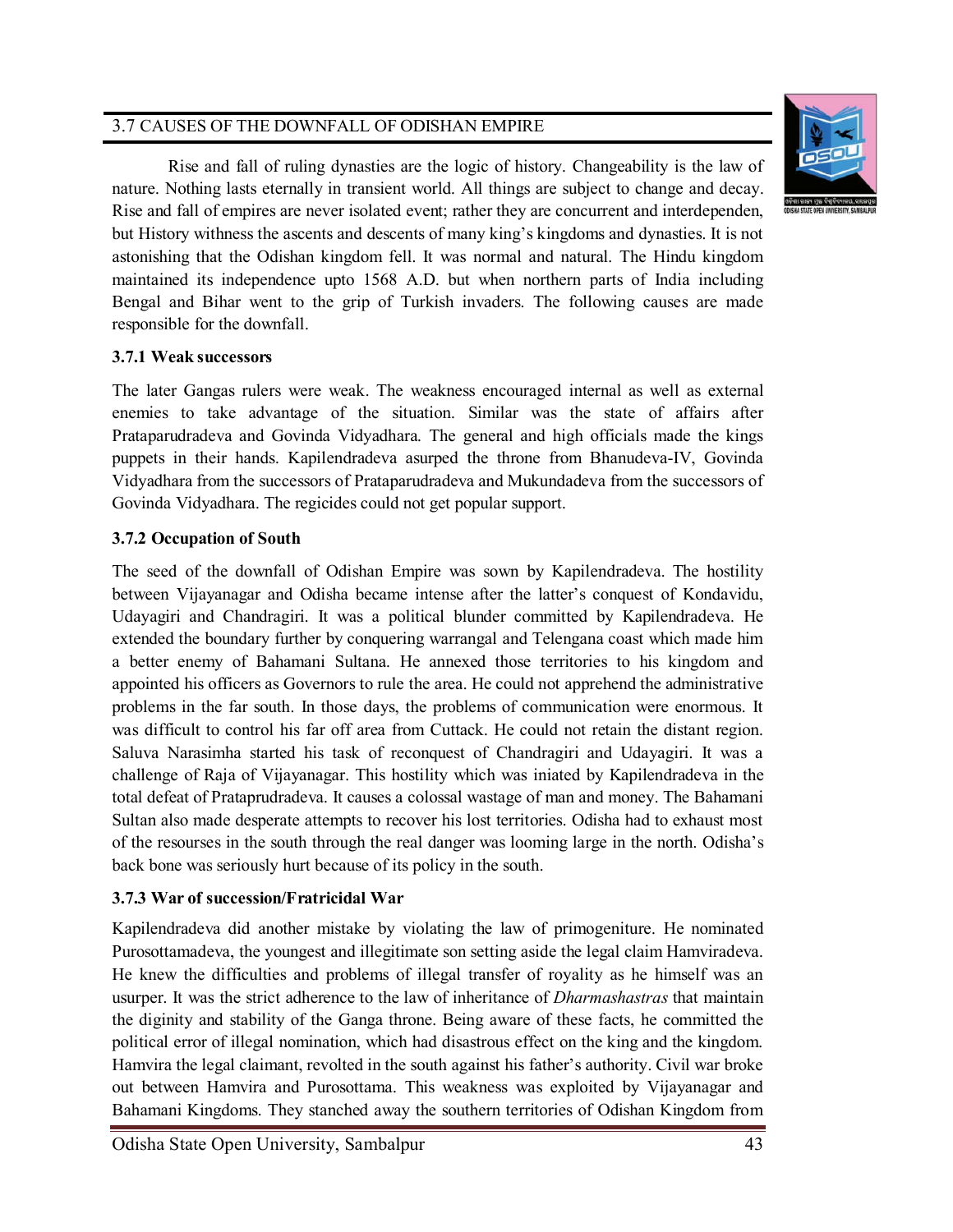Rajahmundry to Udayagiri. Purusottamadeva was fortunate enough to re-conquer these territories by continuous wars and aggrandisement but at a heavy cost of human lives and the military resources.



#### **3.7.4 Place intrigues and revolts**

Place intrigues were always at work. It became manifest at the time of usurpation of Kapilendradeva, at the time of nomination of Purusottamadeva and in subsequent murders of kings. The treachery initiated by Kapilendradeva came to an end with the death of Ramachandradeva, The Chief of Sarangarh in 1568 A.D. The unwanted generosity of Prataparudradeva extinguished his own line, Govinda Vidyadhara turned a traitor during the seizure of the fort of Mandaran. He should have been sentenced to death by Prataprudra, but instead he was pardoned and reinstated. Govinda Vidyadhara killed the sons of Prataprudra and occupied the throne speaks volumes about court intrigue. This legacy of regicide went on. Chakrapratap was killed by his own son Narasimha Jena. Narasimhajena and his successor Raghuram were murdered by Mukundadeva. The frequent succession of regicides and patricides to the throne shattered the faith of the public, who gradually withdrew their allegiance from the usurpers and the less of public trust adversely affected by administration. In addition to this rebellion became a common occurrence. Raghubhanja Chhotraya rebelled against the king Govinda Vidyadhara when he was fighting. The Sultan of Gulkunda, Ramachandradeva of Sarangagarh defied the authority of Mukundadeva and declared himself as the king of Odisha when Mukundadeva was at war against Sulaimen Karani for the defence of Odishan Kingdom. Sikhi and Monai two traitors showed Bayazid, the son of Sulaiman, the jungle path to Odisha for which the latter could reach Cuttack without any opposition. The arrival of the Muslim army in the capital of Odisha hastened the fall.

#### **3.7.5 Vastness of Empire**

In Indian polity king is the keystone of the administrative arch. In Odishan polity also kings plays a pivotal role in the administration. The longevity and strength of a kingdom always depend upon the personality of the ruler. If the king is powerful, the kingdom became powerful and if the king is weak, the kingdom suffers and decline. The early medieval states were military states and their sustenance depended on military strength of the states and volour and skill of the ruler. The strong and powerful kings of Odisha were engaged in making bold bids for an empire. They were only concerned with their victory and paid no heed to the adverse affect of frequent wars. It resulted in fluttering away the economic and military resources of the country. The first three rulers of the Suryavamsis dynasty were inspired with the traditional imperial policy of territorial aggrandisement. They were conquerors but not statesmen. Kapilendradeva and Purusottamadeva had never thought of a lasting empire. They could not thing that a dynasty may not provide energetic and vigorious ruler forever. To make their dynastic rule more lasting they should have made alliance with other countries.

#### **3.7.6 War with Krishnadeva Raya.**

Krishnadeva Raya engaged Odisha in a war which continued for seven years to recover Udayagiri-Kondavidu region. The contemporary Odishan emperor Prataprudradeva was humiliatingly defeated and gave up the region. The military strength of Odisha was seriously affected.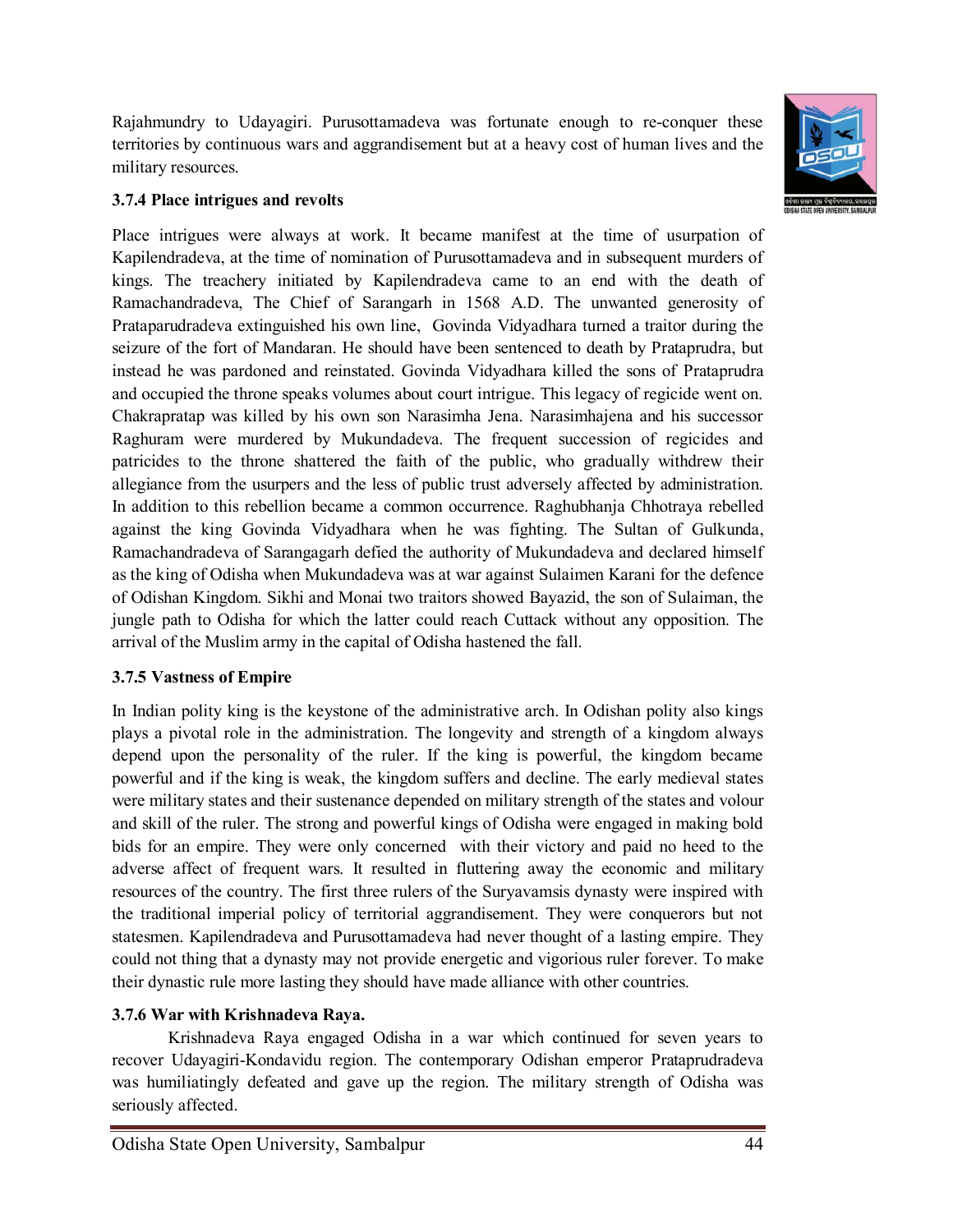#### **3.7.7 Muslim Invasions.**

Since the time of Ganga rule Odisha had been a target of all Muslim powers. They had been invading Odisha from the time of Ganga king Rajaraja-III. Odisha was encircled by a number of hostile Muslim states during the rule of Suryavamsis Kings. The Bahamani kingdom, Malwa, Jaunpur and Bengal had invade Odisha several times. The Suryavamsis king neither could crush the Muslim power nor makes them allies. From the time of Kapilendradeva upto the time of Prataprudradeva though the Sultan were under check, their invasion at crucial time obstructed the success of Gajapati. The Jounpur Sultan Mahmud Shah Sarqi attacked Odisha in 1444 A.D. but when Kapilendradeva was fighting battle against Reddis kingdom. Hussain Shah Sharqi invaded when Kapilendradeva was busy in a war against Bahamani Sultan. Both the time Odisha had to sustain defeat when Prataprudradeva was fighting Krishnadevaraya the Sultan of Bengal invaded Odisha for which Gajapati had to retreat. Krishnadeva was won an easy victory. Quli Qutab Shah of Golkunda repeatedly invaded Odishan Kingdom and was able to snatch way the territories of Krishna-Godavari delta from Govinda Vidyadhara. Finally the Afghan ruler of Bengal Sulaiman Kareni made a war against Odisha, crushed the Odishan army and occupied the throne of Odisha. The Muslim army always derived Victory from a tremendous religious enthusiasm where as the Odishan soldiers were fighting the battle with a pretentious patriotism that brought them failure in almost every military enterprise.

#### **3.7.8 Sri Chaitanya and his responsibility**

R.D.Banerjee opines that the influence of Chaitanya on the society and administration was disastrous for the kingdom of Odisha. According to him, Chaitanya was one of the Principle causes of the Political decline of the country and the people. He further adds that the Neo-Vaishnavism was the real cause of the Muslim conquest of Odisha twenty eight years after the death of Prataprudra. He has also charged Chaitanya of Interfering in the policy of the state.

R.D. Banerjee further states that Ramananda Raya, the Governor of Rajahmundry was influenced by the teaching of Chaitanya. He became a disciple of the saint and resigned from the Governorship. He was an experienced administrator and his resignation weakened the administration of Rajahmundry.

The popularity of *Sahajia* form of Vaisnavism among the people caused the production of a large mass of Odia litecture depicting the amorous adventure and illicit love affairs of Krishna and Radha. Lord Krishna began to be represented as a "*Lampata*" i.e; Lascivious character. This erotic religious literature had disastrous impact on the Socio-religious life of Odia people. So Chaitanya should not be held solely responsible for demoralising the society and diminishing the martial spirit of the army.

#### **3.7.9. Incessant War**

P.Mukharjee, states that the military strength of the kingdom had been exhausted by the war of aggression launched by Kapilendra and Purusottama. The people began to rejoice with the wealth accumulated by plundering and looting the enemy states during their victorious campaigns. They indulged in easy virtues. Having been addicted to sensual pleasure they lost their soldierly spirit and dexterity.and it was the glaring example of their weakness in the battle of Kondapali where despite the gathering of all stalwarts of the Gajapati army Odisha

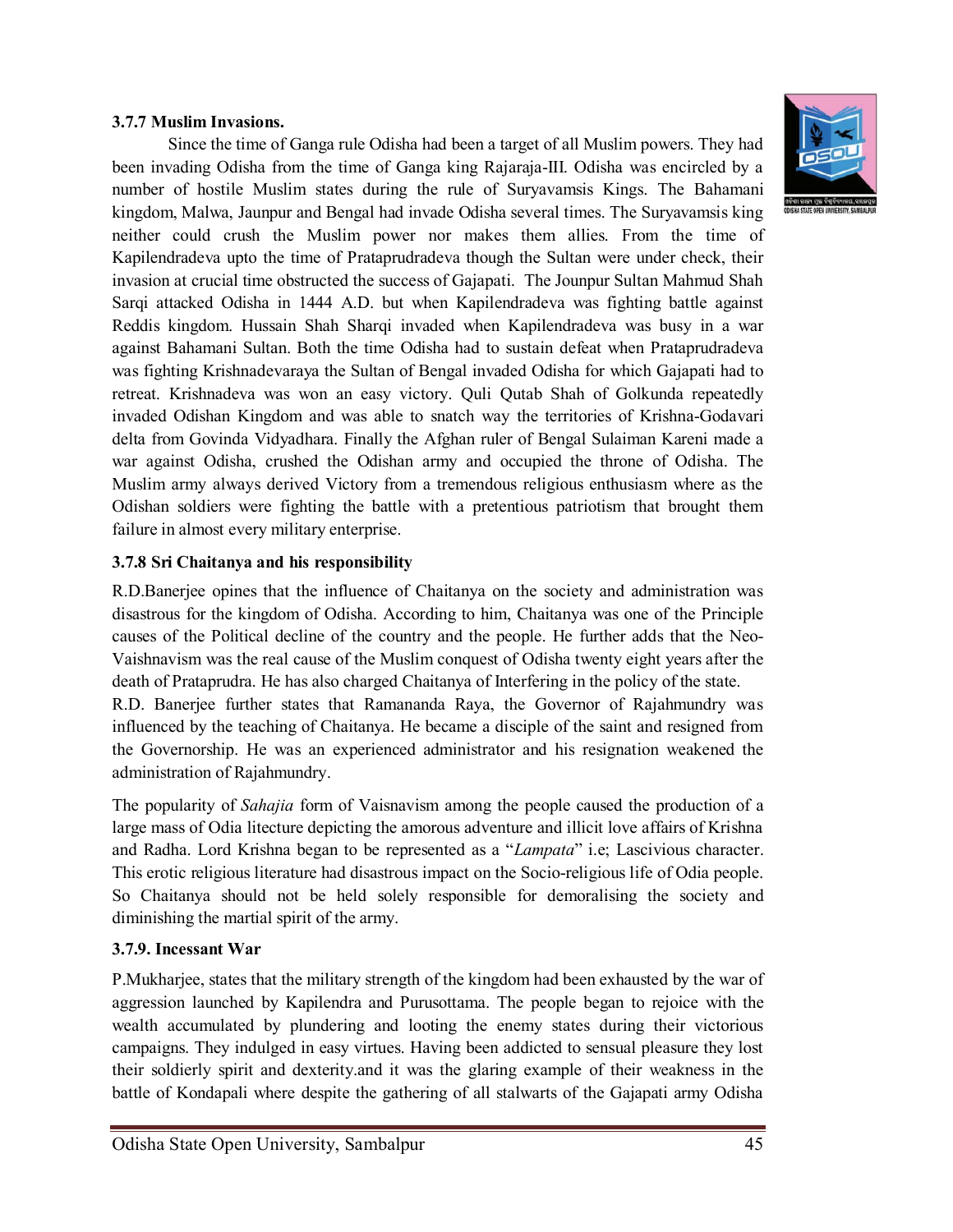could not offer a stiff resistance to the army of Vijayanagar. The poor performance of the Odishan soldiers was probably due to the effect of the frequent wars of Suryavamsi's Gajapati. The soldiers were always away from their family and friends. They would have created aversion to war in the mind of the soldier. A general apathy to warfare grew gradually not only among the soldiers but also among the civilians. This causes decline in martial spirit and contributed in its own way to fall of Odishan kingdom.



#### **3.7.10 Kalapahara**

To make a reference about the Muslim invasion of Odisha it is worthwhile to describe the activities of Kalapahar. Kalapahar destroyed a part of the Jagannath temple upto the *Amalakasila. Madalapanji* states that when the servants of temple got the information of fall of the capital Kataka they took away the deities of Lord Jagannatha, Bhalabhadra & Subhadra to secret place in the Island of Chilika Lake, but Kalapahar got the information about this and captured the images and took them to Bengal on an elephant. A Vaishnava saint Bishar Mohanty followed him and managed to recover the *brahmas* from the half burnt images which were burnt by Kalapahar. He brought the *brahms* back to Odisha inside a Mridanga.

There is a tradition in Bengal that Kalapahar was originally a Hindu Brahmin. Dulari the daughter of sultan of Bengal fell in love with him and ultimately married her. Kalapahar had two Hindu wives and he intended to remain a Hindu even though he married the Muslim girl. He came to Puri to perform the ceremony of expiation in the temple of Jagannath but *Brahmins Pandits* did not permit him to perform it. Kalapahara's reaction made him a fanatic against Hindu religion. This tradition however been challenged by many Scholars. Prof. P. Mukharjee observed that the Muslim chronicles conclusively prove that Kalapahar was a full blooded Afgan and not a Brahmin renegade.

Kalapahar is a popular figure as a destroyer of Hindu monuments of Odisha. As a matter of fact that he destroyed many temples of Odisha but not all temples. It was not possible on his part to visit every nook and corner of Odisha with a view to destroy the temple. Moreover he was very much busy in the affairs of the war for which he did not have the time to move to every part of Odisha for this purpose only.

The new approach to the religion, the degradation of the Jagannath cult, and the general degeneration of the Odia society and degradation of the moral conduct of the people combine became responsible. And also the struggle with such a powerful contemporary like Krishnadev Raya, his lack of the military genius of his father and grandfather, the treachery of high officials like Govinda Vidyadhara and last but not the least weak successor are in fact the cause of which contributed to the downfall of the Gajapati empire after Prataprudradeva.

#### **3.8 LET US SUM UP**

Govinda Vidyadhara played treachery with Prataprudra during the siege of Mandaran fort. Govinda was apologised and was re-instated. Instead of becoming grateful to the sovereign, he killed his sovereign's successors and occupied the throne. The history of Odisha for 20 years. After Govinda Vidyadhara was one of conspiracies and place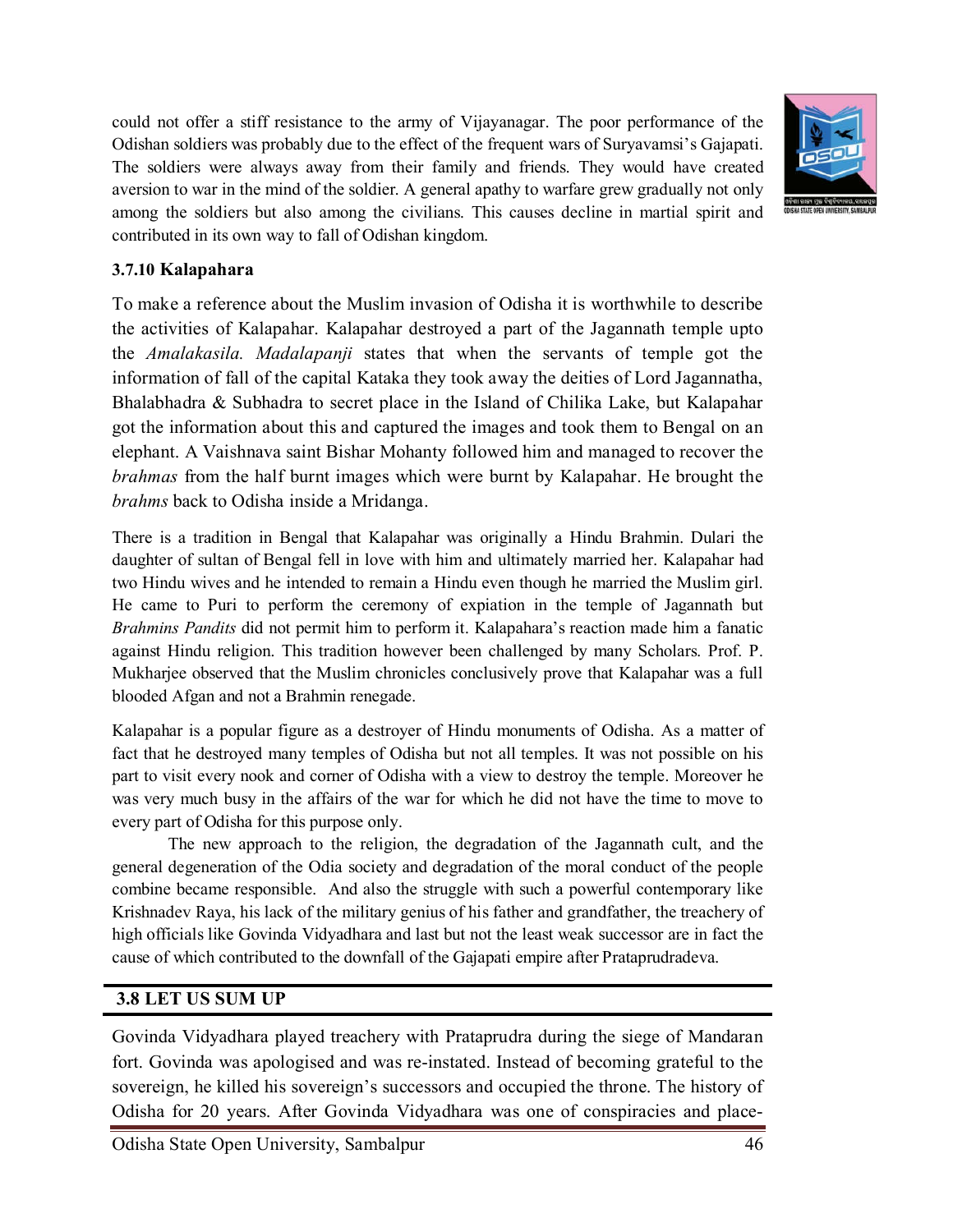intrigues. Govinda's son Chakrapratap was murdered by his own son Narasimha Jena. Whereas, the Mukunda Harichandana killed Narasimha Jena, Raghubhanja Chhotrai, Raghuram Jena and Danai Vidyadhara. Mukundadeva himself fell a victim to the treachery fo his feudatory Ramachandra Bhanja. Thus revolts and treachery reigned supreme and brought about the end of Odishan Empire by in 1568 A.D.



# **3.9. CHECK YOUR PROGRESS**

|    | 1. Account for the reign of the last Hindu King of Odisha                 |
|----|---------------------------------------------------------------------------|
|    |                                                                           |
|    |                                                                           |
|    |                                                                           |
| 2. | Describe the achievements of Telinga Mukundadeva                          |
|    |                                                                           |
|    |                                                                           |
|    |                                                                           |
|    | 3. How far do you justified the responsibility of Mukundadeva towards the |
|    | decline of Odishan Empire.                                                |
|    |                                                                           |
|    |                                                                           |
|    |                                                                           |
| 4. | Describe the causes of downfall of Odishan Empire.                        |
|    | .                                                                         |
|    |                                                                           |
|    |                                                                           |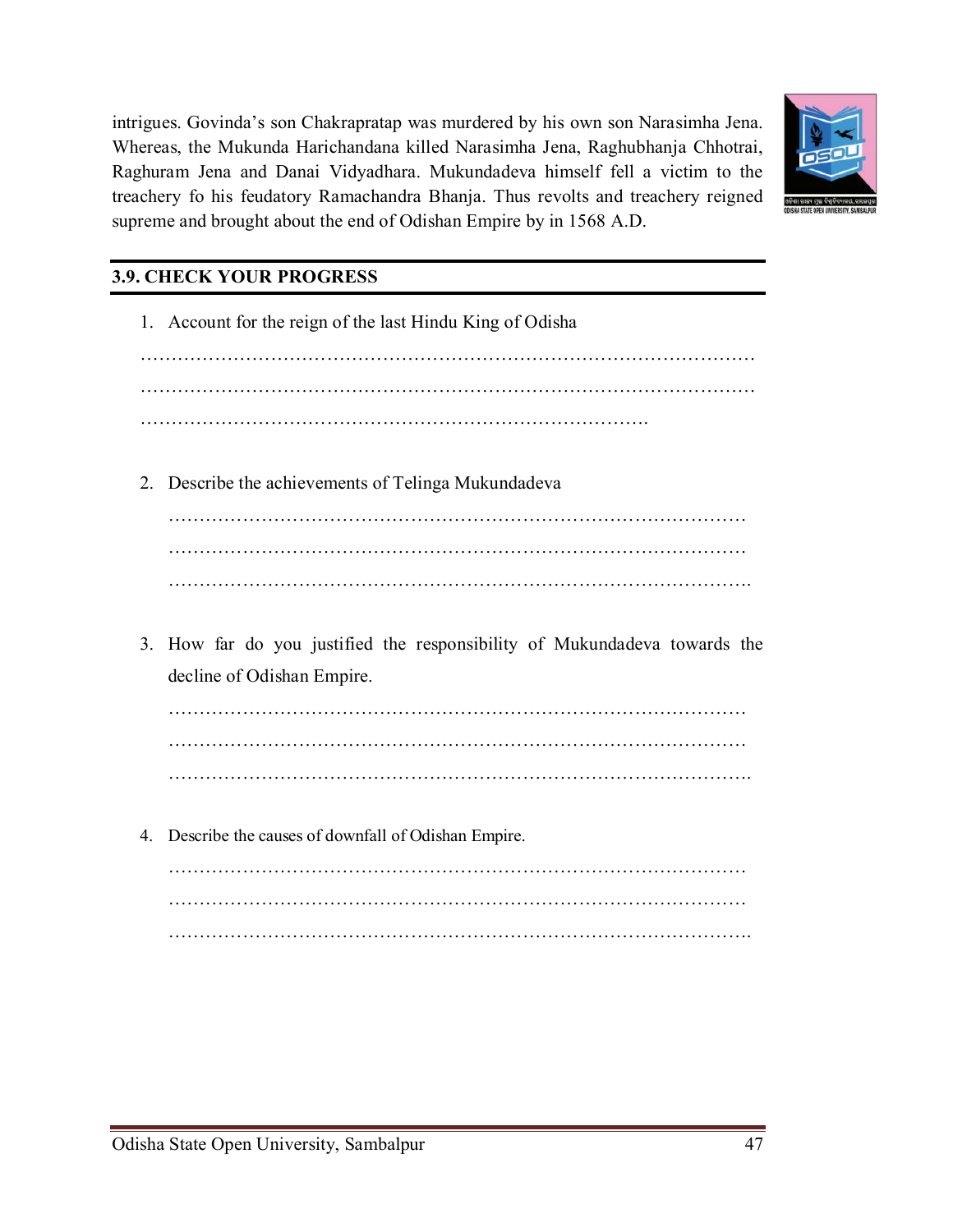# **3.9 KEYWORDS**

| Chronicle    | A written record of historical events describing them in the order   |
|--------------|----------------------------------------------------------------------|
|              | in which they happened.                                              |
| Commandant   | The officer in-charge of a particular military group or institution. |
| Defacto      | A Latin expression used to say that something exists even            |
|              | through it may not be leglly accepted as existing.                   |
| Eliminating  | To remove somebody or something that is not wanted or need. To       |
|              | stop somebody going further in a competition etc.                    |
| Expiation    | The act of making an ends or reparation for guilt or wrongdoing;     |
|              | atonement.                                                           |
| Feudatory    | Owing feudal allegiance to another. A person who holds land          |
|              | under the condition of the feudal system.                            |
| Haled        | Drag or Draw forcibly.                                               |
| Manuscript   | A very old book or document that was written by hand.                |
| Puppet       | A person or an organization that is controlled by somebody else.     |
| Refuge       | Protection from danger, trouble etc.                                 |
| Resist       | To fight back against something or somebody.                         |
| Sovereign    | (Used about a country) not controlled by any other country,          |
|              | independent having the highest possible authority.                   |
| Taluk        | (In South Asia) an administrative district for taxation purpose,     |
|              | typically comprising a number of villages.                           |
| Unabated     | Without becoming weaker                                              |
| Unscrupulous | Being dishonest, cruel or un fair in order to get what you want      |
| Usurpation   | To seize and hold                                                    |

## **3.10 ANSWER TO CHECK YOUR PROGRESS EXERCISE**

- 1. See Section 3.2
- 2. See Section 3.6
- 3. See Section 3.6
- 4. See Section 3.7